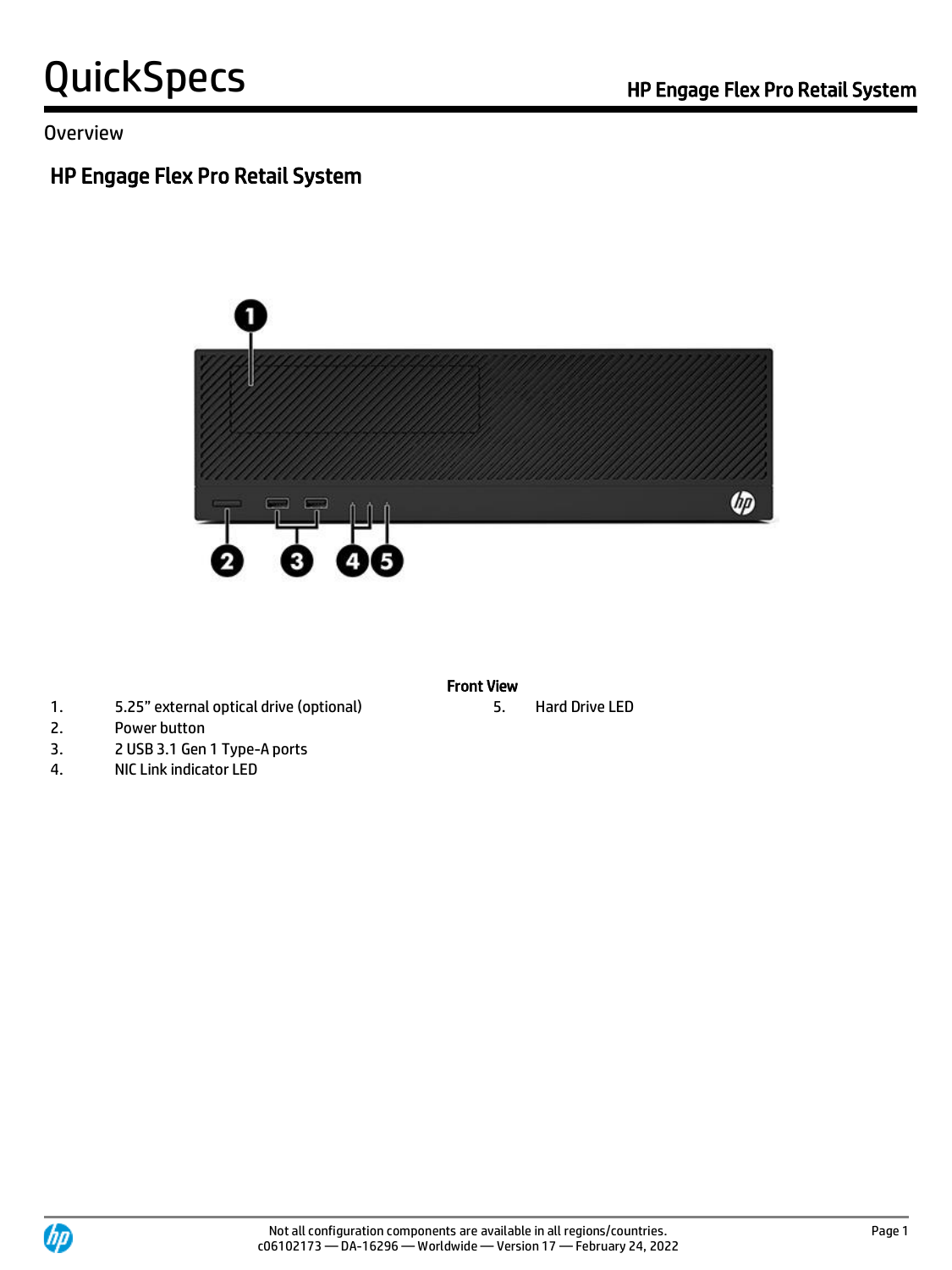#### Overview



- 1. PCIe x16 expansion slot (optional)\*\* 12. DisplayPort™ monitor connector
- 2. PCIe x4 expansion slot (optional)\*\* 13. Serial port (optional)
- 3. Audio-out (headphone)/Audio-in (microphone) combo jack
- 4. PCIe x1 expansion slots (2) (optional)\*
- 5. Security cable slot
- 6. Power connector
- 
- 
- 9. Cash drawer port (optional)\*\*\* 17. USB 2.0 ports (2)
- 
- 11. Optional port
	- USB Type-C™ port
	- DisplayPort<sup>™</sup> port
	- HDMI port
	- VGA port

#### Rear View

- 
- 
- 14. Optional
	- DisplayPort™ port
	- HDMI port
	- 2nd ethernet port
	- VGA port
- 7. PS/2 keyboard/mouse combo port 15. USB 3.1 Gen 1 Type-A port with HP Sleep and Charge
- 8. USB port, 24 V (optional)\*\*\* 16. USB 3.1 Gen 1 Type-A ports (2)
	-
- 10. Serial port (optional) 18. RJ-45 (network) jack

\* Can be configured either as two (2) PCI x1 or two (2) PCIe x1 Full-Height slots. Shown is optional 2 Port RS232 serial cards \*\*A variety of cards are available to populate slots, dependent on riser choice and connectors utilized. For full details, please contact your HP sales representative for configuration choices.

\*\*\*24V USB and Cash Drawer Ports must be sold together

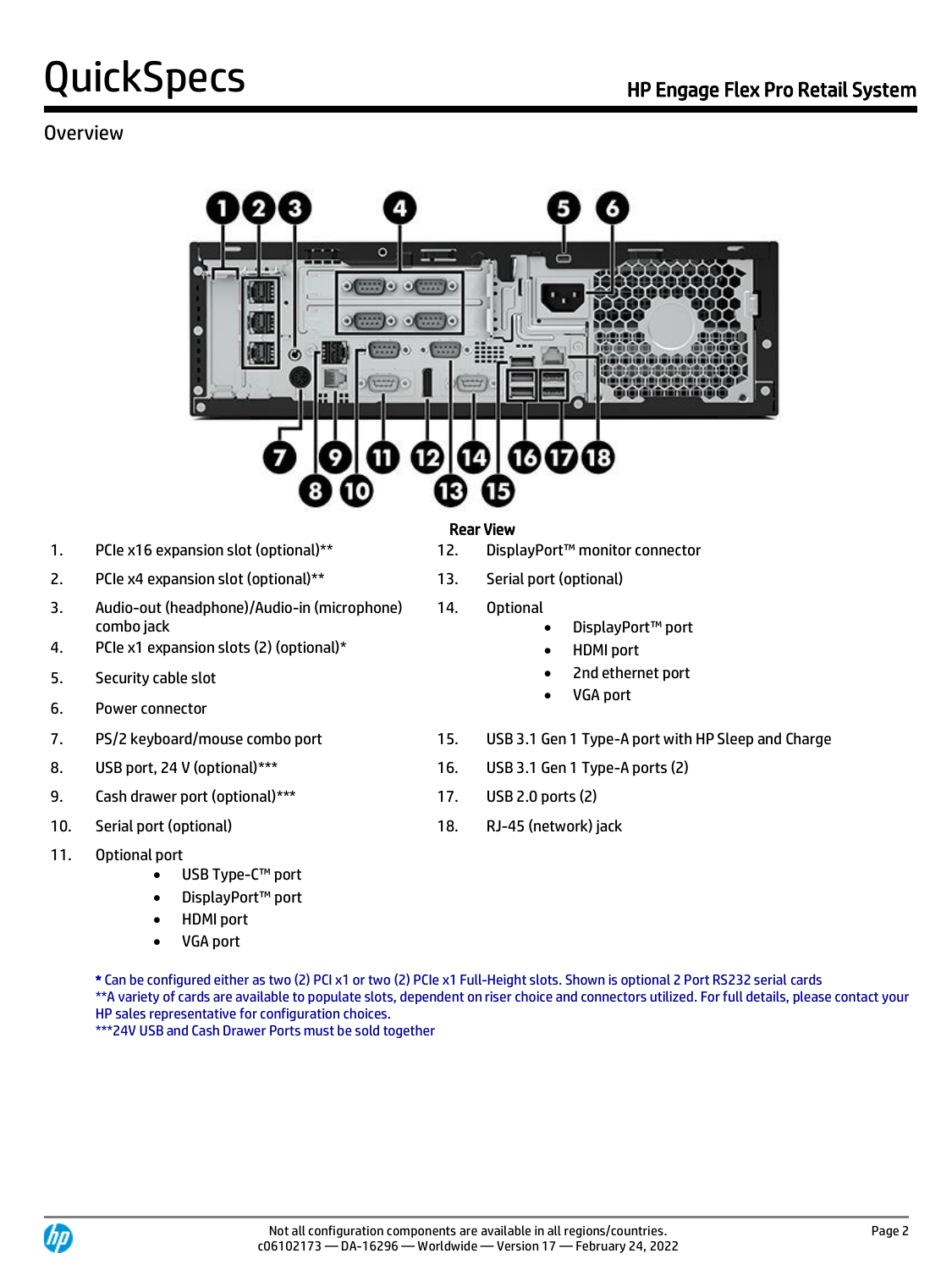#### Overview

# HP Engage Flex Pro-C Retail System



Front View

- 1. Power button
- 2. 2 USB 3.1 Gen 1 Type-A ports
- 3. NIC Link indicator LED
- 4. Hard Drive LED



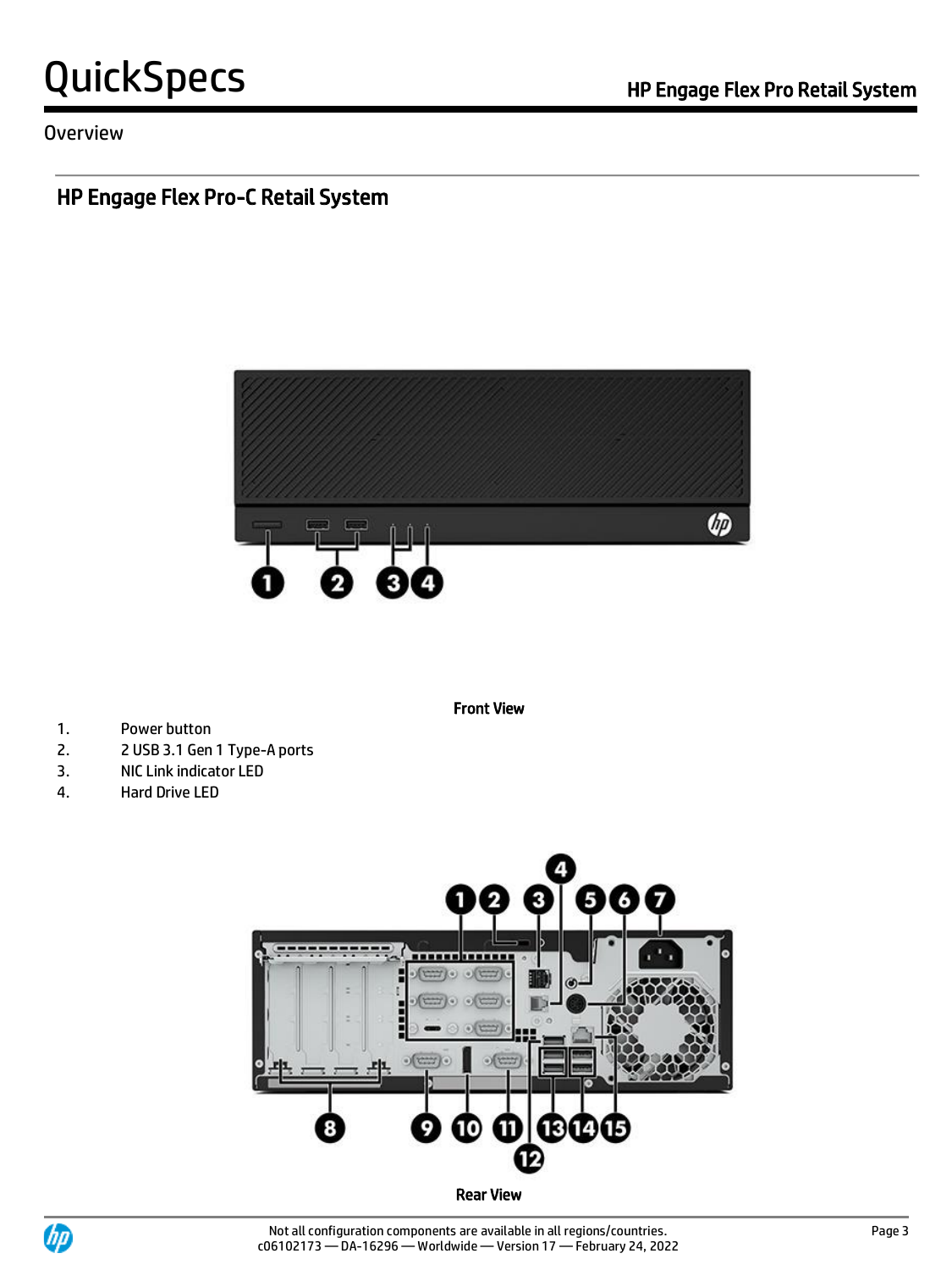#### Overview

- 
- 2. Security cable slot 11. Optional
- 3. USB Port, 24V (optional)\*\*\*
- 4. Cash drawer port (optional)\*\*\*
- 5. Audio-out (headphone)/Audio-in (microphone) combo jack
- 
- 
- 8. PCIe expansion slots (4)\*\* 14. USB 2.0 ports (2)
- 9. Optional port
	- USB Type-C™ port
	- DisplayPort™ port
	- HDMI port
	- 2nd ethernet port
	- VGA Port
- 1. Serial port (optional) 10. DisplayPort™ monitor Connector
	- - DisplayPort™ port
		- HDMI port
		- VGA port
- 6. PS/2 keyboard/mouse combo port 12. USB 3.1 Gen 1 Type-A port with HP Sleep and Charge
- 7. Power connector 13. USB 3.1 Gen 1 Type-A ports (2)
	-
	- 15. RJ-45 (network) jack

\*\*A variety of cards are available to populate slots, dependent on riser choice and connectors utilized. For full details, please contact your HP sales representative for configuration choices. \*\*\*24V USB and Cash Drawer Ports must be sold together

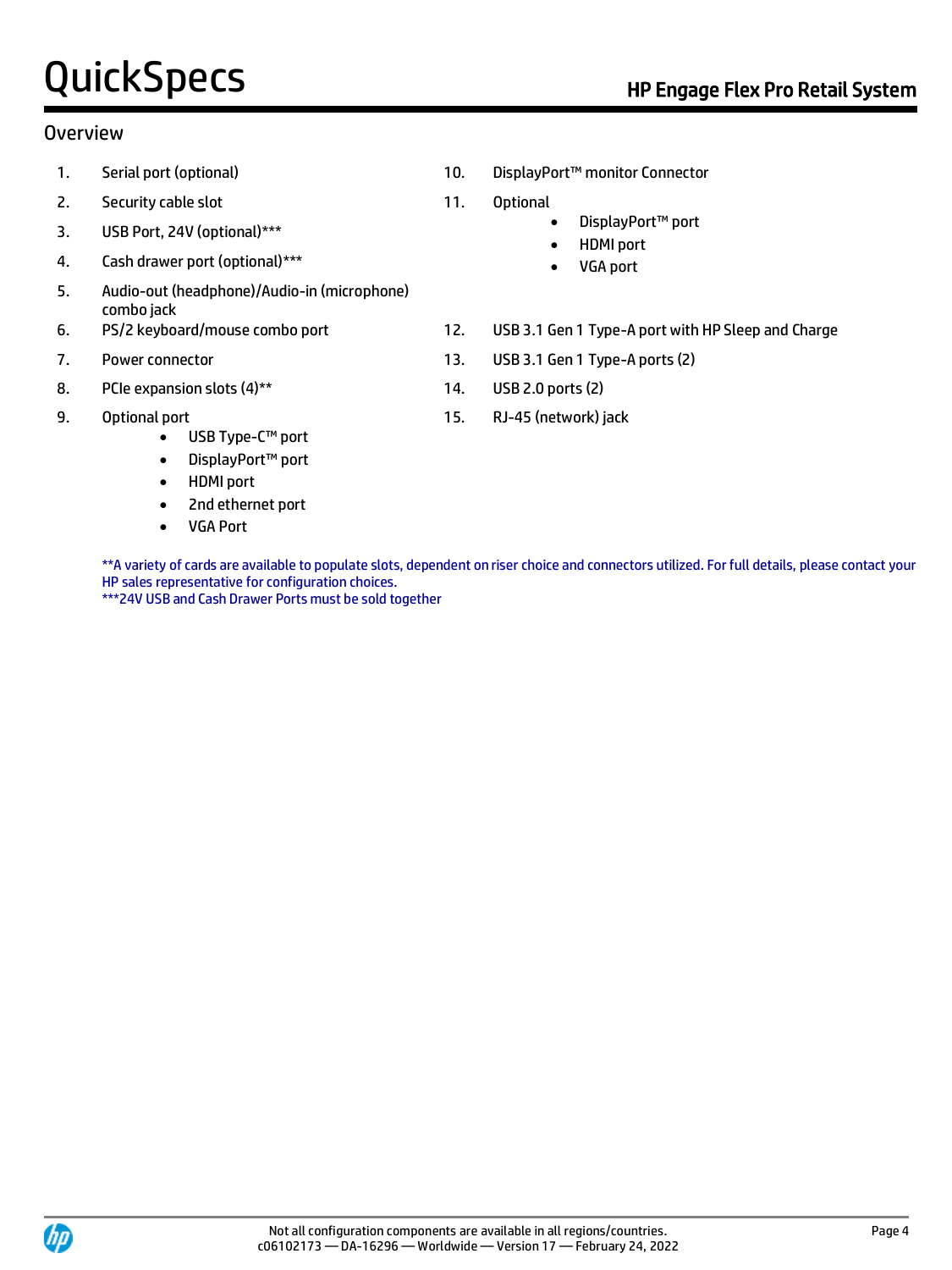#### Overview

### Introduction

Efficiently manage your retail business from the store floor to the back office with the HP Engage Flex Pro, our stable, secure, and highest-performing retail platform that delivers maximum flexibility for a range of deployments.

## At A Glance

- Choice of two form factors: HP Engage Flex Pro, or the smaller HP Engage Flex Pro-C
- Intel® Q370 chipset supporting Intel® 8th generation Intel ® Core™ processors, featuring integrated Intel® UHD Graphics and Intel® vPro™ Technology (vPro™ is optional and requires factory configuration, available with Core i5 and Core i7 processors only)<sup>4</sup>
- HP developed and engineered UEFI BIOS supporting security, manageability and software image stability
- Choice of the following pre-installed operating systems:
	- $\circ$  Windows 10 Pro, 64-bit<sup>1</sup>
	- $\circ$  Windows 10 IoT Enterprise LTSC, 64-bit<sup>1</sup>
	- o FreeDOS
- Support for 35W and 65W processors
- Integrated 10/100/1000 Ethernet Controller, with optional 802.11ac Wi-Fi and/or Bluetooth® 5.0
- Up to 64GB DDR4 Synchronous Dynamic Random Access Memory (SDRAM)
- Support for up to three video outputs via 1 standard video connector and two optional video port connectors which provide the following choices: DisplayPort™ 1.2, HDMI™ 2.0, VGA, or USB Type-C™ with Display Output
- Discrete graphics options available
- 90% high efficiency energy saving power supply
- ENERGY STAR ® certified configurations models available (dependent upon the desired configuration)
- Can be configured with multiple hard disk drives in a RAID array
- HP SureStart Gen4
- HP BIOSphere Gen4
- HP Client Security Manager Gen4
- HP Sure Click
- HP Manageability Integration Kit Gen2
- HP Image Assistant Gen3
- HP Support Assistant
- High efficiency energy saving power supply
- ENERGY STAR® certified configurations available. EPEAT® Silver registered configurations available where applicable/supported. Registration may vary by country. See http://www.epeat.net for registration status by country. Search keyword generator on HP's 3rd party option store for solar generator accessories at http://www.hp.com/go/options
- Intel® Optane™ memory available as optional feature
- Protected by HP Services, including limited warranties up to 3-3-3 (terms and conditions vary by country; certain restrictions and exclusions apply); Care Packs available with up to 5 years Next Business Day Onsite Hardware Support
- Tool-less serviceability features for easier upgrades and repairs
- 40°C ambient thermals standard.
- Tool-less serviceability for easy upgrades and repair
- Optional retail I/O ports including cash drawer port.
- Configurable Full-Height expansion slots; must choose either a PCI x1 Riser or PCIe x1 Riser. The choice of riser will affect which cards can be utilized.

#### NOTE: All models and features may not be available in all countries

[1] Not all features are available in all editions or versions of Windows. Systems may require upgraded and/or separately purchased hardware, drivers, software or BIOS update to take full advantage of Windows functionality. Windows 10 is automatically updated, which is always enabled. ISP fees may apply and additional requirements may apply over time for updates. See http://www.windows.com.

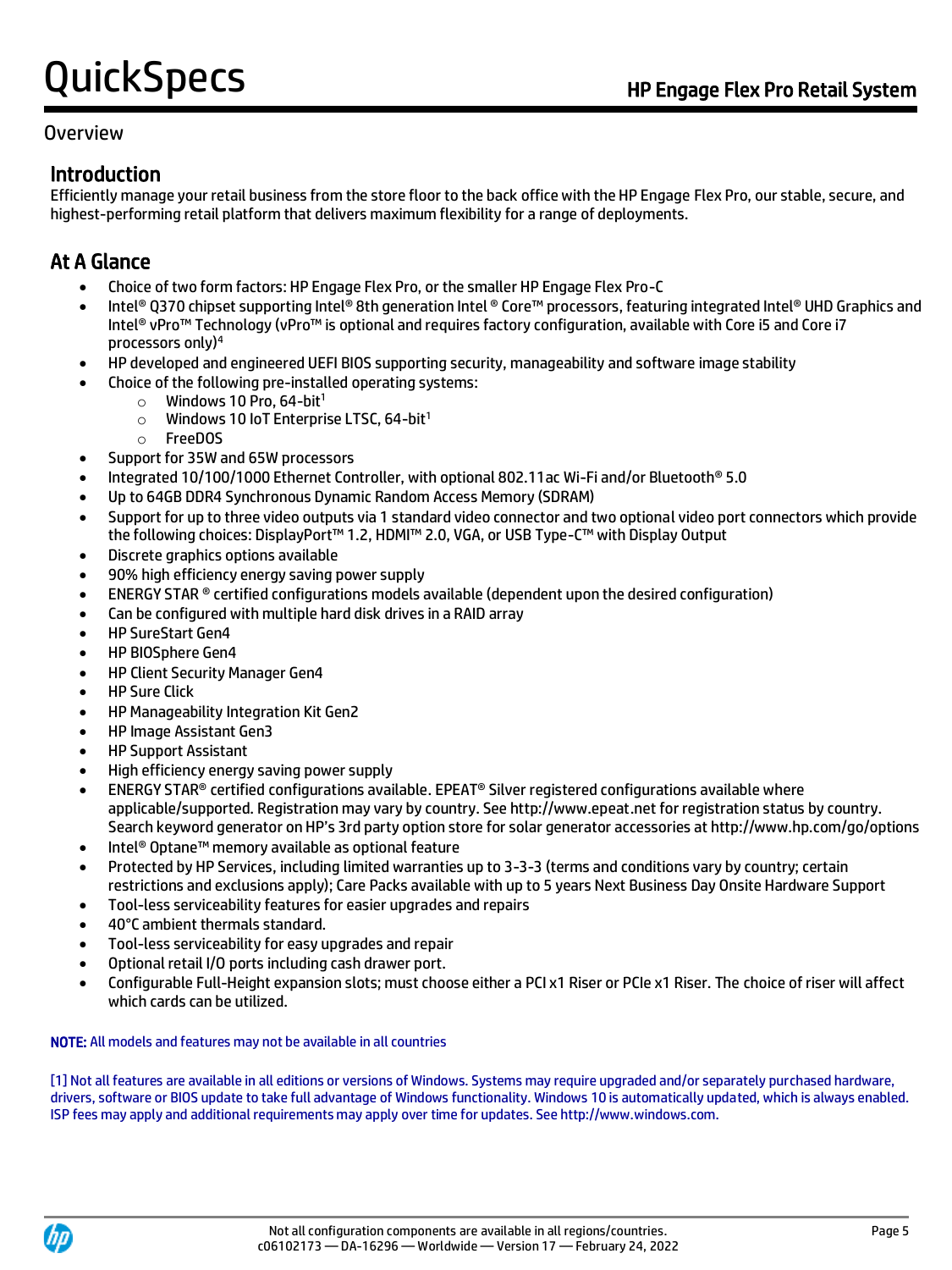# Operating Systems

| Preinstalled     | Windows 10 Pro, 64-bit*                      |
|------------------|----------------------------------------------|
|                  | Windows 10 IoT Enterprise 2016 LTSB, 64-bit* |
|                  | Windows 10 IoT Enterprise 2019 LTSC, 64-bit* |
|                  | <b>FreeDOS</b>                               |
| <b>Certified</b> | SuSE Linux <sup>®</sup> 12 SP3**             |

NOTE: In accordance with Microsoft's support policy, HP does not support the Windows 8 or Windows 7 operating system on products configured with Intel® 7th generation and forward processors or provide any Windows 8 or Windows 7 drivers on [http://www.support.hp.com](http://www.support.hp.com/)

\* Not all features are available in all editions or versions of Windows. Systems may require upgraded and/or separately purchased hardware, drivers, software or BIOS update to take full advantage of Windows functionality. Windows 10 is automatically updated, which is always enabled. ISP fees may apply and additional requirements may apply over time for updates. See http://www.windows.com

\*\*The following features are not supported by SUSE Linux® Enterprise Desktop:

- Power Management features
- Multi-touch capabilities
- Systems configured with Linux® do not qualify for ENERGY STAR®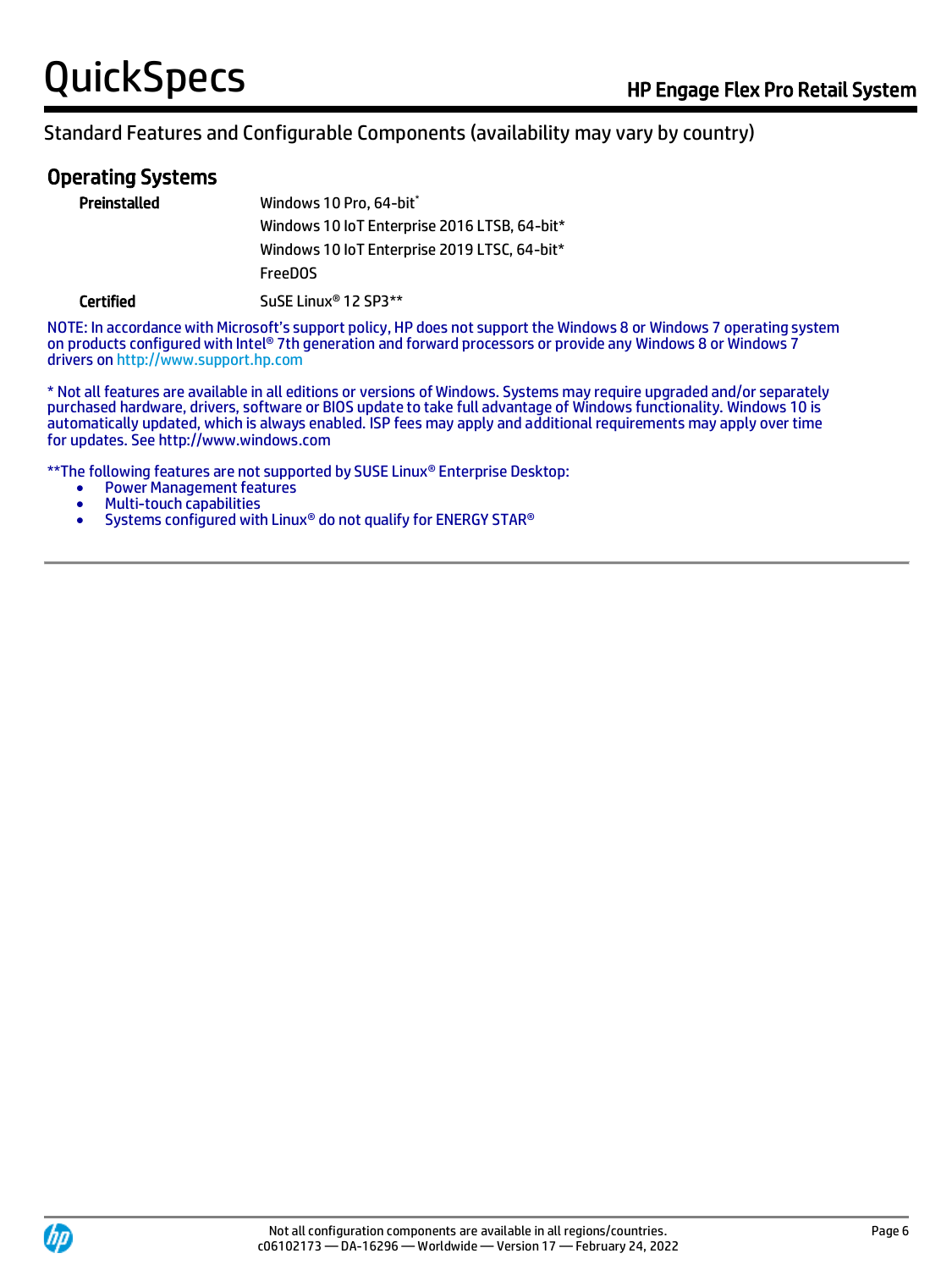#### Retail Solutions Services and Features

Intel® Stable Image Platform Program (SIPP) Factory Express Deployment and Lifecycle Services Intel® vPro™ Technology\* Intel® Standard Manageability HP Global Series Services Trusted Platform Module (TPM) v2.0 \*\*

\* Intel® vPro™ Technology available on models with Intel® Core™ i7 and Intel® Core™ i5 processors. \*\*TPM module disabled where restricted by law, i.e. Russia.

#### Service and Support

On-site Warranty<sup>15</sup>: Three-year (3-3-3) limited warranty delivers three years of on-site, next business day<sup>16</sup> service for parts and labor and includes free support 24 x  $7^{17}$ . Three-year onsite and labor are not available in all countries. Service offers terms up to 5 years by choosing an optional HP Care Pack. To choose the right level of service for your HP product, visit HP Care Pack Central: http://www.hp.com/go/cpc.<sup>18</sup>

15. Terms and conditions may vary by country. Certain restrictions and exclusions apply. Other warranty variations may be offered in your region.

16. On-site service may be provided pursuant to a service contract between HP and an authorized HP third-party provider, and is not available in certain countries. Global service response times are based on commercially reasonable best effort and may vary by country.

17. Technical telephone support applies only to HP-configured and third-party HP qualified hardware and software. Toll-free calling and 24 x 7 support may not be available in some countries.

18. Service levels and response times for HP Care Packs may vary depending on your geographic location. Service starts on date of hardware purchase. Restrictions and limitations apply. For details, visit www.hp.com/go/cpc. HP services are governed by the applicable HP terms and conditions of service provided or indicated to Customer at the time of purchase. Customer may have additional statutory rights according to applicable local laws, and such rights are not in any way affected by the HP terms and conditions of service or the HP Limited Warranty provided with your HP Product.

#### Chipset

Intel® Q370

#### Processor

#### Intel® Celeron® Processors

Intel® Celeron® G4900 Processor 54W 3.1 GHz base frequency 2 MB cache, 2 cores, 2 threads Intel® UHD Graphics 610 Supports DDR4 memory up to 2400 MT/s data rate

#### Intel® Celeron® G4900T Processor

35W 2.9 GHz base frequency 2 MB cache, 2 cores, 2 threads Intel® UHD Graphics 610 Supports DDR4 memory up to 2400 MT/s data rate

#### Intel® Pentium® Processors

Intel® Pentium® Gold G5400 Processor 54W 3.7 GHz base frequency 4 MB cache, 2 cores, 4 threads Intel® UHD Graphics 610 Supports DDR4 memory up to 2400 MT/s data rate Intel® 8th Generation Core™ i3 Processors

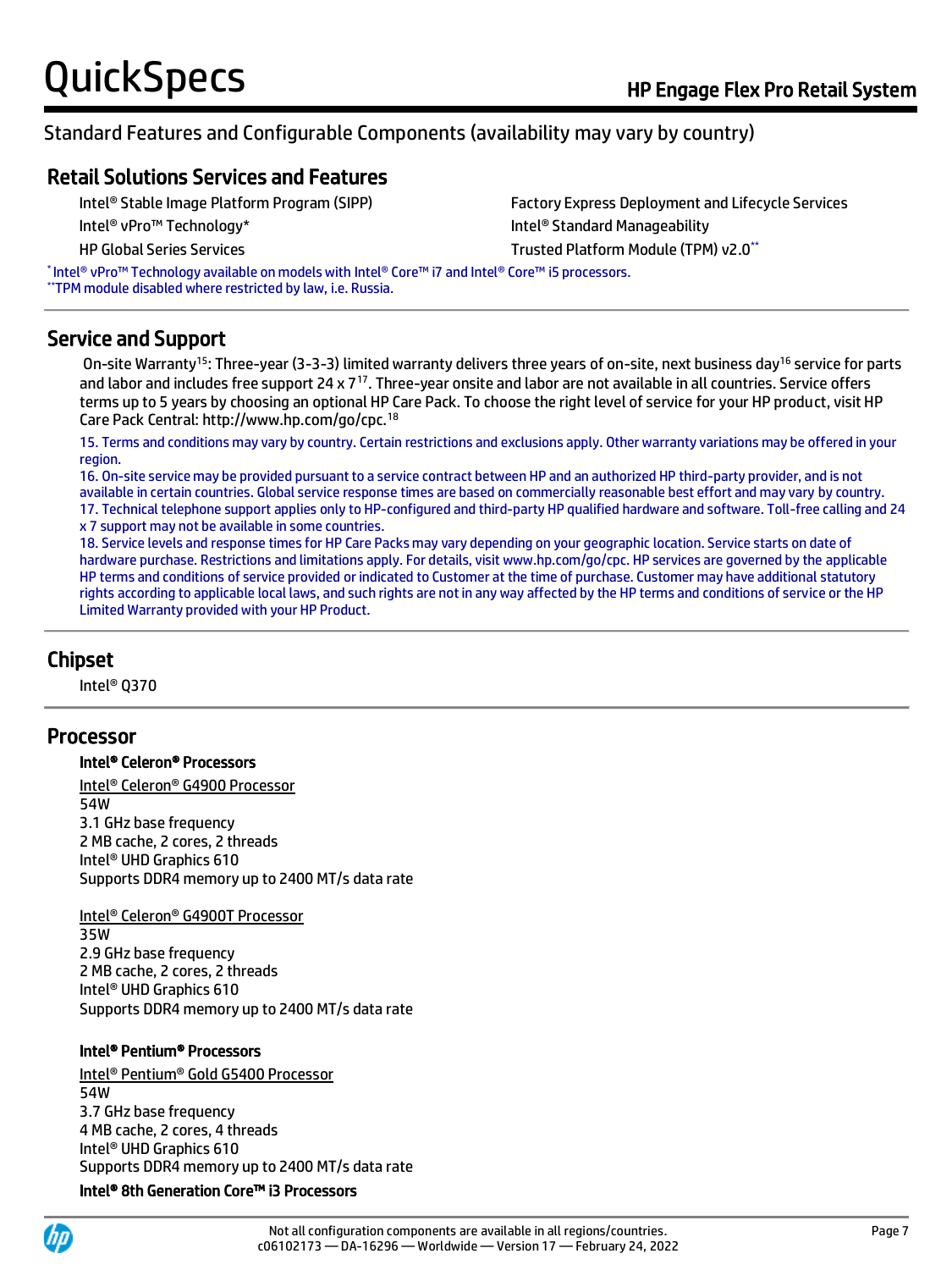### Standard Features and Configurable Components (availability may vary by country)

#### Intel® Core™ i3 8100 Processor<sup>1</sup>

65W 3.6 GHz base frequency 6 MB cache, 4 cores, 4 threads Intel® UHD Graphics 630 Supports DDR4 memory up to 2400 MT/s data rate

#### Intel<sup>®</sup> Core™ i3 8100T Processor<sup>1</sup>

35W 3.1 GHz base frequency 6 MB cache, 4 cores, 4 threads Intel® UHD Graphics 630 Supports DDR4 memory up to 2400 MT/s data rate

#### Intel® 8th Generation Core™ i5 Processors

Intel® Core™ i5 8500 Processor<sup>1,3,4</sup> 65W 3.0 GHz base frequency

Up to 4.1 GHz max. turbo frequency with Intel® Turbo Boost Technology3 9 MB cache, 6 cores, 6 threads Intel® UHD Graphics 630 Supports DDR4 memory up to 2666 MT/s data rate Supports Intel® vPro™ Technology and Intel® Stable Image Platform Program (SIPP) 4

Intel® Core™ i5+ 8500 Processor (Core i5 and Intel® Optane™)1,2,3,4

65W 3.0 GHz base frequency Up to 4.1 GHz max. turbo frequency with Intel® Turbo Boost Technology3 9 MB cache, 6 cores, 6 threads Intel® UHD Graphics 630 Supports DDR4 memory up to 2666 MT/s data rate Supports Intel® vPro™ Technology and Intel® Stable Image Platform Program (SIPP) 4

#### Intel® Core™ i5 8500T Processor<sup>1,3,4</sup>

35W

2.1 GHz base frequency Up to 3.5 GHz max. turbo frequency with Intel® Turbo Boost Technology3 9 MB cache, 6 cores, 6 threads Intel® UHD Graphics 630 Supports DDR4 memory up to 2666 MT/s data rate Supports Intel® vPro™ Technology and Intel® Stable Image Platform Program (SIPP) 4

Intel® Core™ i5+ 8500T Processor (Core i5 and Intel® Optane™)1,2,3,4 35W 2.1 GHz base frequency Up to 3.5 GHz max. turbo frequency with Intel® Turbo Boost Technology3 9 MB cache, 6 cores, 6 threads Intel® UHD Graphics 630

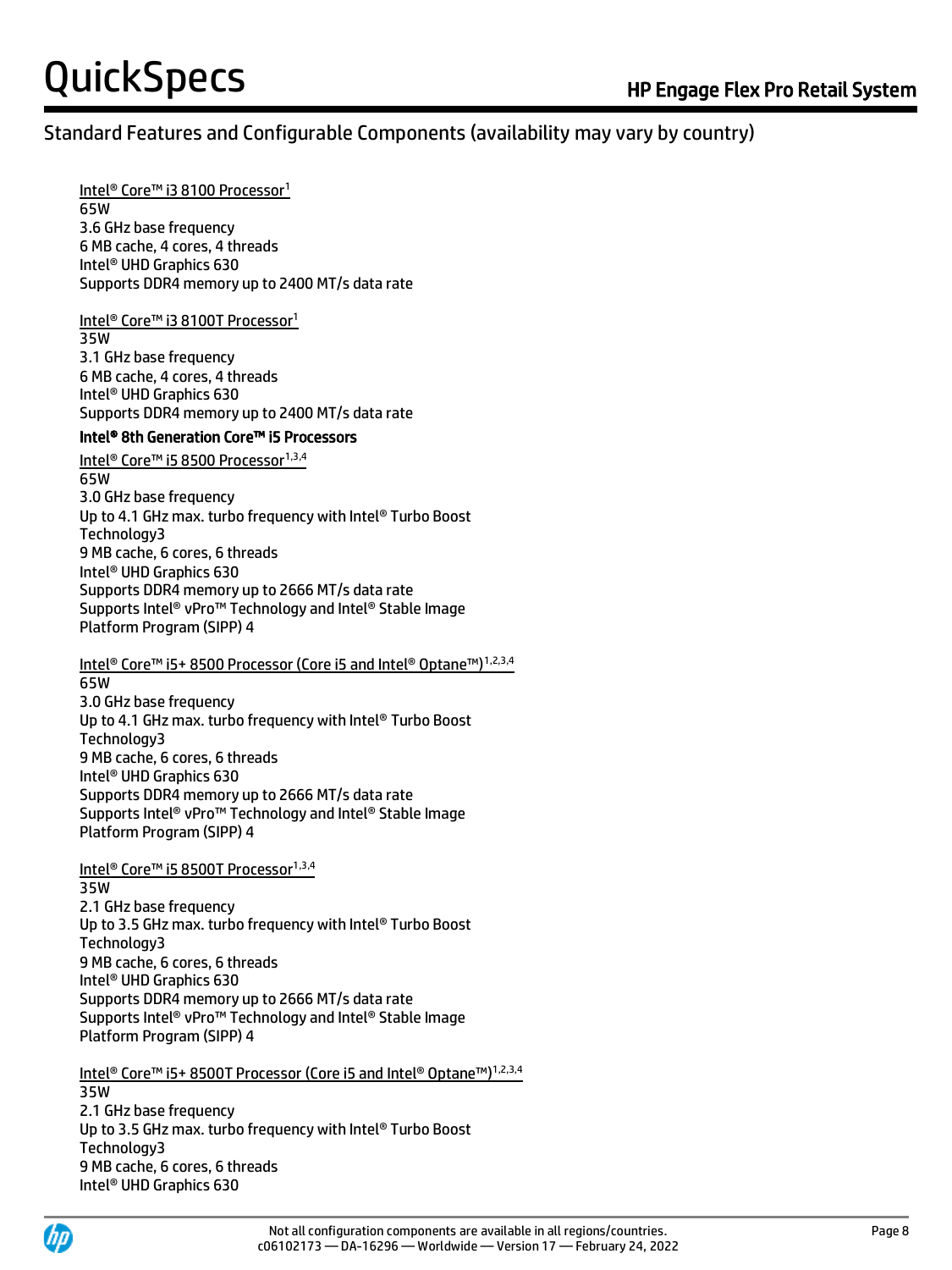#### Standard Features and Configurable Components (availability may vary by country)

Supports DDR4 memory up to 2666 MT/s data rate Supports Intel® vPro™ Technology and Intel® Stable Image Platform Program (SIPP) 4

#### Intel® 8th Generation Core™ i7 Processors

Intel<sup>®</sup> Core™ i7 8700 Processor<sup>1,3,4</sup> 65W 3.2 GHz base frequency Up to 4.6 GHz max. turbo frequency with Intel® Turbo Boost Technology3 12 MB cache, 6 cores, 12 threads Intel® UHD Graphics 630 Supports DDR4 memory up to 2666 MT/s data rate Supports Intel® vPro™ Technology and Intel® Stable Image Platform Program (SIPP)4

Intel® Core™ i7+ 8700 Processor (Core i7 and Intel® Optane™)1,2,3,4

65W 3.2 GHz base frequency Up to 4.6 GHz max. turbo frequency with Intel® Turbo Boost Technology3 12 MB cache, 6 cores, 12 threads Intel® UHD Graphics 630 Supports DDR4 memory up to 2666 MT/s data rateSupports Intel® vPro™ Technology and Intel® Stable Image Platform Program (SIPP) 4

1. Multi-core is designed to improve performance of certain software products. Not all customers or software applications will necessarily benefit from use of this technology. Performance and clock frequency will vary depending on application workload and your hardware and software configurations. Intel's numbering, branding and/or naming is not a measurement of higher performance.

2. Intel® Optane™ memory system acceleration does not replace or increase the DRAM in your system and requires configuration with an optional Intel® Core™ i(5 or 7)+ processor.

3. Intel® Turbo Boost technology requires a PC with a processor with Intel® Turbo Boost capability. Intel® Turbo Boost performance varies depending on hardware, software and overall system configuration. See www.intel.com/technology/turboboost for more information. 4. Some functionality of vPro technology, such as Intel® Active management technology and Intel Virtualization technology, requires additional 3rd party software in order to run. Availability of future "virtual appliances" applications for Intel® vPro technology is dependent on 3rd party software providers. Compatibility with future "virtual appliances" is yet to be determined NOTE: S-Processor 6+2 DDR4 2666 MT/s 2 DPC UDIMM is supported when channel is populated with the same UDIMM part number

#### Intel® vPro™ Technology

All HP Engage Flex Pro Retail System models featuring this technology include processors that are part of the Intel® Stable Image Platform Program (SIPP) designed to ensure the stability promise inherent in the value proposition of the HP Engage Flex Pro, making this model a stable, secure, and manageable platforms available to retailers today.

Intel® Advanced Management Technology (AMT) v12 – An advanced set of remote management features and functionality which provides network administrators the latest and most effective tools to remotely discover, heal, and protect networked client systems regardless of the system's health or power state. AMT 12 includes the following advanced management functions:

- Support for configuration of Intel® AMT 12.0 new capabilities
- No reset after provisioning
- Support changes to BIOS table 130
- Support for Microsoft Windows Server 2012 R2

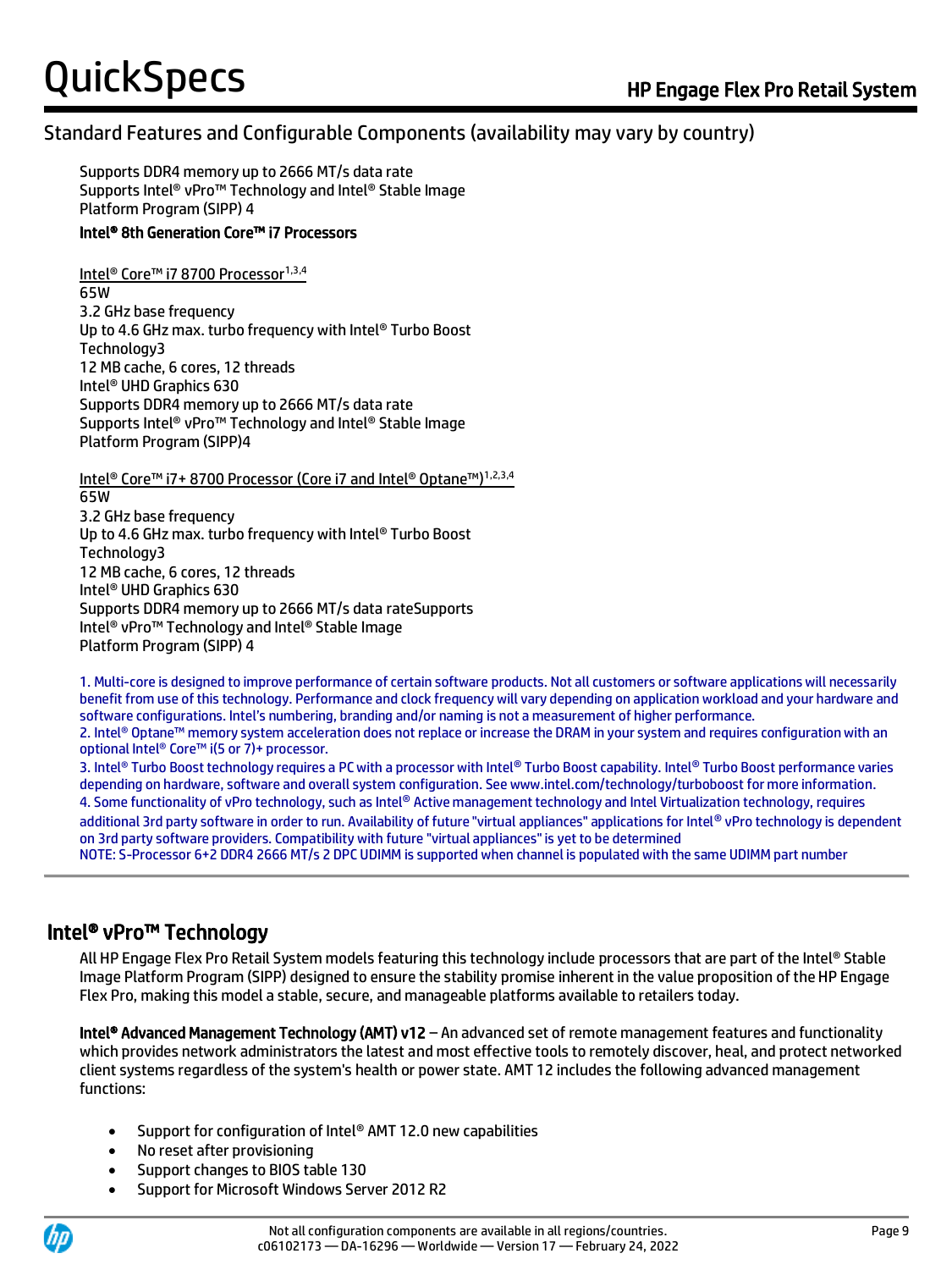#### Standard Features and Configurable Components (availability may vary by country)

- Support for New Microsoft SQL Server Versions including Standard and Enterprise editions
- Support for Intel® SSD Prop 2500 Series
- Support for Intel® Enterprise Digital Fence
- The Platform Discovery Utility can now discover these additional Intel® products:
- Intel® SSD Pro 2500 Series; Enterprise Digital Fence
- Intel® Identity Protection Technology with One Time Password; Public Key Infrastructure; Multi Factor Authentication
- Intel<sup>®</sup> Identity Protection Technology with Intel<sup>®</sup> WiGig
- New Profile Editor and Profile Editor Plugin Interface
- New Required Permissions for Solutions Framework

#### Redundant Array of Independent Drives (RAID)

Flexible implementation:

- DriveLock is supported while in RAID mode. Users can manage the DriveLock password from within F10 Setup. Locked drives will be displayed as such in the RAID option ROM interface.
- Hard drive information can be viewed within F10 Setup while in RAID mode. Previously, the hard drives will not appear in Drive Configuration when switching to RAID mode.
- The RAID Setup Utility (accessed through CTRL-I) can be protected by the F10 Setup password.

#### NOTE:

RAID 1 is the only RAID configuration offered via HP factory configurations. The pre-configured systems:

- are complete RAID systems and have both drives installed.
- have the necessary Option ROM configuration.
- are pre-loaded and pre-installed with all required Intel® software.
- include a preinstalled operating system that is mirrored mode out of the box.

Please refer to the HP White Paper titled "Advanced Host Controller Interface (AHCI) and Redundant Array of Independent Disks (RAID) on HP Compaq PCs" at: [http://www.hp.com](http://www.hp.com/) for more information and instructions.

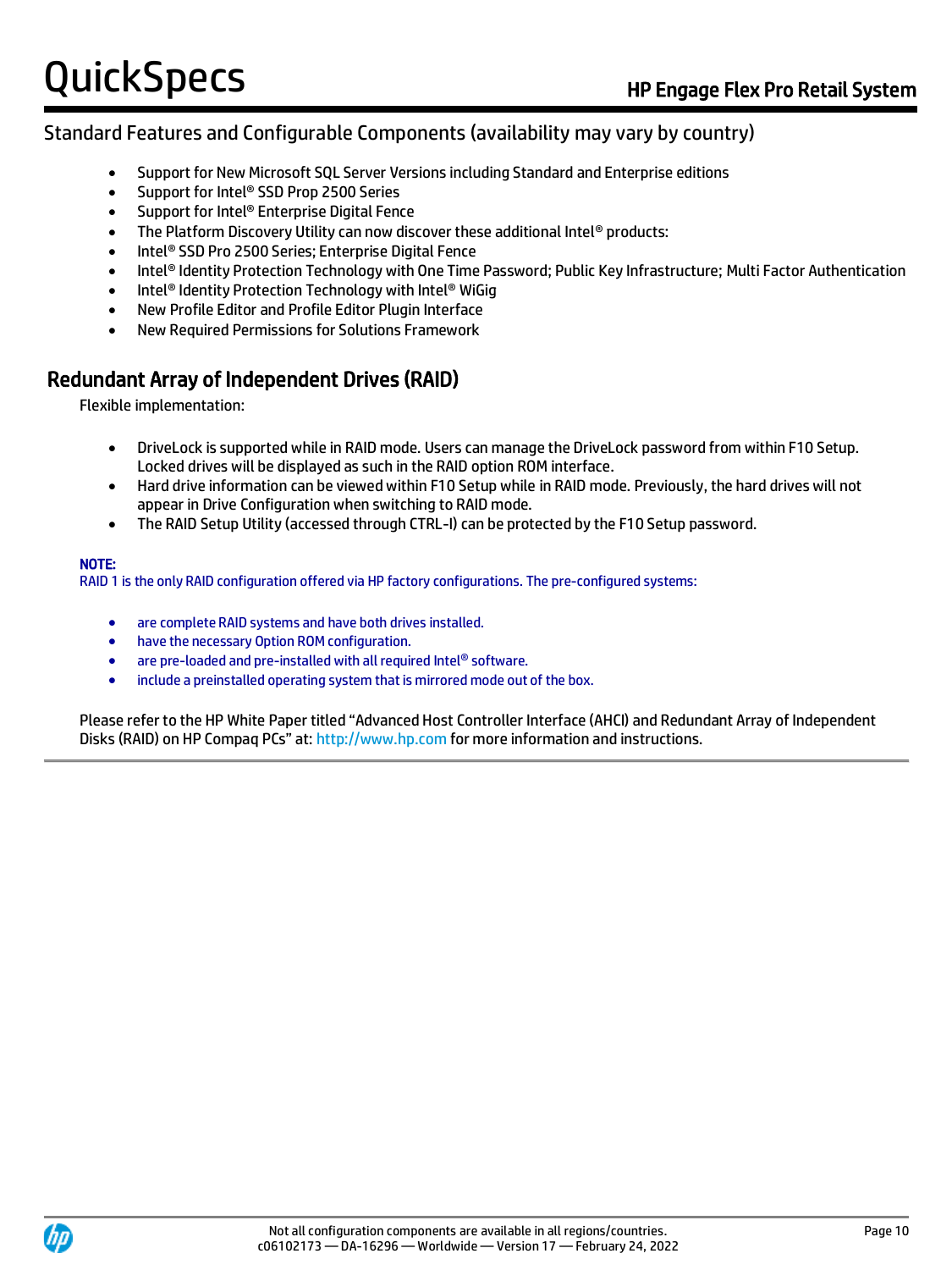#### **Memory**

Type

DDR4-2666 Memory DIMMs, transfer rates up to 2666 MT/s

#### Maximum

64GB

#### Number of Slots 4 UDIMM

#### Memory Upgrades

Both slots are customer upgradeable/accessible.

#### Key Benefits of DDR4 Memory

Dual channel configuration – HP Engage Flex Pro features motherboards designed with two memory channels instead of a single channel.

Reduce system latencies and significantly improve your system performance with dual channel memory configurations by utilizing the theoretical bandwidth of two memory modules instead of one.

Expect fast start-up times with reduced delays during routine operations and system maintenance functions.

Meet everyday workloads head on, and run more programs simultaneously. Easily toggle back and forth between several open applications with noticeable speed.

CAUTION: You must shut down the Retail System and disconnect the power cord before adding or removing memory modules. Regardless of the power-on state, voltage is always supplied to the memory modules as long as the Retail System is plugged in to an active AC outlet. Adding or removing memory modules while voltage is present may cause irreparable damage to the memory modules or system board.

### Memory Configurations:

Maximum Memory Supports up to 64 GB of DDR4 SDRAM using DIMM modules. Slot 1 is black and must always be populated. Not all memory configurations possible are represented below.

| <b>Total Memory</b>               | <b>Slot</b> |           |           |           |
|-----------------------------------|-------------|-----------|-----------|-----------|
|                                   |             | Channel A |           | Channel B |
|                                   | 1 (black)   | 2 (white) | 3 (black) | 4 (white) |
| 4 GB                              | 4 GB        |           |           |           |
| 8 GB*<br>(dual channel symmetric) | 4 GB        | 4 GB      | 4 GB      | 4 GB      |
| 16 GB<br>(dual channel symmetric) | 4 GB        | 4 GB      | 4 GB      | 4 GB      |
| 32GB<br>(dual channel symmetric)  | 8 GB        | 8 GB      | 8 GB      | 8 GB      |
| 64GB<br>(dual channel symmetric)  | 16GB        | 16GB      | 16GB      | 16GB      |

\* For 8GB configurations, there can only be one installation per channel.

NOTE: Memory modules support data transfer rates up to 2666 MT/s; actual data rate is determined by the system's configured processor and memory configuration. See processor specifications for supported memory data rate.

NOTE: All memory slots are customer accessible / upgradeable.

NOTE: S-Processor 6+2 DDR4 2666 MT/s 2 DPC UDIMM is supported when channel is populated with the same UDIMM part number.

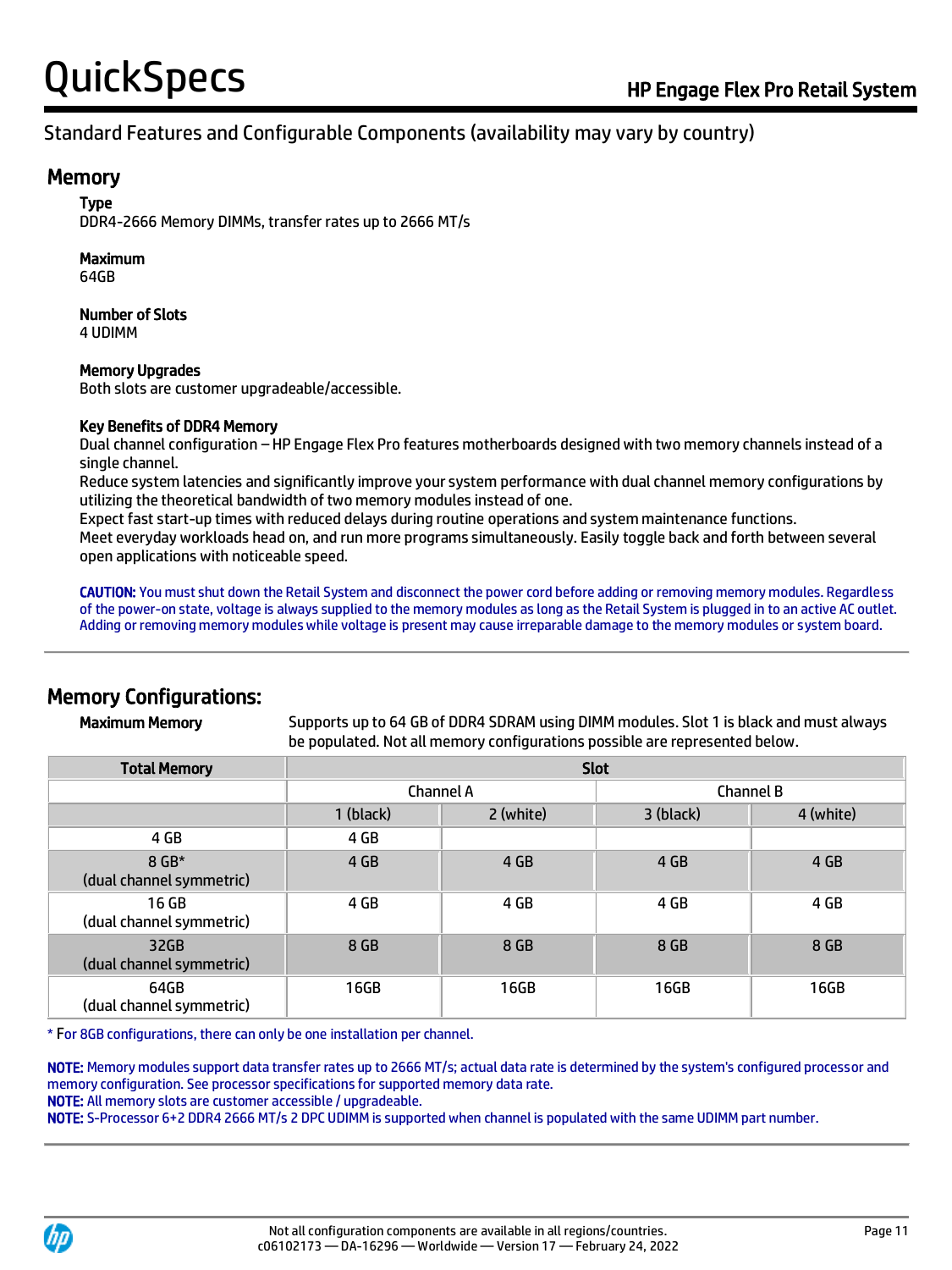#### Storage

#### 3.5 inch SATA Hard Disk Drives (HDD)

|                               | <b>HP Engage Flex Pro</b> | HP Engage Flex Pro-C |
|-------------------------------|---------------------------|----------------------|
| 500 GB 7200RPM 3.5in SATA HDD |                           |                      |
| 1 TB 7200RPM 3.5in SATA HDD   |                           |                      |
| 2 TB 7200RPM 3.5in SATA HDD   |                           |                      |

#### 2.5 inch SATA Hard Disk Drives (HDD)

|                                                    | HP Engage Flex Pro | HP Engage Flex Pro-C |
|----------------------------------------------------|--------------------|----------------------|
| 500 GB 7200RPM 2.5in SATA HDD                      |                    |                      |
| 1 TB 7200RPM 2.5in SATA HDD                        |                    |                      |
| 500 GB 7200RPM 2.5in Self Encrypted OPAL2 SATA HDD |                    |                      |

#### 2.5 inch SATA Solid State Hybrid Drives (SSHD)

|                                                | <b>HP Engage Flex Pro</b> | <b>HP Engage Flex Pro-C</b> |
|------------------------------------------------|---------------------------|-----------------------------|
| 1TB 5400RPM 2.5in SATA SSHD                    |                           |                             |
|                                                | <b>HP Engage Flex Pro</b> | <b>HP Engage Flex Pro-C</b> |
| 128 GB M.2 2280 PCIe NVMe Three Layer Cell SSD |                           |                             |
| 256 GB M.2 2280 PCIe NVMe Three Layer Cell SSD |                           |                             |
| 512 GB M.2 2280 PCIe NVMe Three Layer Cell SSD |                           |                             |
| 1 TB M.2 2280 PCIe NVMe Three Layer Cell SSD   |                           |                             |

|                                                 | <b>HP Engage Flex Pro</b> | <b>HP Engage Flex Pro-C</b> |
|-------------------------------------------------|---------------------------|-----------------------------|
| $\mid$ HP 9.5mm Slim DVD-ROM Drive <sup>1</sup> |                           |                             |
| HP 9.5mm Slim DVD Writer Drive <sup>2</sup>     |                           |                             |

1. HD-DVD disks cannot be played on this drive. No support for DVD-RAM. Actual speeds may vary. Don't copy copyright-protected materials. Double Layer discs can store more data than single layer discs. Discs burned with this drive may not be compatible with many existing singlelayer DVD drives and players.

2. Don't copy copyright-protected materials.

3. For storage drives, GB = 1 billion bytes. TB = 1 trillion bytes. Actual formatted capacity is less. Up to 36 GB (for Windows 10) of system disk is reserved for the system recovery software.

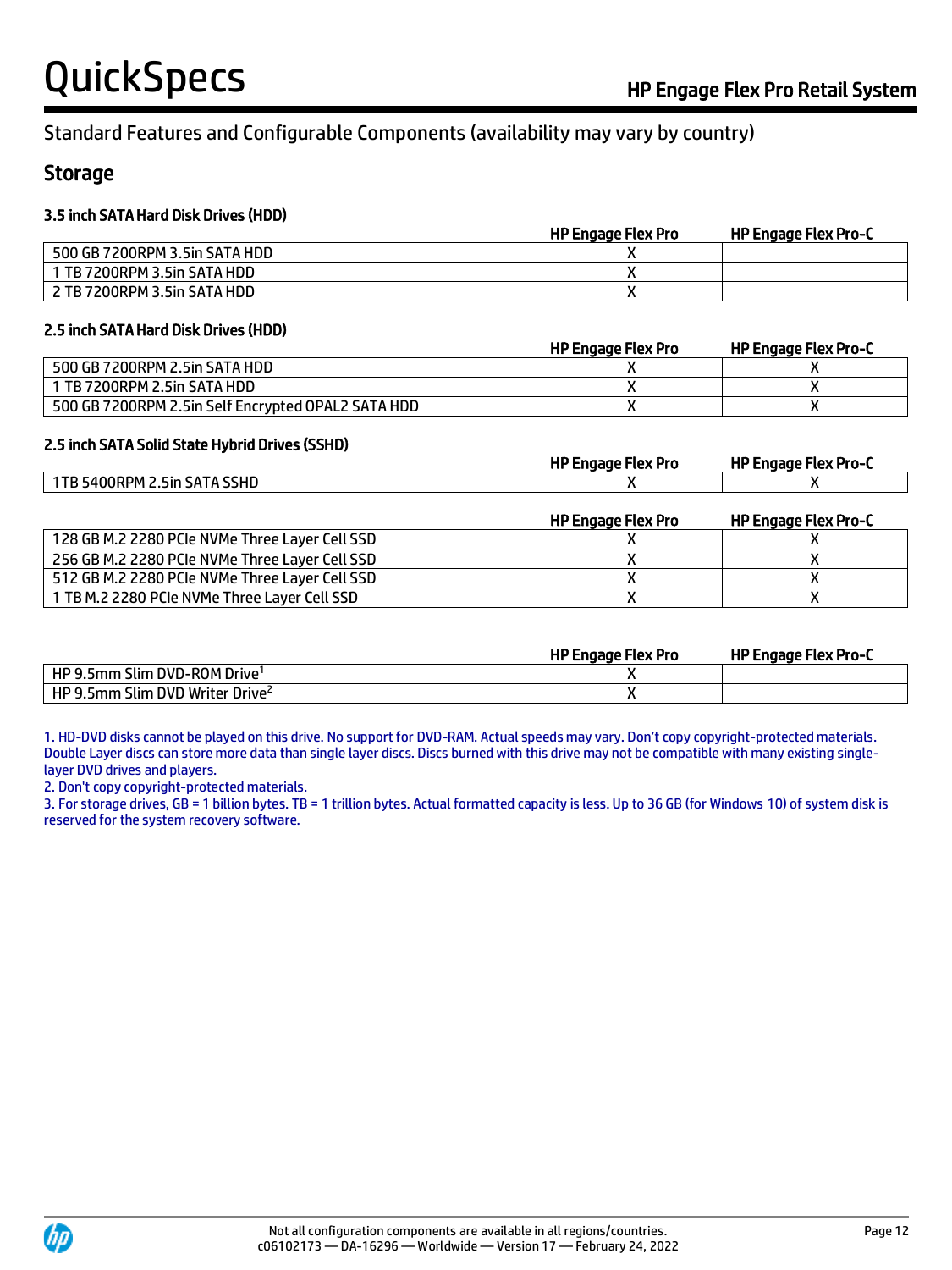#### **Security**

Trusted Platform Module (TPM) 2.0 1 Stringent security (via BIOS)<sup>2</sup> SATA port disablement (via BIOS) Drive lock RAID configurations Serial, parallel, USB enable/disable (via BIOS) Optional USB Port Disable at factory (user configurable via BIOS) Power Configurable Serial Ports (COM 1, 2, 3 and 4 ) via the HP BIOS Removable media write/boot control Power-On password (via BIOS) Setup password (via BIOS) & Intrusion Sensor Intel<sup>®</sup> Identity Protection Technology (IPT)<sup>3</sup> Wall Mount (sold separately) Support for chassis cable lock devices Support for chassis padlock devices

<sup>1</sup> TPM module disabled where use is restricted by law; for example, Russia.

<sup>2</sup> This setting is defaulted to disable, but when enabled, the PW jumper will not clear the BIOS pre-boot authentication passwords. NOTE: TPM module disabled where use is restricted by law.

<sup>3</sup> Models configured with Intel® Core™ processors have the ability to utilize advanced security protection for online transactions. IPT, used in conjunction with participating web sites, provides double identity authentication by adding a hardware component in addition to the usual user name and password. IPT is initialized through an HP Client Security module.

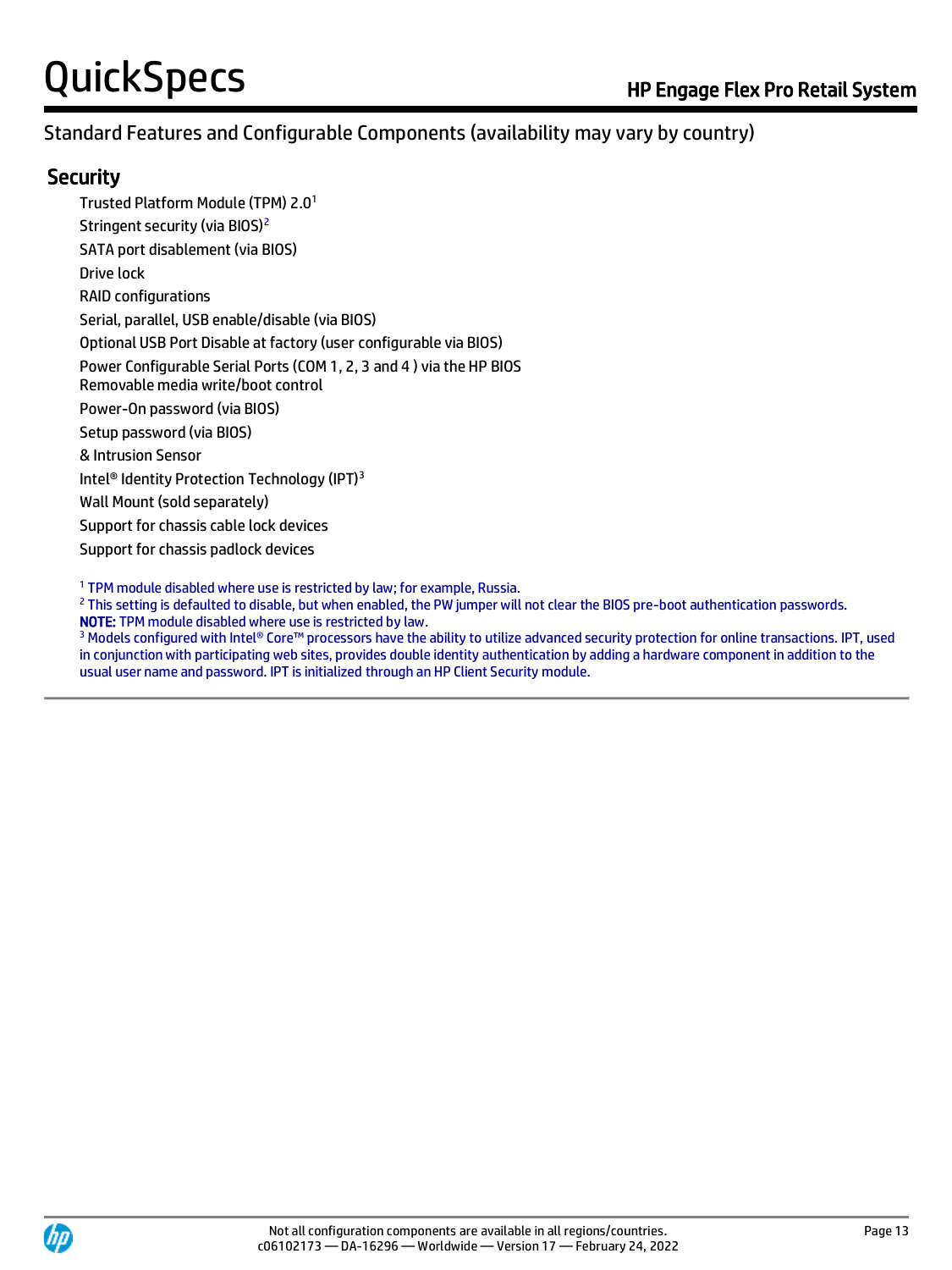### I/O Ports

| <b>USB</b>        | <b>USB 2.0:</b>                                                                                                                  |
|-------------------|----------------------------------------------------------------------------------------------------------------------------------|
|                   | Rear: Two (2)                                                                                                                    |
|                   | USB 3.1 Gen1 Type A:                                                                                                             |
|                   | Front: Two (2)                                                                                                                   |
|                   | Rear: Three (2, 1 charging)                                                                                                      |
| <b>USB 24V</b>    | One (1) 24V powered USB (optional)                                                                                               |
| <b>Serial</b>     | Up to six (6) RS-232 (power configurable) optional ports                                                                         |
| Parallel          | One port available as an option*                                                                                                 |
| USB+PWR12V        | Two (2) USB+PWR 12V cards optional (three (3) 12 Volt USB+ PWR per card) for a total of 6*                                       |
| PS/2              | One (1) universal support for keyboard or mouse                                                                                  |
| <b>RJ-12</b>      | One (1) RJ-12 Cash Drawer port (optional)                                                                                        |
| Video             | One (1) DisplayPort™ v2.0 and up to two additional (2) DisplayPort™ v2.0 as options<br>Up to two (2) optional HDMI or VGA ports. |
| <b>DVI output</b> | Available via optional DisplayPort™ to DVI Adapter                                                                               |
| <b>Audio</b>      | Rear: Line input (supports microphone or line input) and optional line out<br>All ports are 3.5mm in diameter                    |
| NIC.              | One (1) Industry standard RJ-45 port accesses the integrated network interface controller                                        |
|                   | *These options occupy slot openings so less slots will be available when the options are installed                               |

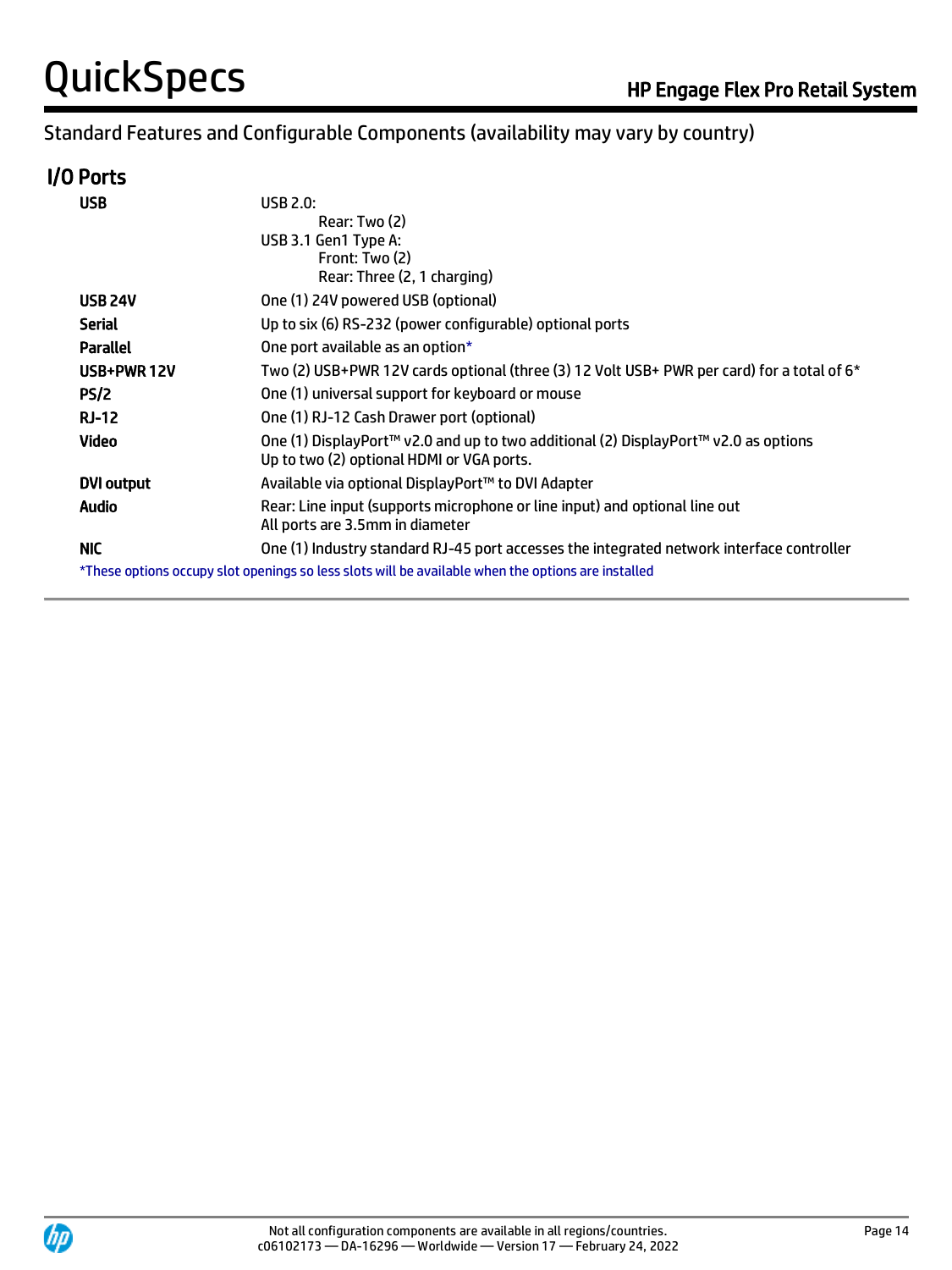### Technical Specifications

#### Slots

|                    | <b>HP Engage Flex Pro</b>                                                                                                                                                                                                                           | <b>HP Engage Flex Pro-C</b>                                                                                                                                                                                                                                                                                                                           |
|--------------------|-----------------------------------------------------------------------------------------------------------------------------------------------------------------------------------------------------------------------------------------------------|-------------------------------------------------------------------------------------------------------------------------------------------------------------------------------------------------------------------------------------------------------------------------------------------------------------------------------------------------------|
| <b>Full-Height</b> | Total of Two (2) Full-Height Slots, with a <i>Choice of</i><br>either.                                                                                                                                                                              | N/A                                                                                                                                                                                                                                                                                                                                                   |
|                    | 1.) PCI x1 - Two (2) each: 4.2" full height, 6.6"<br>length, 25W max. power<br>2.) PCIe v3.0 x1 - Two (2) each: 4.2" full height, 6.6"<br>length, 10W max. power                                                                                    |                                                                                                                                                                                                                                                                                                                                                       |
|                    | Serial PCIe x1 Full Height PCA                                                                                                                                                                                                                      |                                                                                                                                                                                                                                                                                                                                                       |
|                    | Idle: 0.95W @3.3V<br>Working: 1.14W@3.3V                                                                                                                                                                                                            |                                                                                                                                                                                                                                                                                                                                                       |
| Half-Height        | Total of Two (2) Half-Height:                                                                                                                                                                                                                       | Total of Four (4) Half-Height:                                                                                                                                                                                                                                                                                                                        |
|                    | PCle v3.0 x16 (wired as x16) - One (1) each: 2.5 low<br>profile, 6.6" length, 25W max. power<br>PCle v3.0 x16 (wired as x4) - One (1) each: 2.5" low<br>profile, 6.6" length, 25W max. power<br>Serial PCIe x1 Low profile PCA<br>Idle: 0.95W @3.3V | $ P$ Cle v3.0 x16 (wired as x16) One (1) each: 2.5 low<br>profile, 6.6" length, 25W max. power<br> PCIe v3.0 x16 (wired as x4) - One (1) each: 2.5" low<br>profile, 6.6" length, 25W max. power<br>PCIe v3.0 x4 (wired as x2) - One (1) each: 2.5" low<br>profile, 6.6" length, 10W max. power<br>PCIe v3.0 x4 (wired as x2) - One (1) each: 2.5" low |
|                    | Working: 1.14W@3.3V                                                                                                                                                                                                                                 | profile, 6.6" length, 10W max. power                                                                                                                                                                                                                                                                                                                  |
|                    |                                                                                                                                                                                                                                                     | Serial PCIe x1 Low profile PCA                                                                                                                                                                                                                                                                                                                        |
|                    |                                                                                                                                                                                                                                                     | Idle: 0.95W @3.3V                                                                                                                                                                                                                                                                                                                                     |
|                    |                                                                                                                                                                                                                                                     | Working: 1.14W@3.3V                                                                                                                                                                                                                                                                                                                                   |

NOTE: Use of full-height slots requires optional PCI or PCIe Riser Card

#### Bays

|                     | <b>HP Engage Flex Pro</b> | HP Engage Flex Pro-C |
|---------------------|---------------------------|----------------------|
| Internal HDD (3.5") |                           | N/A                  |
| Internal HDD (2.5") | N/A <sup>1</sup>          |                      |
| <b>External</b>     | 1 each 5.25"              | N/A                  |
| Storage M.2         |                           |                      |
| $\sim$ $       -$   |                           |                      |

<sup>1</sup>2.5" drives can be supported with a caddy

### **Controllers**

| Hard drive             | <b>SATA</b><br>Supports up to SATA 6.0 Gb/s                                                                                                                                                     |
|------------------------|-------------------------------------------------------------------------------------------------------------------------------------------------------------------------------------------------|
| <b>SATA</b> interfaces | One (1) SATA 2.0<br>Two (2) SATA 3.0                                                                                                                                                            |
| <b>Host SATA</b>       | Advanced Host Controller Interface (AHCI) Revision 1.2. The specification includes a description of<br>the hardware/software interface between system software and the host controller hardware |

### Network Interface Connections

Intel® I210-T1 PCIe x1 Gb NIC (optional) Intel® I219-LM 10/100/1000 Integrated NIC

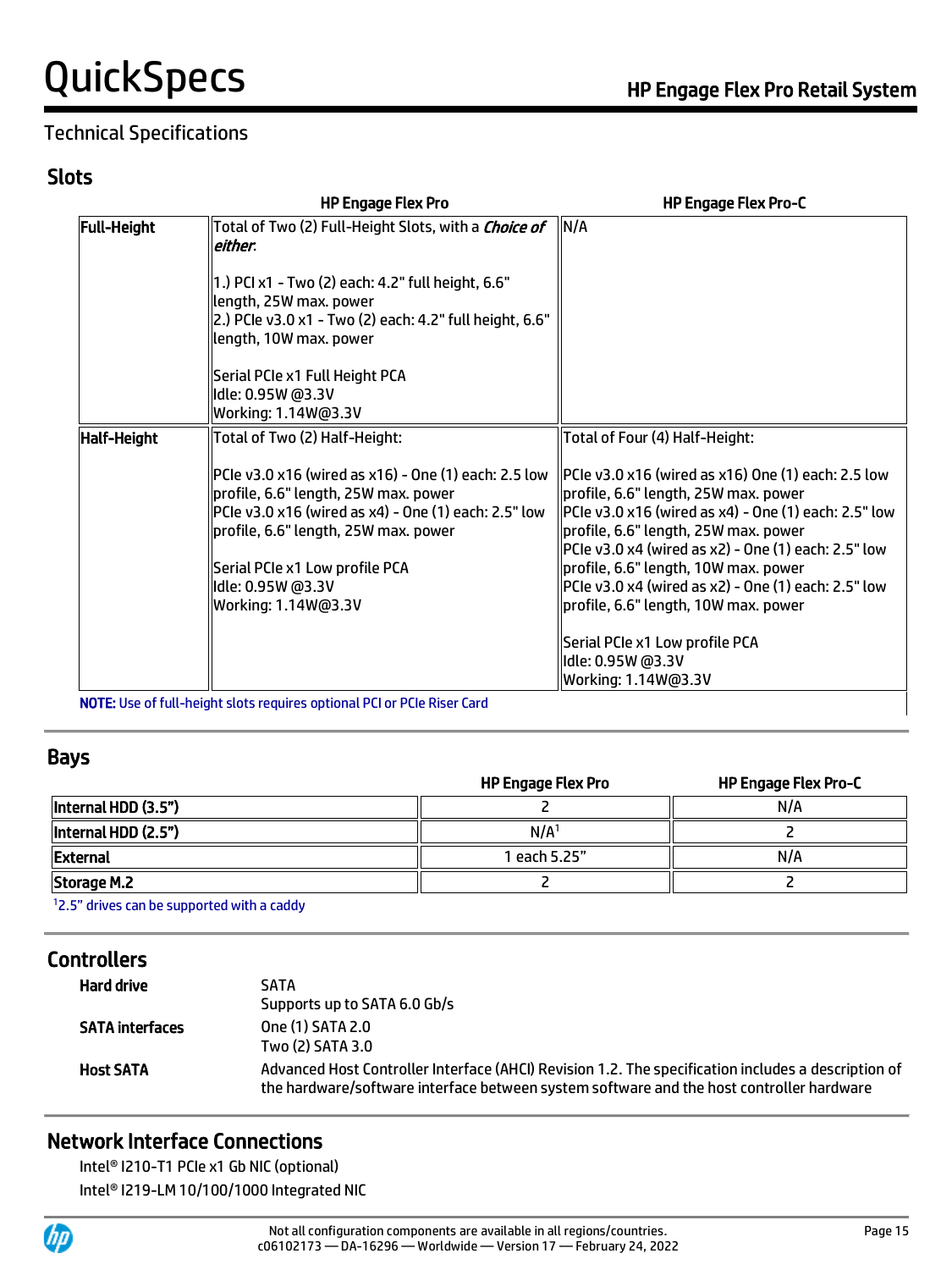#### Technical Specifications

Intel® Dual Band Wireless-AC 9260 802.11a/b/g/n/ac (2x2) WiFi and Bluetooth® 5.0 Combo Card vPro™

NOTE: The integrated network connection is required to support Intel® vPro Technology. 802.11 requires wireless access point and internet service. Availability of public wireless access points limited. Gigabit Ethernet speeds may vary.

#### Graphics

Integrated: Intel® UHD Graphics 630 Intel® UHD Graphics 610

Discrete: NVIDIA® Quadro P400 2GB Graphics Card AMD® Radeon™ R7 430 2GB VGA+DP Graphics Card AMD® Radeon™ R7 430 2GB 2DP Graphics Card

HP DisplayPort™ to DVI-D Adapter HP DisplayPort™ to VGA Adapter HP DisplayPort™ to HDMI True 4K Adapter HP Type-C™ to DisplayPort™ Adapter

NOTE: HD content required to view HD images. Integrated Intel® HD graphics uses part of the total system memory for video performance. System memory dedicated to video performance is not available for other use by other programs.

#### Multimedia

High Definition Audio (integrated) with Realtek CX20632 codec (all ports are stereo) Line-out and Line-In rear Port (3.5mm) Line-out rear port (optional) Internal Speaker (standard)

#### Input/Output Devices

HP USB 1000dpi Laser Mouse (optional) HP USB Optical Mouse (optional) HP USB Hardened Wired Mouse (optional) HP Business Slim USB Keyboard (optional) HP USB Wired Keyboard (optional)

#### Miscellaneous Devices and Configurations

HP Serial Port Adapter HP Tower Stand HP Engage Flex Pro PCI Riser Assembly<sup>1</sup> HP Engage Flex Pro PCIe Riser Assembly<sup>1</sup> 24 Volt Powered USB + Cash Drawer Port Module Three (3) port 12 Volt USB + Pwr Card Two (2) port RS232 Serial (power configurable) COM 3 & 4 port card<sup>1</sup> 1Not available on HP Engage Flex Pro-C

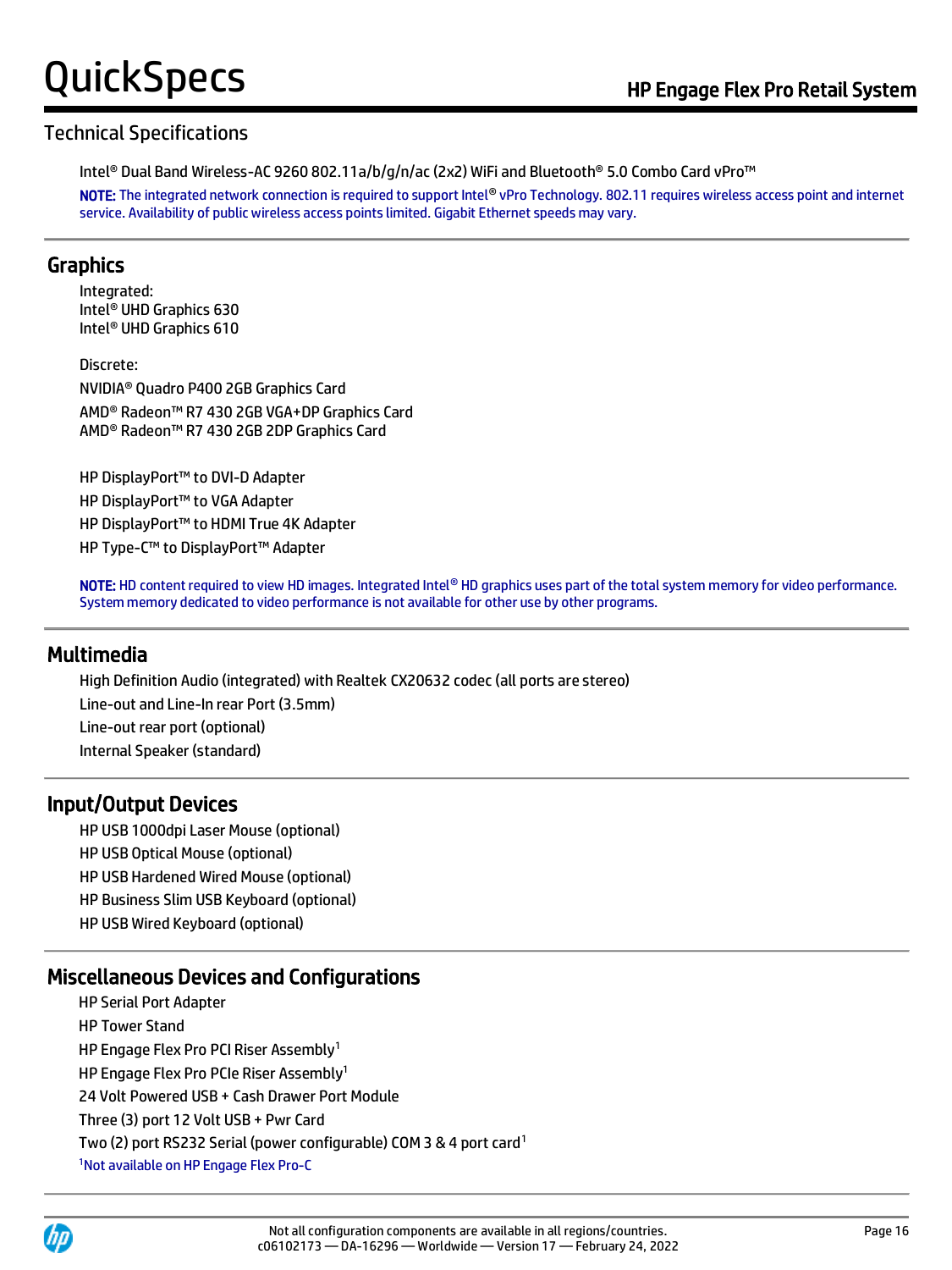### Technical Specifications

### Weights & Dimensions

(configured with 1 HDD)

|                                                      | <b>HP Engage Flex Pro</b>                             | <b>HP Engage Flex Pro-C</b>                         |
|------------------------------------------------------|-------------------------------------------------------|-----------------------------------------------------|
| <b>Chassis</b><br>$(H \times W \times D)$            | 3.94" x 13.27" x 15.12"<br>100mm x 337mm x 384mm      | 3.94" x 11.81" x 11.89"<br>ll 100mm x 300mm x 302mm |
| System Volume                                        | 1790.5 cu in                                          | 553.3 cu in                                         |
| Packaging<br>$(H \times W \times D)$                 | H 528 x W 229 x D 499 mm<br>ll20.78" x 9.01" x 19.64" | H 499 x W 229 x D 400 mm<br>19.6" x 9" x 15.75"     |
| System Weight*                                       | 14.2 <sub>lb</sub>                                    | 8.8 <sub>lb</sub>                                   |
| Shipping Weight*                                     | 16 lb                                                 | 11 lb                                               |
| <b>Max Supported Weight</b><br>(desktop orientation) | 177 <sub>lb</sub><br>35 kg                            | 177 lb<br>35 kg                                     |

\* Exact weight depends on configuration

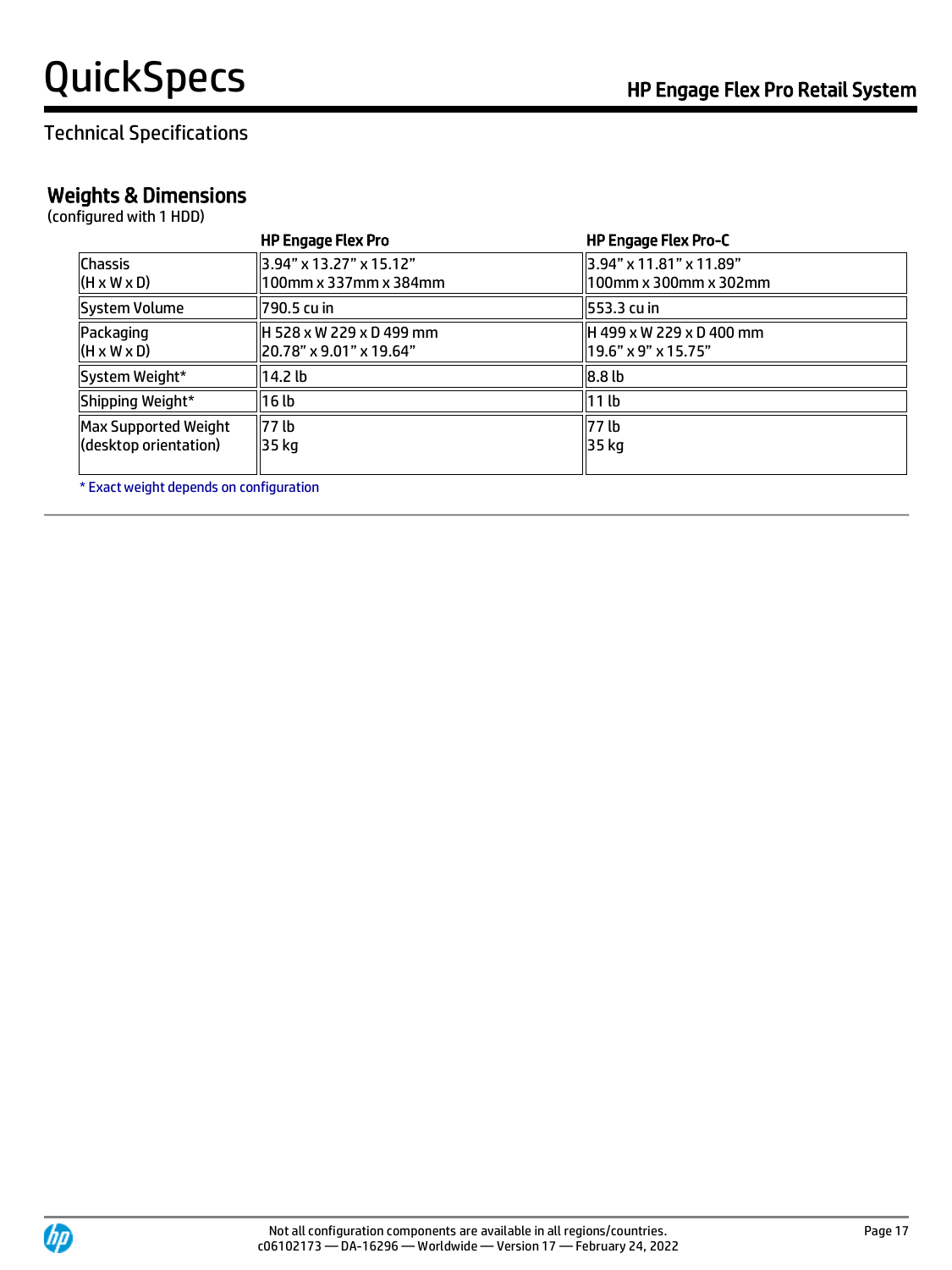#### Technical Specifications

#### Unit Environment and Operating Conditions

General Unit Operating Guidelines

- Keep the POS System away from excessive moisture, direct moisture and the extremes of heat and cold, to ensure that unit is operated within the specified operating range.
- Leave a 10.2-cm (4-in) clearance on front side and power supply side of the POS System to permit the required airflow.
- If within an enclosure, the front side should be 100% open. The clearance between the system and the cabinet must be at least 10 mm (0.4 inch) on the sides and top and at least 50-mm (2-inch) clearance in the rear with power supply venting area 100% open per the above bullet.
- Never restrict airflow into the POS System by blocking any vents or air intakes.
- Do not stack POS Systems on top of each other or place POS Systems so near each other that they are subject to each other's re-circulated or preheated air.
- Occasionally clean the air vents on the front, back, and any other vented side of the POS System. Lint, dust and other foreign matter can block the vents and limit the airflow.
- Clean the optional dust filter regularly

| Temperature Range                          | Operating: 50° to 104° F (10° to 40° C)*<br>Non-operating: -22° to 149° F (-30° to 65° C)                 |
|--------------------------------------------|-----------------------------------------------------------------------------------------------------------|
| <b>Relative Humidity</b>                   | Operating: 20% to 85% (non-condensing at ambient)<br>Non-operating: 0% to 95% (non-condensing at ambient) |
| <b>Maximum Altitude</b><br>(unpressurized) | Operating: 10,000 ft (3048 m)<br>Non-operating: 30,000 ft (9144 m)                                        |

\* Operating temperature is de-rated 1.0 deg C per 300 m (1000 ft) to 3000 m (10,000 ft) above sea level, no direct sustained sunlight. Maximum rate of change is 10 deg C/Hr. The upper limit may be limited by the type and number of options installed.

| <b>HP Engage Flex Pro</b>                                                                                                                                                                                                                              | <b>HP Engage Flex Pro-C</b>                                                                                                                                                                                                                                              |
|--------------------------------------------------------------------------------------------------------------------------------------------------------------------------------------------------------------------------------------------------------|--------------------------------------------------------------------------------------------------------------------------------------------------------------------------------------------------------------------------------------------------------------------------|
| 250-watt - EPA92 power supply - Active<br><b>PFC</b>                                                                                                                                                                                                   | 250-watt - EPA92 power supply -<br><b>Active PFC</b>                                                                                                                                                                                                                     |
| *This power supply meets ENERGY STAR<br>compliance in conjunction with a select<br>range of processors and modules.                                                                                                                                    | *This power supply meets ENERGY<br>STAR compliance in conjunction with a<br>Select range of processors and<br>modules.                                                                                                                                                   |
| 90 to 264 VAC                                                                                                                                                                                                                                          | 90 to 264 VAC                                                                                                                                                                                                                                                            |
| 100 to 240 VAC                                                                                                                                                                                                                                         | 100 to 240 VAC                                                                                                                                                                                                                                                           |
| 50/60 Hz                                                                                                                                                                                                                                               | 50/60 Hz                                                                                                                                                                                                                                                                 |
| $47 - 63$ Hz                                                                                                                                                                                                                                           | $47 - 63$ Hz                                                                                                                                                                                                                                                             |
| ЗA<br>Efficiency 87/90/87% at 20/50/100%<br>load                                                                                                                                                                                                       | 3Α<br>Efficiency 90/92/89% at 20/50/100%<br>load                                                                                                                                                                                                                         |
| 90 mm variable speed fan                                                                                                                                                                                                                               | 90 mm variable speed fan                                                                                                                                                                                                                                                 |
| <b>ENERGY STAR<sup>®</sup> certified configurations</b><br>available                                                                                                                                                                                   | ENERGY STAR® certified configurations available                                                                                                                                                                                                                          |
| $6.0$ ft $(1.83m)$                                                                                                                                                                                                                                     | 6.0ft (1.83m)                                                                                                                                                                                                                                                            |
| Less than 500 microamps of leakage<br>current at 264 Vac with the ground wire<br>disconnected, as required for Non-patient<br><b>Electrical Appliances and Equipment used</b><br>in a patient care facility or that contact<br>patients in normal use. | Less tha 500 microamps of leakage<br>current at 264 Vac with the ground wire<br>disconnected, as required for Non-<br>patient Electrical Appliances and<br>Equipment used in a patient care facility<br>or that contact patients in normal use.<br>Per section 10.3.5.1. |
|                                                                                                                                                                                                                                                        | Per section 10.3.5.1.                                                                                                                                                                                                                                                    |

Less than 100 microamps of leakage

Per section 10.3.5.1. Less than 100 microamps of leakage current at

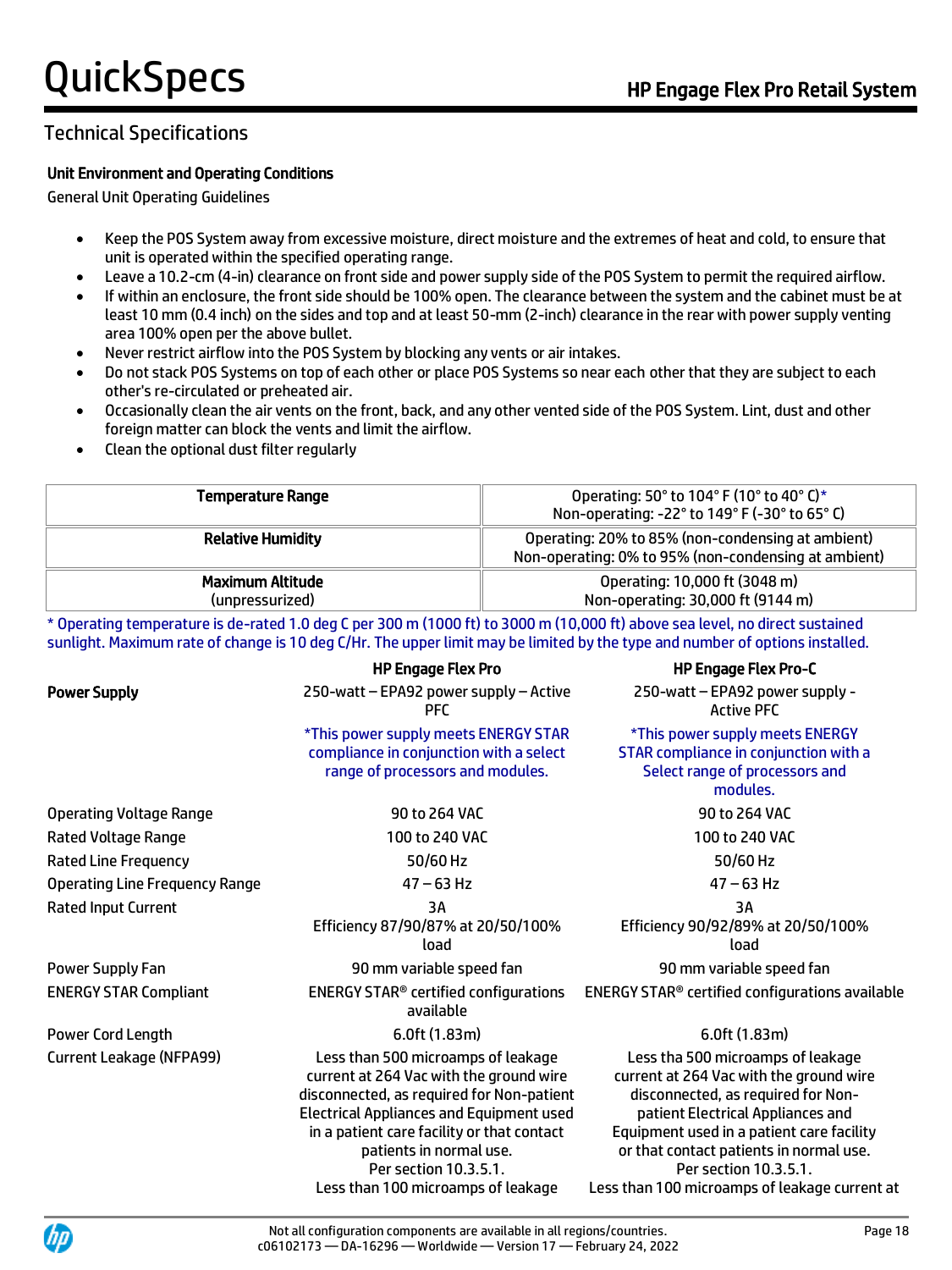#### Technical Specifications

current at 264 Vac with the ground wire intact with normal polarity, as required for Non-patient Electrical Appliances and Equipment used in a patient care facility or that contact patients in normal use. Per section 10.3.5.1.

264 Vac with the ground wire intact with normal polarity, as required for Non-patient Electrical Appliances and Equipment used in a patient care facility or that contact patients in normal use. Per section 10.3.5.1.

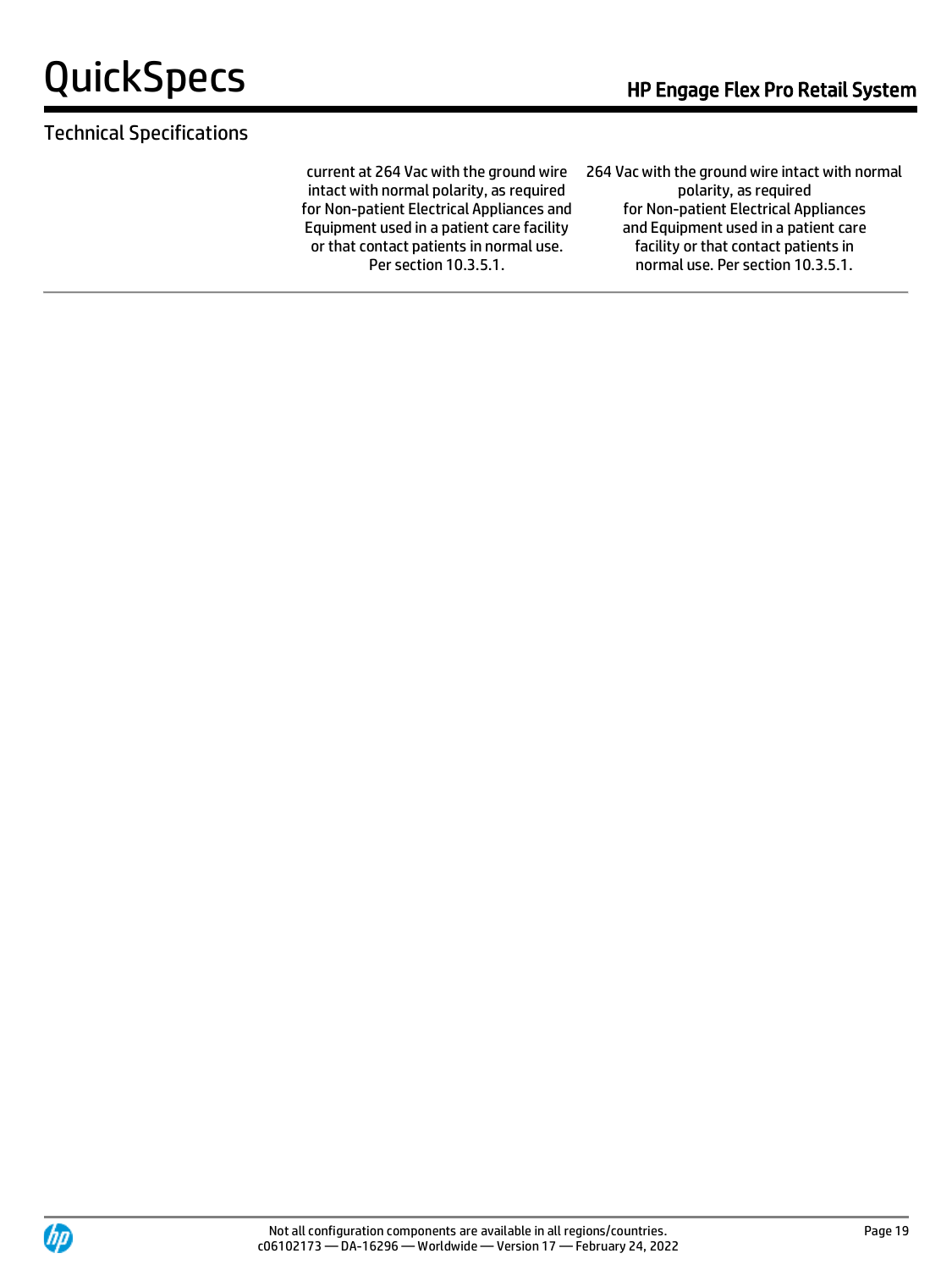# Technical Specifications

## Serviceability Features

- Dual colored power LED on front of computer to indicate either normal or fault condition
- Diagnostic LED Explanation Table:
	- $\circ$  Power LED will blink red 2 to 5 times, then blink white 2 or more times, then repeat (with beep tones for each blink initially):
		- 2 red + 2 white User must provide file for BIOS recovery (USB storage typically)
		- 2 red + 3 white User must enter a key sequence to proceed with recovery by policy
		- 2 red + 4 white BIOS recovery is in progress
		- 3 red + 2 white Memory could not be initialized
		- 3 red + 3 white Graphics adaptor could not be found
		- 3 red + 4 white Power supply failure / not connected
		- 3 red + 5 white Processor not installed
		- 3 red + 6 white Current processor does not support an enabled feature
		- 4 red + 2 white Processor has exceeded its temperature threshold / system thermal shutdown
		- 4 red + 3 white System internal temperature has exceeded its threshold<br>■ 5 red + 2 white System controller firmware is not valid
		- 5 red + 2 white System controller firmware is not valid
		- 5 red + 3 white System controller detected BIOS is not executing
		- 5 red + 4 white BIOS could not complete initialization / PCA failure
		- 5 red + 5 white System controller rebooted the system after a health or recovery timer triggered
- HP PC Hardware Diagnostics UEFI:
	- $\circ$  This utility enables hardware level testing outside the operating system on many components. The diagnostics can be invoked by pressing F2 at POST, and is available as a download from HP Support
- System/Emergency ROM
- Flash ROM
- CMOS Battery Holder for easy replacement
- Flash Recovery with Video Configuration Record Software5 Aux Power LED on System PCA
- Processor ZIF Socket for easy Upgrade
- Over-Temp Warning on Screen (Requires IM Agents)
- Clear Password Jumper
- DIMM Connectors for easy Upgrade
- Clear CMOS Button
- NIC LEDs (integrated) (Green & Amber)
- Dual Color Power and HD LED To Indicate Normal Operations and Fault Conditions
- Color coordinated cables and connectors
- Tool-less Hood Removal
- Front power switch
- System memory can be upgraded without removing the system board or any internal components
- Tool-less Hard Drive, CD Removal
- Green Pull Tabs, and Quick Release Latches for easy Identification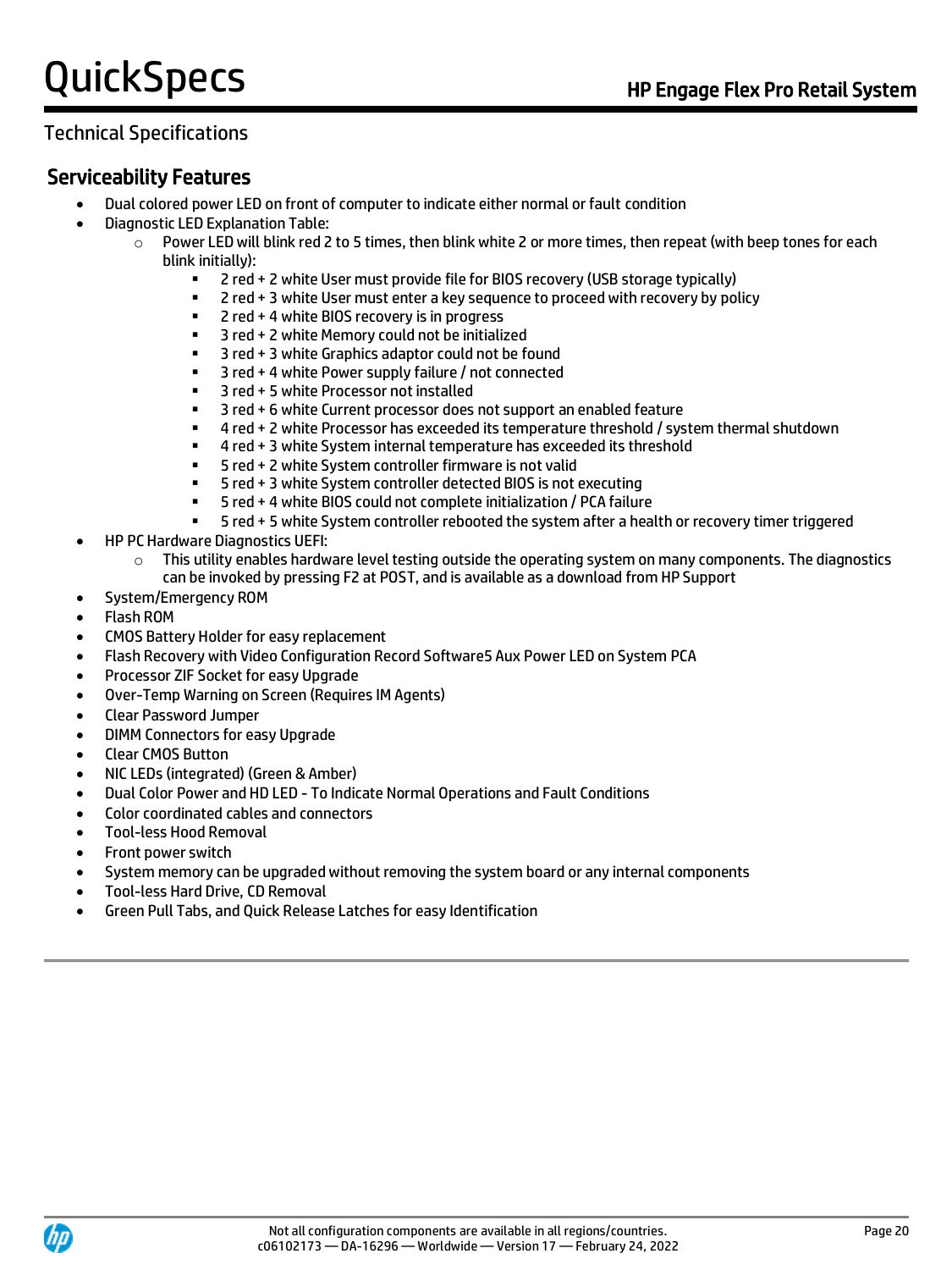### Technical Specifications

#### SOFTWARE COMPONENTS AND APPLICATION WITH WINDOWS

#### **BIOS**

HP BIOSphere Gen4 <sup>17</sup> HP DriveLock & Automatic DriveLock BIOS Update via Network Master Boot Record Security Power On Authentication HP Secure Erase <sup>18</sup> Absolute Persistence Module <sup>19</sup> Pre-boot Authentication HP Wireless Wakeup

#### Software

HP Native Miracast Support <sup>15</sup> HP ePrint Driver + JetAdvantage<sup>20</sup> HP Hotkey Support - CMIT HP Recovery Manager HP Jumpstart HP Support Assistant <sup>21</sup> HP Noise Cancellation Software Buy Office (sold separately) Intel® Unite (optional for AiOs)

#### Manageability Features

HP Driver Packs<sup>22</sup> HP System Software Manager (SSM) HP BIOS Config Utility (BCU) HP Client Catalog HP Manageability Integration Kit Gen2<sup>23</sup> Ivanti Management Suite <sup>24</sup>

#### Client Security Software

HP Client Security Suite Gen4<sup>25</sup> including: HP Security Manager <sup>26</sup> (including Credential Manager, HP Password Manager, HP Spare Key) HP Fingerprint Sensor 31 HP Power On Authentication Microsoft Defender<sup>27</sup>

#### Security Management

HP Secure Erase<sup>18</sup> TPM 2.0 Embedded Security Chip shipped with Windows 10 (Common Criteria EAL4+ Certified) <sup>32</sup> SATA 0,1 port disablement (viaBIOS) RAID configurations<sup>33</sup> Serial, USB enable/disable (viaBIOS) Power-on password (viaBIOS) Setup password (viaBIOS) Support for chassis padlocks and cable lock devices Integrated hood sensor HP Sure Start Gen4<sup>30</sup> HP Sure Run<sup>35</sup> Device Guard Enablement Self-Encrypting Drives HP Client Security Manager

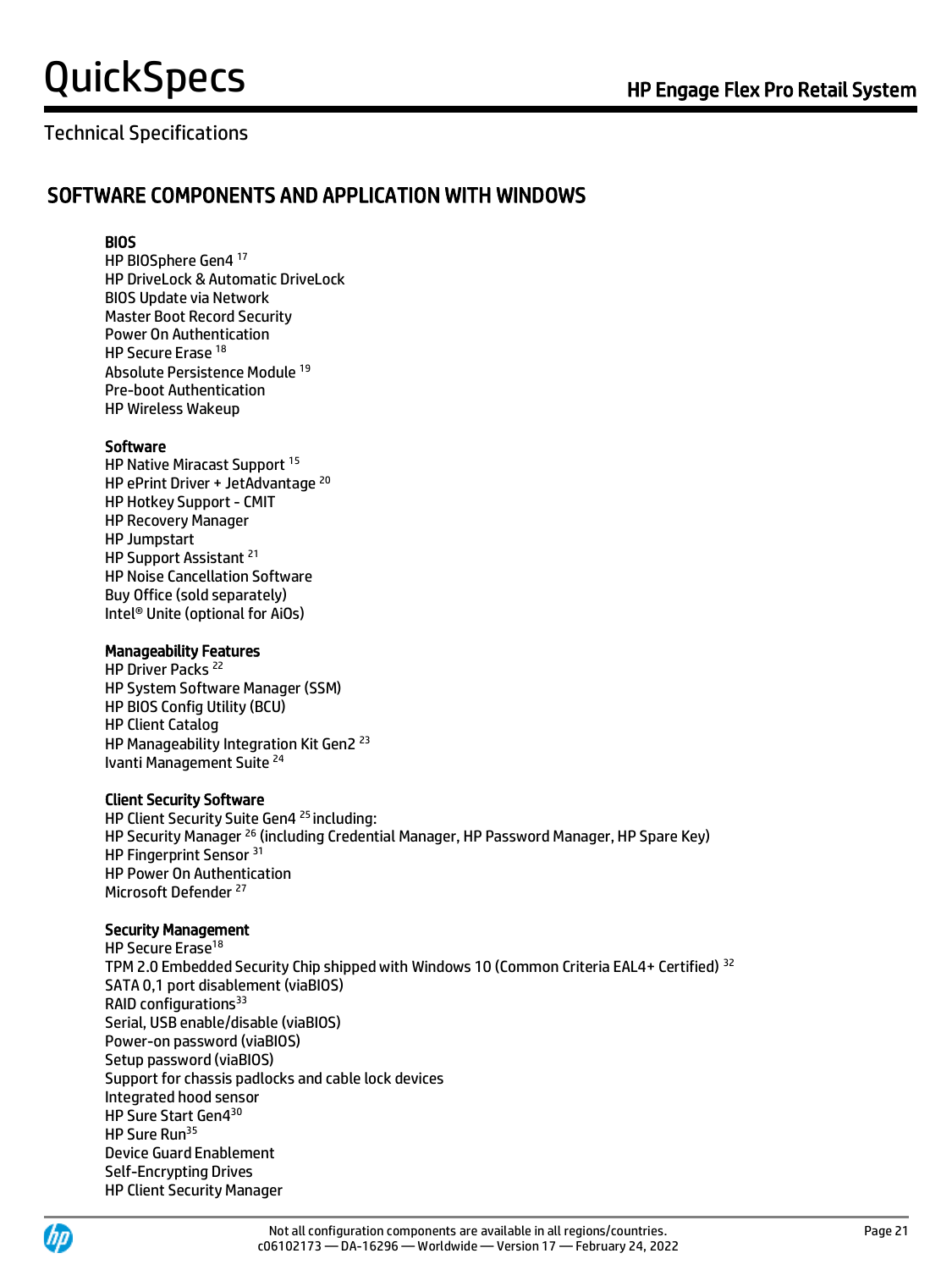#### Technical Specifications

HP Multi-Factor Authentication

HP Sure Click (Standard)<sup>39</sup>

HP Sure Sense (Standard) 38,40

HP Sure Recover (via network)

HP Sure Admin

15. Miracast is a wireless technology your PC can use to project your screen to TVs, projectors, and streaming

17. HP BIOSphere Gen4 requires Intel® or AMD® 8th Gen processors. Features may vary depending on the platform and configurations.

18. For the methods outlined in the National Institute of Standards and Technology Special Publication 800-88 "Clear" sanitation method.

19. Absolute agent is shipped turned off, and will be activated when customers activate a purchased subscription. Subscriptions can be purchased for terms ranging multiple years. Service is limited, check with Absolute for availability outside the U.S. The Absolute Recovery Guarantee is a limited warranty. Certain conditions apply. For full details visit: <http://www.absolute.com/company/legal/agreements/computrace-agreement>. Data Delete is an optional service provided by Absolute Software. If utilized, the Recovery Guarantee is null and void. In order to use the Data Delete service, customers must first sign a Pre-Authorization Agreement and either obtain a PIN or purchase one or more RSA SecurID tokens from Absolute Software.

20. HP ePrint Driver requires an Internet connection to HP web-enabled printer and HP ePrint account registration (for a list of eligible printers, supported documents and image types and other HP ePrint details, see http://www.hp.com/go/eprintcenter). Print times and connection speeds may vary. 21. HP Support Assistant requires Windows and Internet access.

22. HP Driver Packs not preinstalled, however available for download at <http://www.hp.com/go/clientmanagement>.

23. HP Manageability Integration Kit can be downloaded from <http://www.hp.com/go/clientmanagement>.

24. Ivanti Management Suite subscription required.

25. HP Client Security Suite Gen4 requires Windows and Intel® or AMD® 8th generation processors.

26. HP Password Manager requires Internet Explorer or Chrome or FireFox. Some websites and applications may not be supported. User may need to enable or allow the add-on / extension in the internet browser.

27. Microsoft Defender Opt in and internet connection required for updates.

30. HP Sure Start Gen4 is available on HP EliteBook products equipped with Intel® 8th generation processors

31. HP Fingerprint Sensor available on 800 G4 AiO touch models and optional on 800 G4 AiO non-touch models

32. Firmware TPM is version 2.0. Hardware TPM is v1.2, which is a subset of the TPM 2.0 specification version v0.89 as implem ented by Intel® Platform Trust Technology (PTT).

33. RAID configuration is optional and does require a second hard drive.

35. HP Sure Run is available on HP Elite products equipped with 8th generation Intel® or AMD® processors.

36. HP Sure Recover is available on HP Elite PCs with 8th generation Intel® or AMD® processors and requires an open, wired network connection. Not available on platforms with multiple internal storage drives, Intel® Optane™. You must back up important files, data, photos, videos, etc. before use to avoid loss of data.

38. HP Sure Sense currently available as an HP Softpack. HP Sure Sense will also be included in the image starting February 17, 2020.

39. HP Sure Click is only supported on Intel Core i3, i5, i7, and i9 processors

40. HP Sure Click, Sure Run, Sure Recover & Sure Sense is supported on Win 10 Pro & Win 10 IoT Enterprise 2019 LTSC; but not on Win 10 IoT Enterprise 2016 LTSB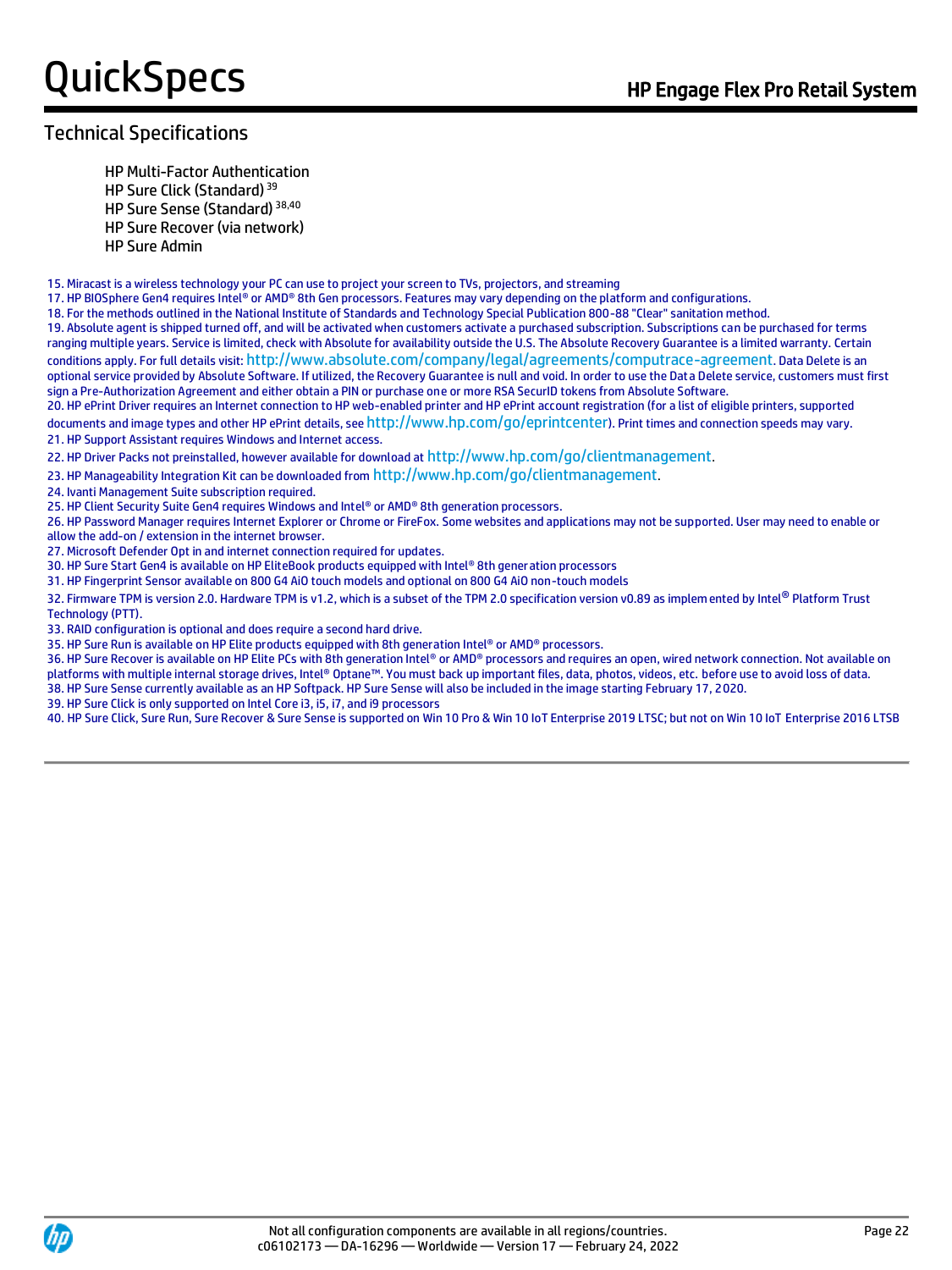#### Technical Specifications

| <b>Additional Features</b>                                                             | <b>Description</b>                                                                                                                                                                                                                                                                                                                                                                                                                                        |
|----------------------------------------------------------------------------------------|-----------------------------------------------------------------------------------------------------------------------------------------------------------------------------------------------------------------------------------------------------------------------------------------------------------------------------------------------------------------------------------------------------------------------------------------------------------|
| <b>Tower Orientation</b>                                                               | The chassis can be oriented as either a desktop or a tower.                                                                                                                                                                                                                                                                                                                                                                                               |
| <b>Drive Lock</b>                                                                      | Implementation of the industry standard ATA Security feature set. When enabled, it<br>prevents software access to user data on the drive until one or two user-defined<br>passwords are provided.                                                                                                                                                                                                                                                         |
| <b>Boot Sectors Protection</b>                                                         | MBR and GPT sectors of the hard drive are critical to booting the operating system. By<br>saving the MBR or GPT data (depending on the how the OS was installed), the BIOS will<br>be able to monitor for changes and allow the user to override them with the backup<br>copy at boot-up.                                                                                                                                                                 |
| <b>Drive Protection System</b>                                                         | DPS Access through F10 Setup during Boot                                                                                                                                                                                                                                                                                                                                                                                                                  |
|                                                                                        | A diagnostic hard drive self-test. It scans critical physical components and every<br>sector of the hard drive for physical faults and then reports any faults to the user<br>Running independently of the operating system, it can be accessed through a<br>Windows-based diagnostics utility or through the computer's setup procedure. It<br>produces an evaluation on whether the hard drive is the source of the problem and<br>needs to be replaced |
|                                                                                        | The system expands on the Self-Monitoring, Analysis, and Reporting Technology<br>(SMART), a continuously running systems diagnostic that alerts the user to certain<br>types of failures                                                                                                                                                                                                                                                                  |
| <b>SMART Technology (Self-Monitoring,</b><br><b>Analysis and Reporting Technology)</b> | Allows hard drives to monitor their own health and to raise flags if imminent failures<br>were predicted                                                                                                                                                                                                                                                                                                                                                  |
| <b>SMART I-Drive Failure Prediction</b>                                                | Predicts failures before they occur. Tracks fault prediction and failure indication<br>parameters such as re-allocated sector count, spin retry count, calibration retry count                                                                                                                                                                                                                                                                            |
| <b>SMART II-Off-Line Data Collection</b>                                               | By avoiding actual hard drive failures, SMART hard drives act as "insurance" against<br>unplanned user downtime and potential data loss from hard drive failure                                                                                                                                                                                                                                                                                           |
| SMART III - Off-Line Read Scanning with                                                | <b>IOEDC: I/O Error Detection Circuitry</b>                                                                                                                                                                                                                                                                                                                                                                                                               |
| <b>Defect Reallocation</b>                                                             | Detects errors in Read/Write buffers on HDD cache RAM                                                                                                                                                                                                                                                                                                                                                                                                     |
| SMART IV - End-to-End CRC for hard drives                                              | Interface in F10 setup provides confirmation of SMART IV support.                                                                                                                                                                                                                                                                                                                                                                                         |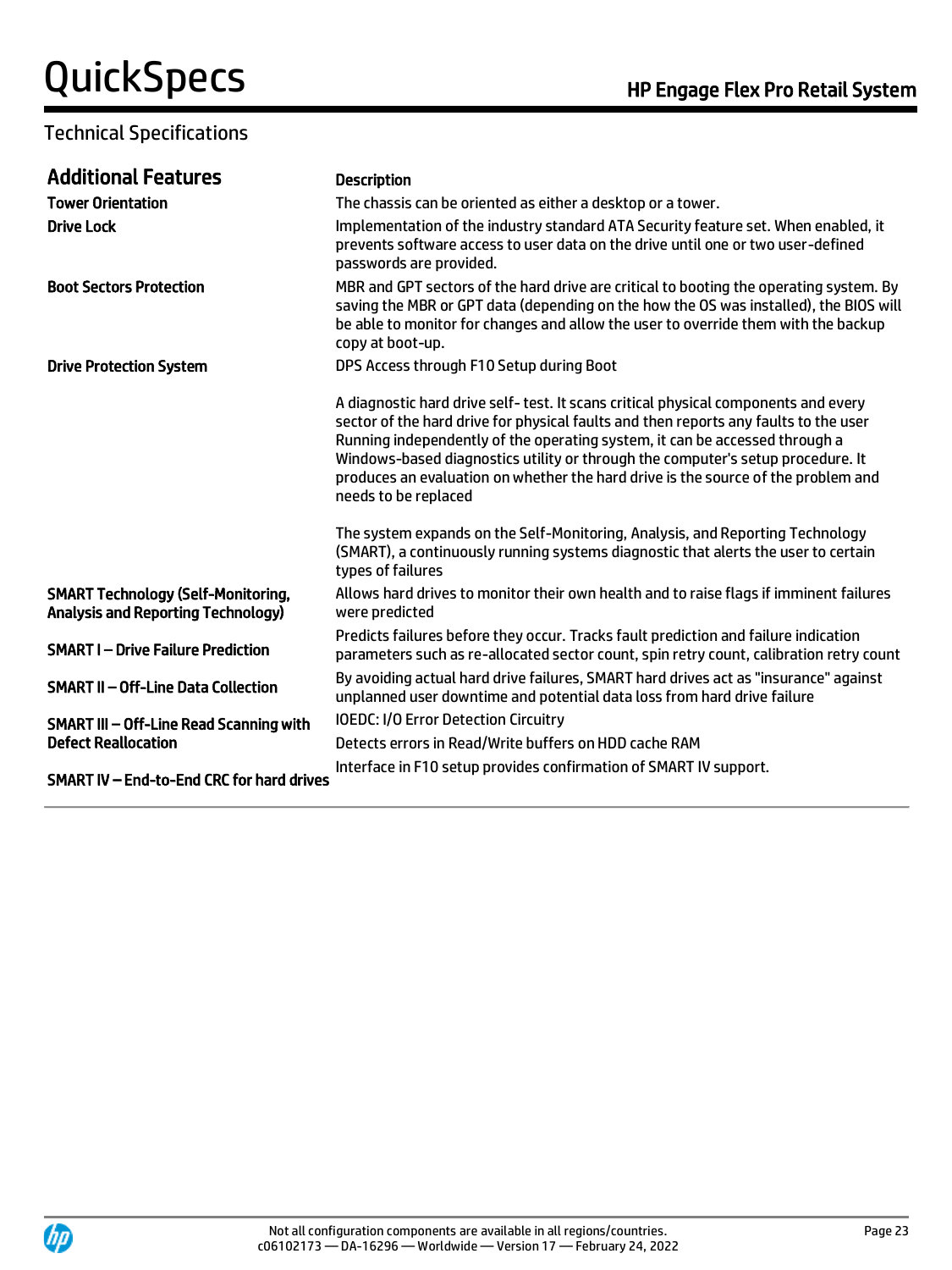Technical Specifications - Audio

## High Definition Audio

| <b>Type</b>                                | Integrated                                                                                                                                                       |
|--------------------------------------------|------------------------------------------------------------------------------------------------------------------------------------------------------------------|
| <b>HD Stereo Codec</b>                     | Conexant CX20632                                                                                                                                                 |
| Audio I/O Ports                            | Rear Line-In/Microphone input (47-K ohm Input Impedance, function is configurable by audio<br>driver)                                                            |
|                                            | Line-in and Line-out, both on rear.                                                                                                                              |
|                                            | All ports are 3.5mm in diameter                                                                                                                                  |
| Internal Speaker Amplifier                 | 2W class D mono amplifier for the internal speaker only. External speakers must be powered                                                                       |
| <b>Multi-streaming Capable</b>             | Playback multi-streaming can be enabled in the audio control panel to allow independent audio<br>streams to be sent to/from the rear jack or integrated speaker. |
| Sampling                                   | Independent sampling rates for DAC's and ADC's; supports resolutions from 16 to 24-bit; 44.1<br>kHz to 192 kHz for DAC and 44.1 kHz to 96 kHz for ADC            |
| <b>Wavetable Syntheses</b><br>(software)   | Yes – Uses OS soft wavetable                                                                                                                                     |
| <b>Analog Audio</b>                        | Yes.                                                                                                                                                             |
| # of Channels on Line-Out<br>(mono/stereo) | Stereo (Left & Right channels)                                                                                                                                   |
| <b>Internal Speaker</b>                    | Yes                                                                                                                                                              |
| <b>External Speaker Jack</b><br>(Line-Out) | Yes.                                                                                                                                                             |
|                                            |                                                                                                                                                                  |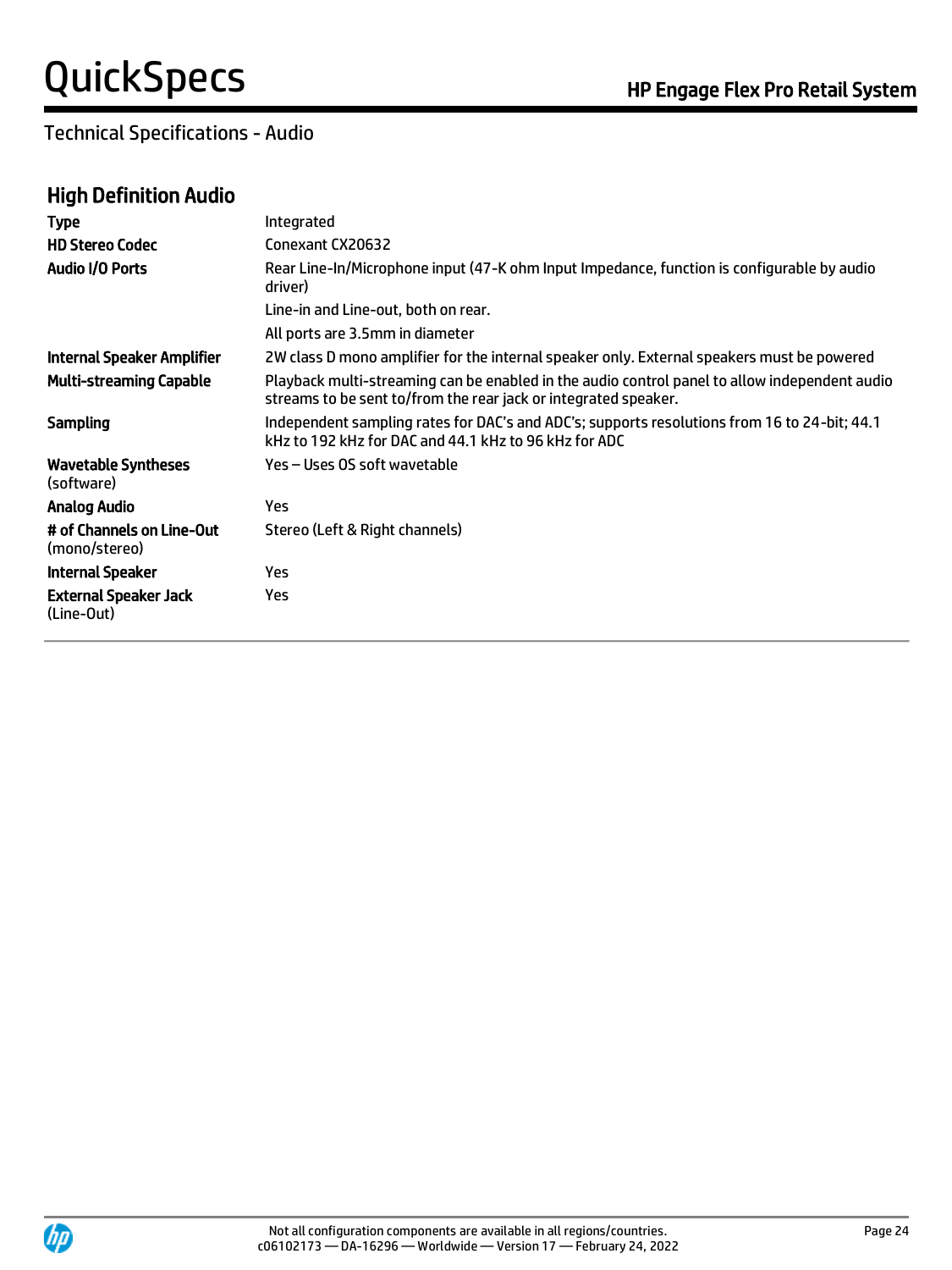### Technical Specifications - Communications

### Intel® I219LM 10/100/1000 Integrated NIC

| Connector                           | <b>RJ-45</b>                                                                                                                                                                                                                                                                                                                                                      |                                                                                                                                                                                                                                                                                                                |  |
|-------------------------------------|-------------------------------------------------------------------------------------------------------------------------------------------------------------------------------------------------------------------------------------------------------------------------------------------------------------------------------------------------------------------|----------------------------------------------------------------------------------------------------------------------------------------------------------------------------------------------------------------------------------------------------------------------------------------------------------------|--|
| <b>System Interface</b>             |                                                                                                                                                                                                                                                                                                                                                                   | PCI (Intel proprietary) + SMBus                                                                                                                                                                                                                                                                                |  |
| <b>Memory</b>                       | 24 KB FIFO packet buffer memory                                                                                                                                                                                                                                                                                                                                   |                                                                                                                                                                                                                                                                                                                |  |
| Data rates supported                | <b>Auto-Negotiation (Automatic Speed Selection)</b>                                                                                                                                                                                                                                                                                                               | 10 Mbit/s operation (10BASE-T; IEEE 802.3i; IEEE 802.3 clauses 13-14)<br>100 Mbit/s operation (100BASE-TX; IEEE 802.3u; IEEE 802.3 clauses 21-30)<br>1000 Mbit/s operation (1000BASE-T; IEEE 802.3ab; IEEE 8023 clauses 40)<br>Full Duplex Operation at all Speeds, Half Duplex operation at 10 and 100 Mbit/s |  |
| <b>IEEE Compliance</b>              | IEEE 802.1p QoS (Quality of Service) Support<br>IEEE 802.1q VLAN support<br>IEEE 802.3az EEE (Energy Efficient Ethernet)                                                                                                                                                                                                                                          | IEEE 802.3x Flow Control (IEEE 802.3 clauses 31-32; configurable)                                                                                                                                                                                                                                              |  |
| Performance                         | TCP/IP/UDP Checksum Offload (configurable)<br>Protocol Offload (ARP & NS)<br>Large send offload and Giant send offload<br><b>Receiving Side Scaling</b><br>Jumbo Frame 9K                                                                                                                                                                                         |                                                                                                                                                                                                                                                                                                                |  |
| <b>Power consumption</b>            | <b>Cable Disconnection: 25mW</b><br>100Mbps Full Run: 450mW<br>1000bp Full Run: 1000mW<br>WoL Enable(S3/S4/S5): 50mW<br>WoL Disable(S3/S4/S5): 25mW                                                                                                                                                                                                               |                                                                                                                                                                                                                                                                                                                |  |
| Power management                    | ACPI compliant - multiple power modes<br>Situation-sensitive features reduce power consumption                                                                                                                                                                                                                                                                    | Advanced link down power saving for reducing link down power consumption                                                                                                                                                                                                                                       |  |
| <b>Management interface</b>         | Auto MDI/MDIX Crossover cable detection                                                                                                                                                                                                                                                                                                                           |                                                                                                                                                                                                                                                                                                                |  |
| IT manageability                    | Wake-on-LAN from standby and hibernation (Magic Packet and Microsoft Wake-Up Frame);<br>Wake-on-LAN from off (Magic Packet only)<br>PXE 2.1 Remote Boot<br>Statistics Gathering (SNMP MIB II, Ethernet-like MIB, Ethernet MIB (802.3x, clause 30))<br>Comprehensive diagnostic and configuration software suite<br>Virtual Cable Doctor for Ethernet cable status |                                                                                                                                                                                                                                                                                                                |  |
| Network transfer rate               | 10BASE-T (half-duplex)                                                                                                                                                                                                                                                                                                                                            | 10 Mbps                                                                                                                                                                                                                                                                                                        |  |
|                                     | 10BASE-T (full-duplex)                                                                                                                                                                                                                                                                                                                                            | 20 Mbps                                                                                                                                                                                                                                                                                                        |  |
|                                     | 100BASE-TX (half-duplex)                                                                                                                                                                                                                                                                                                                                          | 100 Mbps                                                                                                                                                                                                                                                                                                       |  |
|                                     | 100BASE-TX (full-duplex)                                                                                                                                                                                                                                                                                                                                          | 200 Mbps                                                                                                                                                                                                                                                                                                       |  |
|                                     | 1000BASE-T (full-duplex)                                                                                                                                                                                                                                                                                                                                          | <b>2000 Mbps</b>                                                                                                                                                                                                                                                                                               |  |
| <b>Security &amp; Manageability</b> |                                                                                                                                                                                                                                                                                                                                                                   | Intel <sup>®</sup> vPro <sup>™</sup> support with appropriate Intel <sup>®</sup> chipset components                                                                                                                                                                                                            |  |

# Intel® Ethernet I210-T1 GbE NIC Card

| Connector               | RJ-45                                                                                                                                                                                                                       |
|-------------------------|-----------------------------------------------------------------------------------------------------------------------------------------------------------------------------------------------------------------------------|
| <b>System Interface</b> | PCI (Intel proprietary) + SMBus                                                                                                                                                                                             |
| <b>Controller</b>       | Intel <sup>®</sup> I210 Gigabit Ethernet Controller                                                                                                                                                                         |
| <b>Memory</b>           | Integrated Dual 48K configurable transmit receive FIFO Buffers                                                                                                                                                              |
| Data rates supported    | 10 Mbit/s operation (10BASE-T; IEEE 802.3i; IEEE 802.3 clauses 13-14)<br>100 Mbit/s operation (100BASE-TX; IEEE 802.3u; IEEE 802.3 clauses 21-30)<br>1000 Mbit/s operation (1000BASE-T; IEEE 802.3ab; IEEE 8023 clauses 40) |

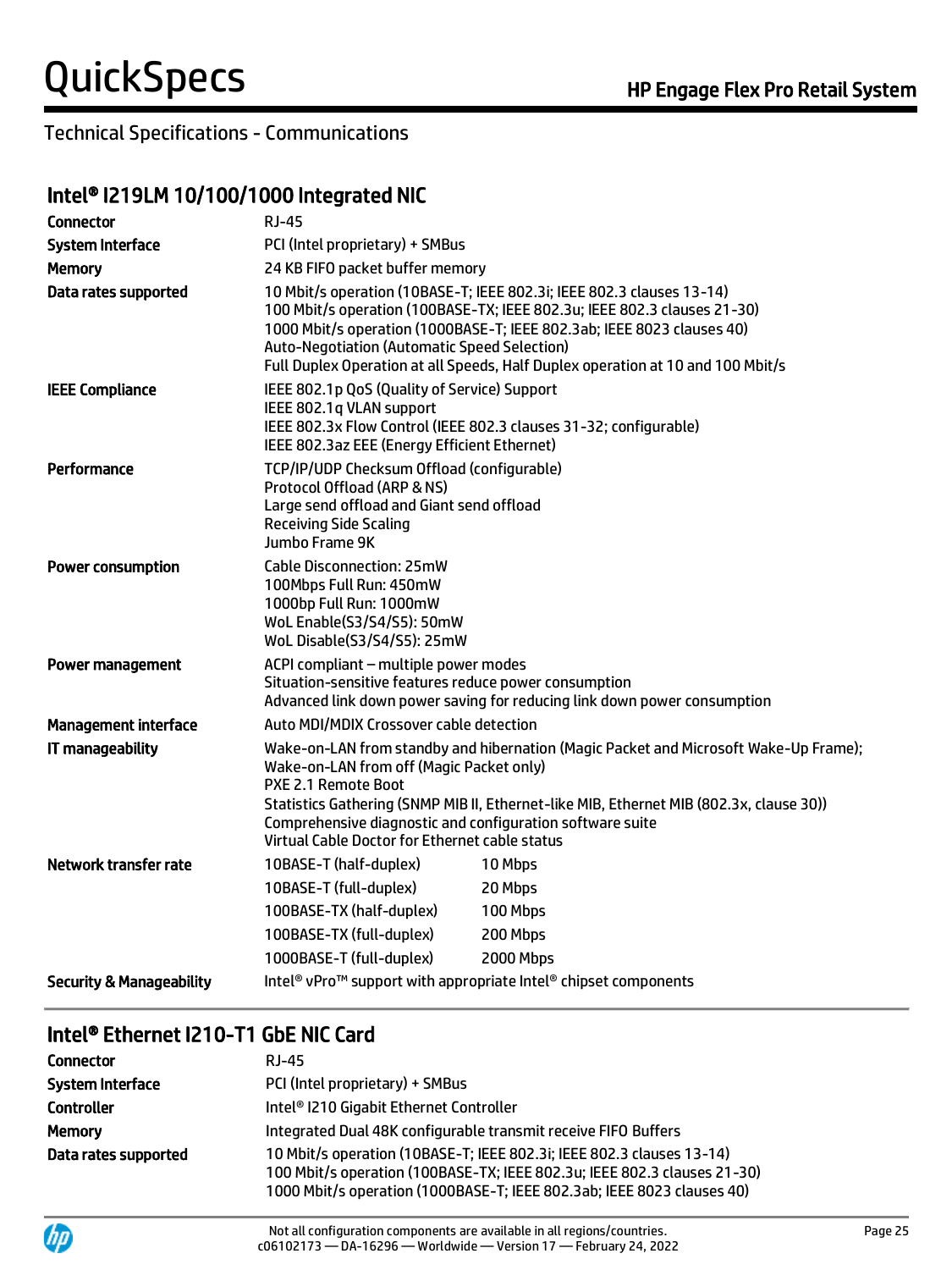### Technical Specifications - Communications

|                                     | <b>Auto-Negotiation (Automatic Speed Selection)</b><br>Full Duplex Operation at all Speeds, Half Duplex operation at 10 and 100 Mbit/s                                                                                                                                                                                                                            |
|-------------------------------------|-------------------------------------------------------------------------------------------------------------------------------------------------------------------------------------------------------------------------------------------------------------------------------------------------------------------------------------------------------------------|
| <b>IEEE Compliance</b>              | IEEE 802.1p QoS (Quality of Service) Support<br>IEEE 802.1q VLAN support<br>IEEE 802.3x Flow Control (IEEE 802.3 clauses 31-32; configurable)<br>IEEE 802.3az EEE (Energy Efficient Ethernet)                                                                                                                                                                     |
| Performance                         | TCP/IP/UDP Checksum Offload (configurable)<br>Protocol Offload (ARP & NS)<br>Large send offload and Giant send offload<br><b>Receiving Side Scaling</b><br>Jumbo Frame 9K                                                                                                                                                                                         |
| <b>Power consumption</b>            | <b>Cable Disconnection: 25mW</b><br>100Mbps Full Run: 450mW<br>1000bp Full Run: 1000mW<br>WoL Enable(S3/S4/S5): 50mW<br>WoL Disable(S3/S4/S5): 25mW                                                                                                                                                                                                               |
| <b>Power management</b>             | ACPI compliant - multiple power modes<br>Situation-sensitive features reduce power consumption<br>Advanced link down power saving for reducing link down power consumption                                                                                                                                                                                        |
| <b>Management interface</b>         | Auto MDI/MDIX Crossover cable detection                                                                                                                                                                                                                                                                                                                           |
| <b>IT Manageability</b>             | Wake-on-LAN from standby and hibernation (Magic Packet and Microsoft Wake-Up Frame);<br>Wake-on-LAN from off (Magic Packet only)<br>PXE 2.1 Remote Boot<br>Statistics Gathering (SNMP MIB II, Ethernet-like MIB, Ethernet MIB (802.3x, clause 30))<br>Comprehensive diagnostic and configuration software suite<br>Virtual Cable Doctor for Ethernet cable status |
| <b>Security &amp; Manageability</b> | Intel <sup>®</sup> vPro <sup>™</sup> support with appropriate Intel® chipset components                                                                                                                                                                                                                                                                           |
|                                     |                                                                                                                                                                                                                                                                                                                                                                   |

# Intel® 9260 802.11ac PCIe x1 WLAN Card

| Wireless LAN standards                                | IEEE 802.11a                    |
|-------------------------------------------------------|---------------------------------|
|                                                       | IEEE 802.11b                    |
|                                                       | IEEE 802.11g                    |
|                                                       | IEEE 802.11n                    |
|                                                       | IEEE 802.11ac                   |
| <b>Compatible Operating Systems</b> Windows 10, Linux |                                 |
| <b>Frequency band</b>                                 | 802.11b/g/n                     |
|                                                       | 2.402 - 2.482 GHz               |
|                                                       | 802.11 a/n                      |
|                                                       | 4.9 - 4.95 GHz (Japan)          |
|                                                       | $5.15 - 5.25$ GHz<br>$\bullet$  |
|                                                       | $5.25 - 5.35$ GHz               |
|                                                       | $5.47 - 5.725$ GHz<br>$\bullet$ |
|                                                       | $5.825 - 5.850$ GHz             |

Antenna structure **High efficiency antenna with spatial diversity, mounted in the display enclosure** Two embedded dual band 2.4/5 GHz antennas are provided to the card to support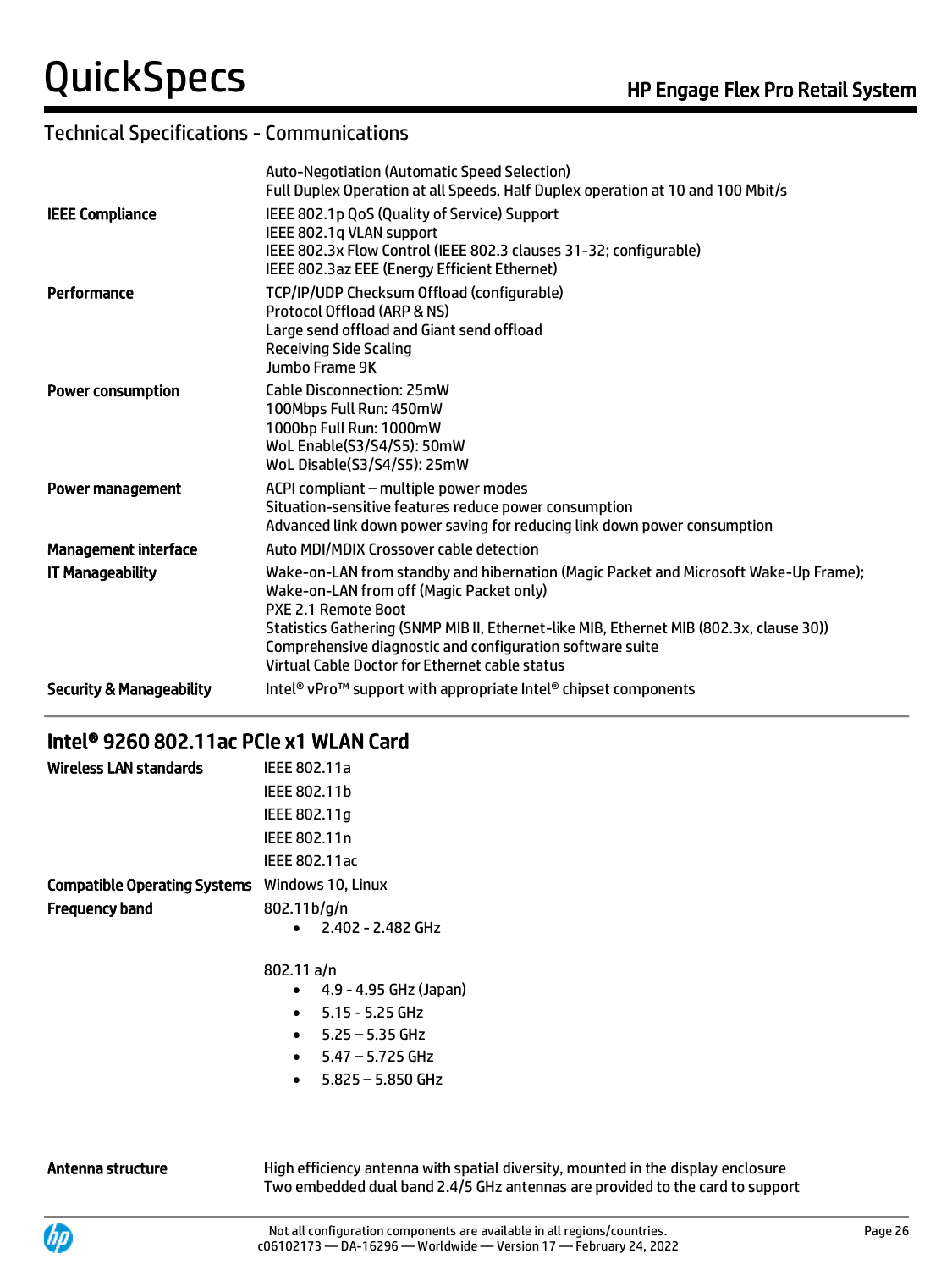### Technical Specifications - Communications

|                                                                 | WLAN MIMO communications and Bluetooth communications                                                                                                                                                                                                                                                                                                                                                                                                                                                                                                             |                           |
|-----------------------------------------------------------------|-------------------------------------------------------------------------------------------------------------------------------------------------------------------------------------------------------------------------------------------------------------------------------------------------------------------------------------------------------------------------------------------------------------------------------------------------------------------------------------------------------------------------------------------------------------------|---------------------------|
| Data rates                                                      | 802.11a: 6, 9, 12, 18, 24, 36, 48, 54 Mbps                                                                                                                                                                                                                                                                                                                                                                                                                                                                                                                        |                           |
|                                                                 | 802.11b: 1, 2, 5.5, 11 Mbps                                                                                                                                                                                                                                                                                                                                                                                                                                                                                                                                       |                           |
|                                                                 | 802.11g: 6, 9, 12, 18, 24, 36, 48, 54 Mbps                                                                                                                                                                                                                                                                                                                                                                                                                                                                                                                        |                           |
|                                                                 | 802.11n: MCS 0 ~ MCS 15, (20MHz, and 40MHz)                                                                                                                                                                                                                                                                                                                                                                                                                                                                                                                       |                           |
|                                                                 | 802.11ac: MCS 0 ~ MCS 9 (1SS, and 2SS) (20MHz, 40MHz, 80MHz, & 160MHz)                                                                                                                                                                                                                                                                                                                                                                                                                                                                                            |                           |
| <b>Modulation</b>                                               | Direct Sequence Spread Spectrum                                                                                                                                                                                                                                                                                                                                                                                                                                                                                                                                   |                           |
|                                                                 | CCK, BPSK, QPSK, 16-QAM, 64-QAM, 256-QAM                                                                                                                                                                                                                                                                                                                                                                                                                                                                                                                          |                           |
| Security <sup>2</sup><br>Network architecture models<br>Roaming | IEEE and WiFi compliant 64 / 128 bit WEP encryption for a/b/g mode only<br>$\bullet$<br>AES-CCMP: 128 bit in hardware<br>$\bullet$<br>802.1x authentication<br>$\bullet$<br>WPA, WPA2: 802.1x. WPA-PSK, WPA2-PSK, TKIP, and AES<br>$\bullet$<br><b>WPA2</b> certification<br>$\bullet$<br>IEEE 802.11i<br>$\bullet$<br>Cisco Certified Extensions, all versions through CCX4 and CCX Lite<br>$\bullet$<br><b>WAPI</b><br>$\bullet$<br>Ad-hoc (Peer to Peer)<br>Infrastructure (Access Point Required)<br>IEEE 802.11 compliant roaming between band Access Points |                           |
| <b>Output power (approximately)</b>                             | 802.11b: +18.5dBm minimum<br>$\bullet$                                                                                                                                                                                                                                                                                                                                                                                                                                                                                                                            |                           |
|                                                                 | 802.11q: +17.5dBm minimum<br>$\bullet$<br>802.11a: +18.5dBm minimum<br>$\bullet$<br>802.11n HT20(2.4GHz): +15.5dBm minimum<br>$\bullet$<br>802.11n HT40(2.4GHz): +14.5dBm minimum<br>$\bullet$<br>802.11n HT20(5GHz): +15.5dBm minimum<br>$\bullet$<br>802.11n HT40(5GHz): +14.5dBm minimum<br>$\bullet$<br>802.11ac VHT80(5GHz): +11.5dBm minimum<br>$\bullet$<br>802.11ac VHT160(5GHz): +11.5dBm minimum<br>$\bullet$                                                                                                                                           |                           |
| <b>Power Consumption</b>                                        | Transmit mode                                                                                                                                                                                                                                                                                                                                                                                                                                                                                                                                                     | 2.0 Watts                 |
|                                                                 | <b>Receive Mode</b>                                                                                                                                                                                                                                                                                                                                                                                                                                                                                                                                               | 1.6Watts                  |
|                                                                 | Idle mode (PSP)                                                                                                                                                                                                                                                                                                                                                                                                                                                                                                                                                   | 180mW (WLAN Associated)   |
|                                                                 | Idle mode                                                                                                                                                                                                                                                                                                                                                                                                                                                                                                                                                         | 50 mW (WLAN unassociated) |
|                                                                 | <b>Connected Standby</b>                                                                                                                                                                                                                                                                                                                                                                                                                                                                                                                                          | 10 mW                     |
|                                                                 | Radio off                                                                                                                                                                                                                                                                                                                                                                                                                                                                                                                                                         | 8mW                       |
| <b>Power Management</b>                                         | ACPI and PCI Express compliant power management<br>802.11 compliant power saving mode                                                                                                                                                                                                                                                                                                                                                                                                                                                                             |                           |
| <b>Receiver Sensitivity</b>                                     | 802.11b, 1Mbps: -93.5dBm maximum<br>802.11b, 11Mbps: -84dBm maximum<br>802.11a/g, 6Mbps: -86dBm maximum<br>802.11a/g, 54Mbps: -72dBm maximum<br>802.11n, MCS07: -67dBm maximum<br>802.11n, MCS15: -64dBm maximum<br>802.11ac, MCS0: -84dBm maximum<br>802.11ac, MCS9: -59dBm maximum                                                                                                                                                                                                                                                                              |                           |
| <b>Antenna Type</b>                                             | High efficiency antenna with spatial diversity, mounted in the display enclosure<br>Two embedded dual band 2.4/5 GHz antennas are provided to the card to support<br>WLAN MIMO communications and Bluetooth communications                                                                                                                                                                                                                                                                                                                                        |                           |

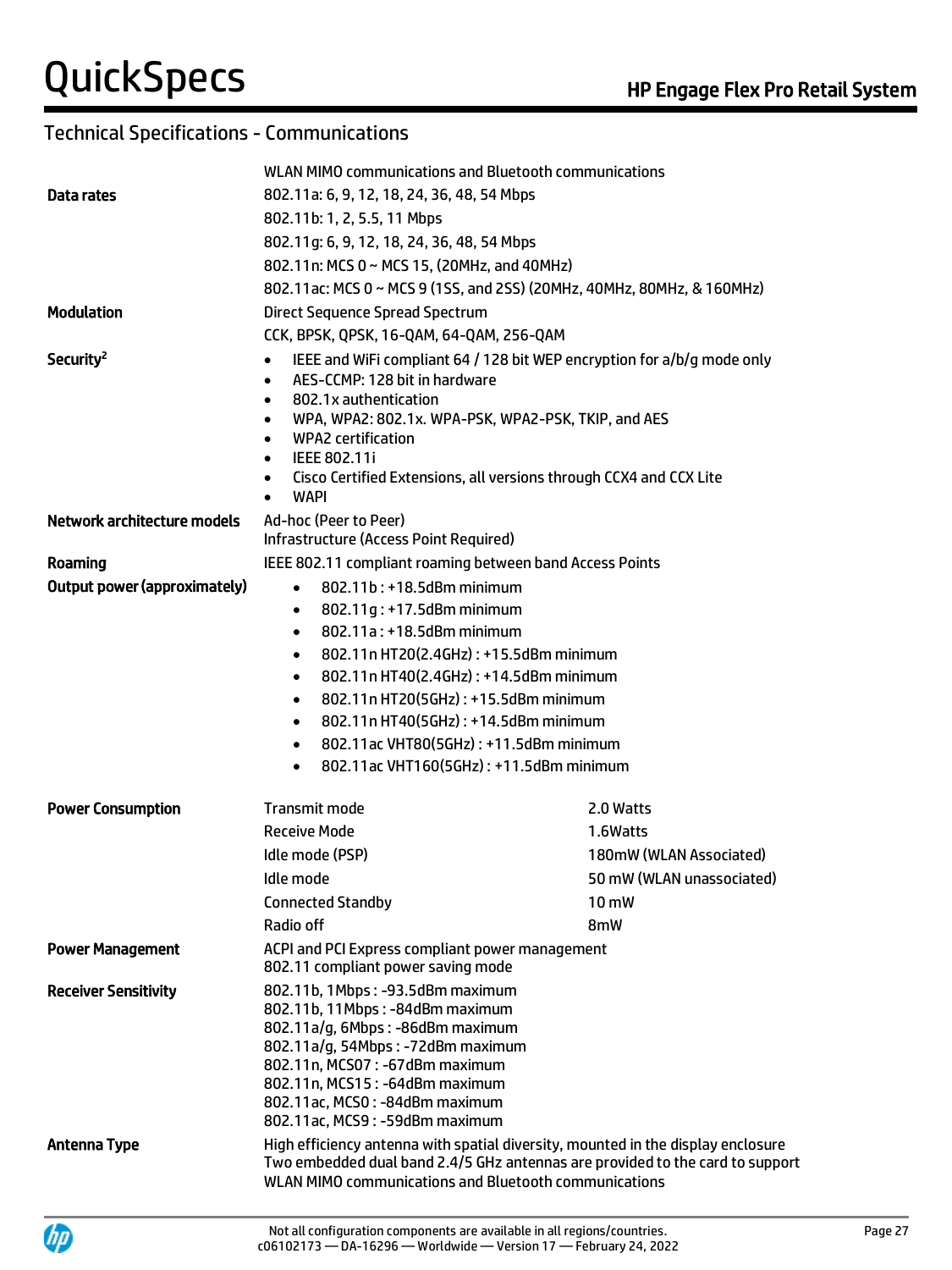### Technical Specifications - Communications

| <b>Form Factor</b>       | PCI-Express M.2 MiniCard                    |                                                                       |
|--------------------------|---------------------------------------------|-----------------------------------------------------------------------|
| <b>Dimensions</b>        | Type 2230: 2.3 x 22.0 x 30.0 mm             |                                                                       |
| Weight                   | Type 2230: 2.8q                             |                                                                       |
| <b>Operating voltage</b> | $3.3V + - 9%$                               |                                                                       |
| <b>Temperature</b>       | <b>Operating</b>                            | 14° to 158° F (-10° to 70° C)                                         |
|                          | Non-operating                               | $-40^{\circ}$ to 176 $^{\circ}$ F (-40 $^{\circ}$ to 80 $^{\circ}$ C) |
| <b>Humidity</b>          | <b>Operating</b>                            | 10% to 90% (non-condensing)                                           |
|                          | Non-operating                               | 5% to 95% (non-condensing)                                            |
| Altitude                 | <b>Operating</b>                            | 0 to 10,000 ft (3,048 m)                                              |
|                          | Non-operating                               | 0 to 50,000 ft (15,240 m)                                             |
| <b>LED</b> activity      | LED Amber - Radio OFF; LED White - Radio ON |                                                                       |

#### HP Integrated Module with Bluetooth 4.0/4.1/4.2/5.0 Wireless Technology

| <b>Bluetooth Specification</b>                              | 4.0/4.1/4.2/5.0 Compliant                                                                                                                                                                                                                                                                                                                                                                                                                                                                                            |
|-------------------------------------------------------------|----------------------------------------------------------------------------------------------------------------------------------------------------------------------------------------------------------------------------------------------------------------------------------------------------------------------------------------------------------------------------------------------------------------------------------------------------------------------------------------------------------------------|
| <b>Frequency Band</b>                                       | 2402 to 2480 MHz                                                                                                                                                                                                                                                                                                                                                                                                                                                                                                     |
| <b>Number of Available Channels</b>                         | Legacy: 0~79 (1 MHz/CH)<br>BLE: 0~39 (2 MHz/CH)                                                                                                                                                                                                                                                                                                                                                                                                                                                                      |
| <b>Data Rates and Throughput</b>                            | Legacy: 3 Mbps data rate; throughput up to 2.17 Mbps<br>BLE: 1 Mbps data rate; throughput up to 0.2 Mbps<br>Legacy: Synchronous Connection Oriented links up to 3, 64 kbps, voice channels<br>Legacy: Asynchronous Connection Less links 2178.1 kbps/177.1 kbps asymmetric (3-DH5) or<br>864 kbps symmetric (3-EV5)                                                                                                                                                                                                  |
| <b>Transmit Power</b>                                       | The Bluetooth component shall operate as a Class II Bluetooth device with a maximum transmit<br>power of +4 dBm for BR and EDR.                                                                                                                                                                                                                                                                                                                                                                                      |
| <b>Power Consumption</b>                                    | Peak (Tx) 330 mW<br>Peak (Rx) 230 mW<br>Selective Suspend 17 mW                                                                                                                                                                                                                                                                                                                                                                                                                                                      |
| <b>Bluetooth Software Supported</b><br><b>Link Topology</b> | Microsoft Windows Bluetooth Software                                                                                                                                                                                                                                                                                                                                                                                                                                                                                 |
| <b>Power Management</b>                                     | Microsoft Windows ACPI, and USB Bus Support                                                                                                                                                                                                                                                                                                                                                                                                                                                                          |
| <b>Certifications</b>                                       | FCC (47 CFR) Part 15C, Section 15.247 & 15.249                                                                                                                                                                                                                                                                                                                                                                                                                                                                       |
| <b>Power Management</b><br><b>Certifications</b>            | ETS 300 328, ETS 300 826<br>Low Voltage Directive IEC950 UL, CSA, and CE Mark                                                                                                                                                                                                                                                                                                                                                                                                                                        |
| <b>Bluetooth Profiles Supported</b>                         | BT4.1-ESR 5/6/7 Compliance<br>LE Link Layer Ping<br><b>LE Dual Mode</b><br>LE Link Layer<br>LE Low Duty Cycle Directed Advertising<br><b>LE L2CAP Connection Oriented Channels</b><br>Train Nudging & Interlaced Scan<br>BT4.2 ESR08 Compliance<br>LE Secure Connection- Basic/Full<br>LE Privacy 1.2 -Link Layer Privacy<br>LE Privacy 1.2 - Extended Scanner Filter Policies<br>LE Data Packet Length Extension<br><b>FAX Profile (FAX)</b><br><b>Basic Imaging Profile (BIP)2</b><br><b>Headset Profile (HSP)</b> |

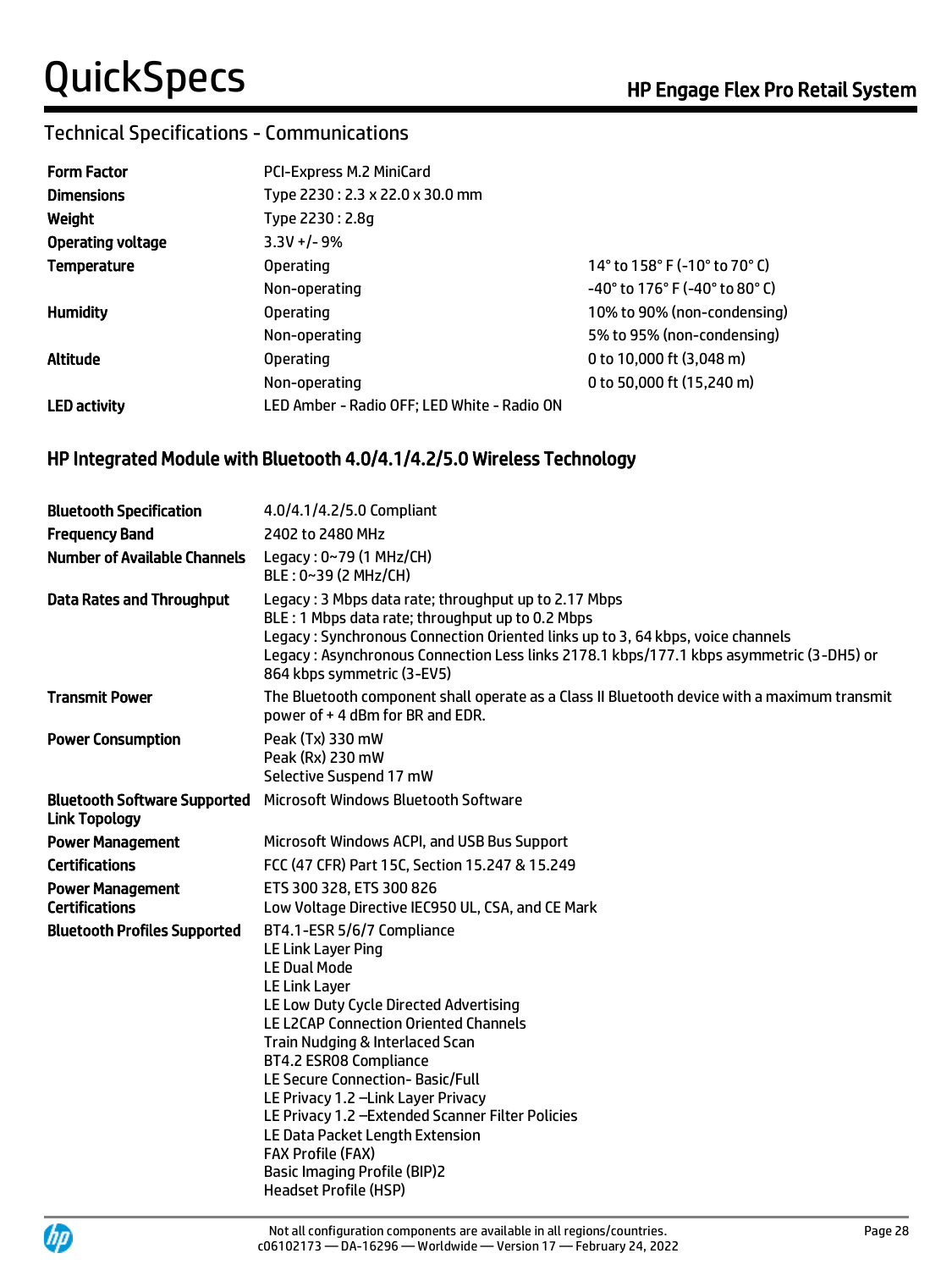#### Technical Specifications - Communications

Hands Free Profile (HFP) Advanced Audio Distribution Profile (A2DP)

Note: Most features not available on Linux.

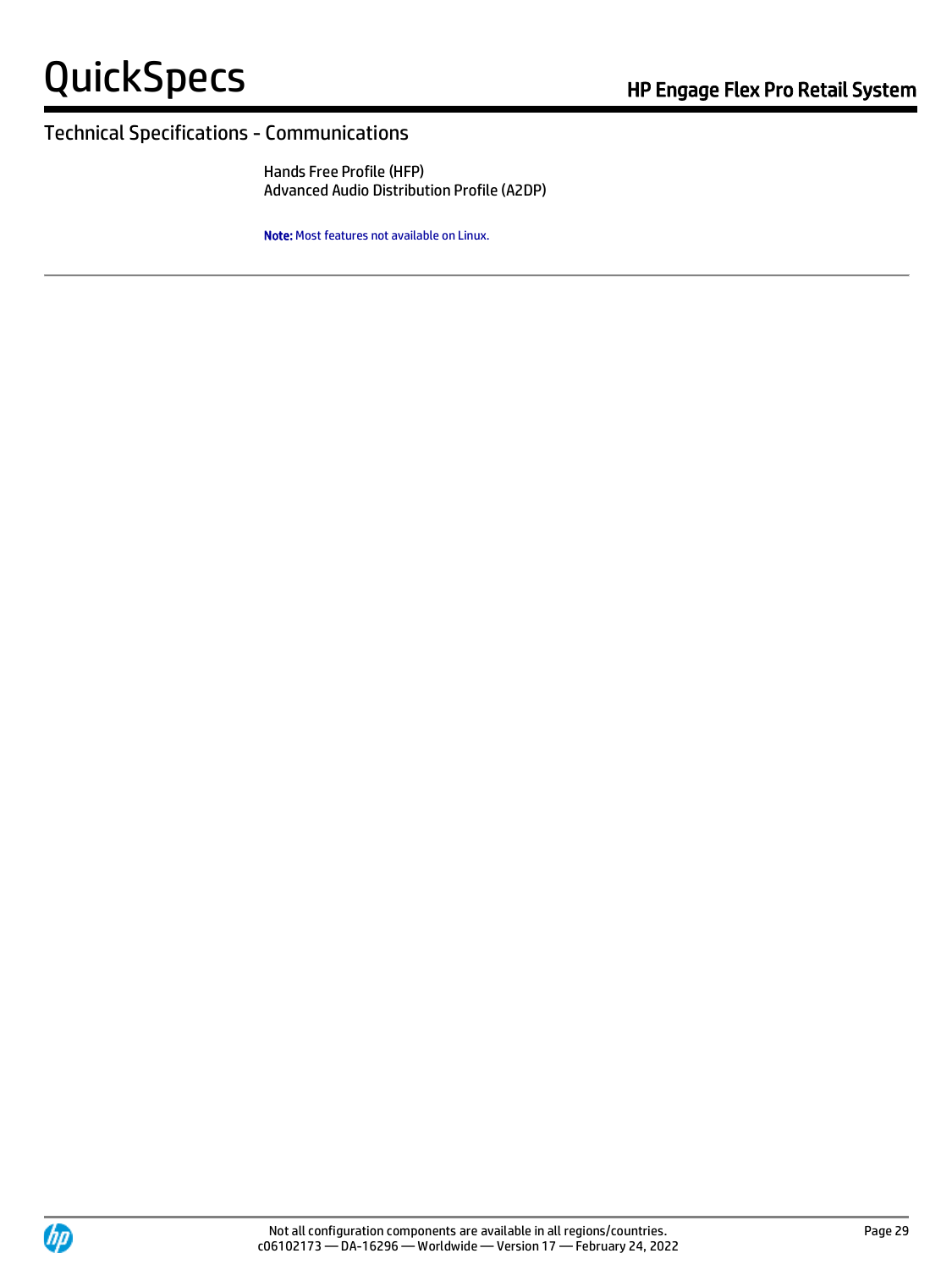### Technical Specifications - Graphics

#### Intel® UHD Graphics (integrated)

| <b>VGA Controller</b>                                                                                    | Integrated                                                                                                                                                                                                                                                                                                                              |
|----------------------------------------------------------------------------------------------------------|-----------------------------------------------------------------------------------------------------------------------------------------------------------------------------------------------------------------------------------------------------------------------------------------------------------------------------------------|
| DisplayPort™ 1.2                                                                                         | Multimode capable; supports HDCP (on standard DisplayPort™ and up to 1 optional port), Display<br>Port™ Audio (2 streams), HBR2 link rates and Multi-<br>Stream Technology for a maximum of 3 displays connected to any output controlled by Intel®<br>Graphics                                                                         |
| <b>HDMI</b> (optional)                                                                                   | Supports HDMI 2.0a features<br>Supports HDCP 2.2 (on up to 1 HDMI port option)<br>Supports BT2020 and HDR playback (7th Gen processors only)                                                                                                                                                                                            |
| <b>VGA (optional)</b>                                                                                    | <b>VGA ouput</b>                                                                                                                                                                                                                                                                                                                        |
| USB-C™ DP Alt Mode<br>(optional)                                                                         | DisplayPort™ over the optional USB-C™ module                                                                                                                                                                                                                                                                                            |
| <b>Memory</b>                                                                                            | The actual amount of maximum graphics memory can be >4GB. System memory is allocated for<br>graphics as needed using Intel's Dynamic Video Memory Technology (DVMT), to provide an optimal<br>balance between graphics and system memory use.                                                                                           |
| <b>Maximum Color Depth</b>                                                                               | up to 10 bits/color                                                                                                                                                                                                                                                                                                                     |
| Graphics/Video API Support HEVC 10b Enc/Dec HW                                                           | VP9 10b Dec HW<br><b>HDR</b><br>Rec. 2020<br><b>DX12</b>                                                                                                                                                                                                                                                                                |
| 34" UHD Supported<br><b>Resolutions and Refresh</b><br><b>Rates. Other resolutions</b><br>may also work. | 640x480 60 Hz640x480 67Hz<br>640x48072Hz<br>640x48075Hz<br>720x400 70Hz<br>800x600 60Hz<br>800x60075Hz<br>1024x768 60Hz<br>1024x76875Hz<br>1280x960 60Hz<br>1280x720 60Hz<br>1280x1024 60Hz<br>1280x102475Hz<br>1440x900 60Hz<br>1440x90075Hz<br>1680x105060Hz<br>1920x1080 60Hz<br>3440x1440 60Hz (Native Resolution)<br>3440x144030Hz |

## NVIDIA® Quadro P400 2GB Graphics Card

| <b>1252 MHz</b> |
|-----------------|
| 2000 MHz        |
| 2GB (64-bit)    |
| 256M x 32 GDDR5 |
| 5120x32880@60Hz |
| 3 displays      |
| Yes             |
| mDPx3           |
|                 |

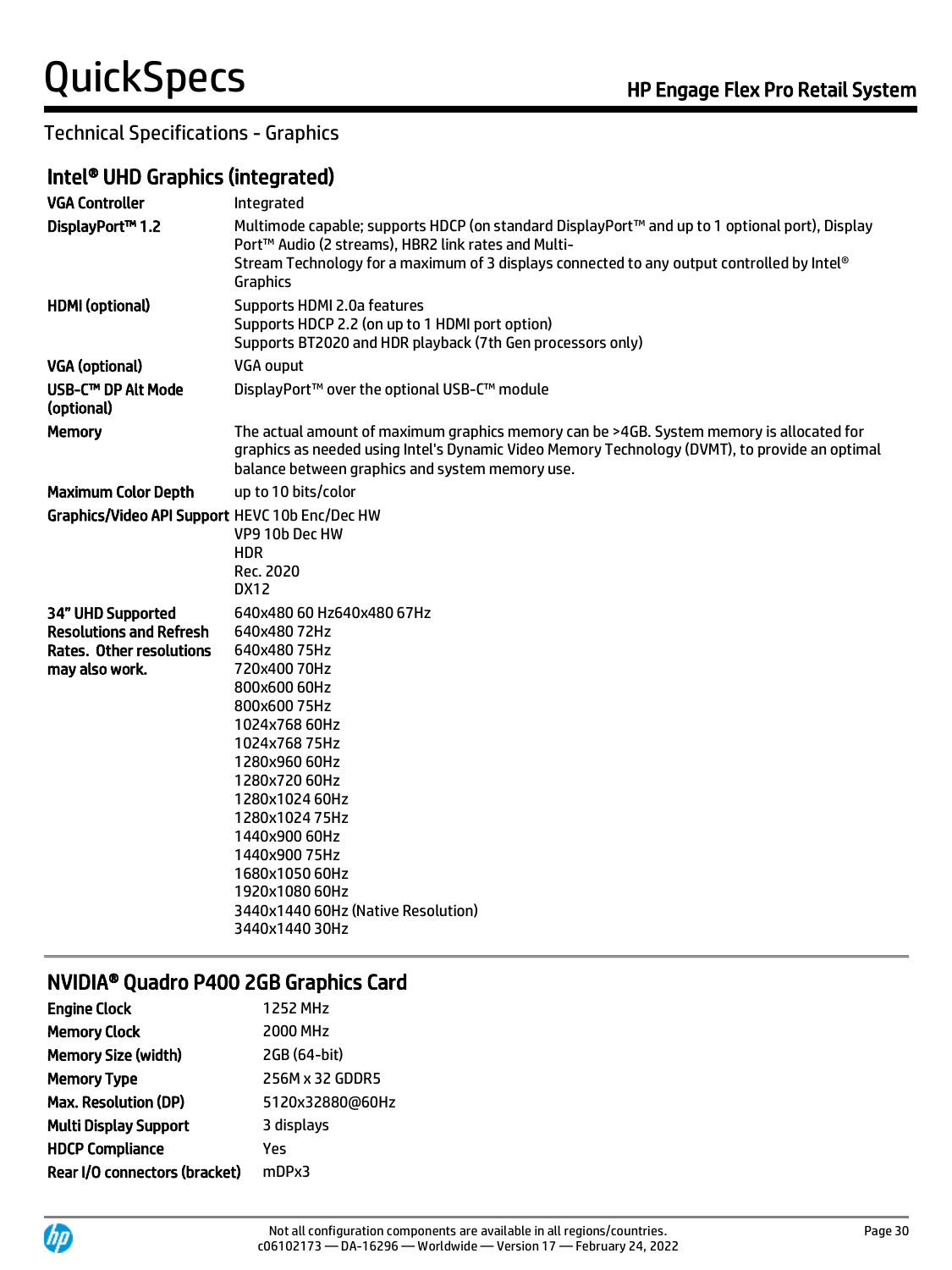#### Technical Specifications - Graphics

Cooling (active/passive) Active fan-sink (Active cooling with dynamic speed) Total power consumption <30W PCB form-factor with bracket LP PCB with LP bracket

### AMD® Radeon R7 430 2GB VGA+DP Graphics Card

| <b>Engine Clock</b>                 | 780 MHz                                             |
|-------------------------------------|-----------------------------------------------------|
| <b>Memory Clock</b>                 | 1100 MHz                                            |
| <b>Memory Size (width)</b>          | 2GB (128-bit)                                       |
| <b>Memory Type</b>                  | 128M x 32 GDDR5                                     |
| <b>Max. Resolution (DP)</b>         | 2048x1536                                           |
| <b>Multi Display Support</b>        | 2 displays                                          |
| <b>HDCP Compliance</b>              | Yes                                                 |
| Rear I/O connectors (bracket)       | VGA+DP                                              |
| Cooling (active/passive)            | Active fan-sink (Active cooling with dynamic speed) |
| <b>Total power consumption</b>      | <50W                                                |
| <b>PCB form-factor with bracket</b> | LP PCB with FH/LP bracket                           |

## AMD® Radeon R7 430 2GB 2DP Graphics Card

| <b>Engine Clock</b>                 | 780 MHz                                             |
|-------------------------------------|-----------------------------------------------------|
| <b>Memory Clock</b>                 | 1100 MHz                                            |
| <b>Memory Size (width)</b>          | 2GB (128-bit)                                       |
| <b>Memory Type</b>                  | 128M x 32 GDDR5                                     |
| <b>Max. Resolution (DP)</b>         | 2048x1536                                           |
| <b>Multi Display Support</b>        | 2 displays                                          |
| <b>HDCP Compliance</b>              | Yes                                                 |
| Rear I/O connectors (bracket)       | 2DP                                                 |
| Cooling (active/passive)            | Active fan-sink (Active cooling with dynamic speed) |
| <b>Total power consumption</b>      | <50W                                                |
| <b>PCB form-factor with bracket</b> | LP PCB with FH/LP bracket                           |
|                                     |                                                     |

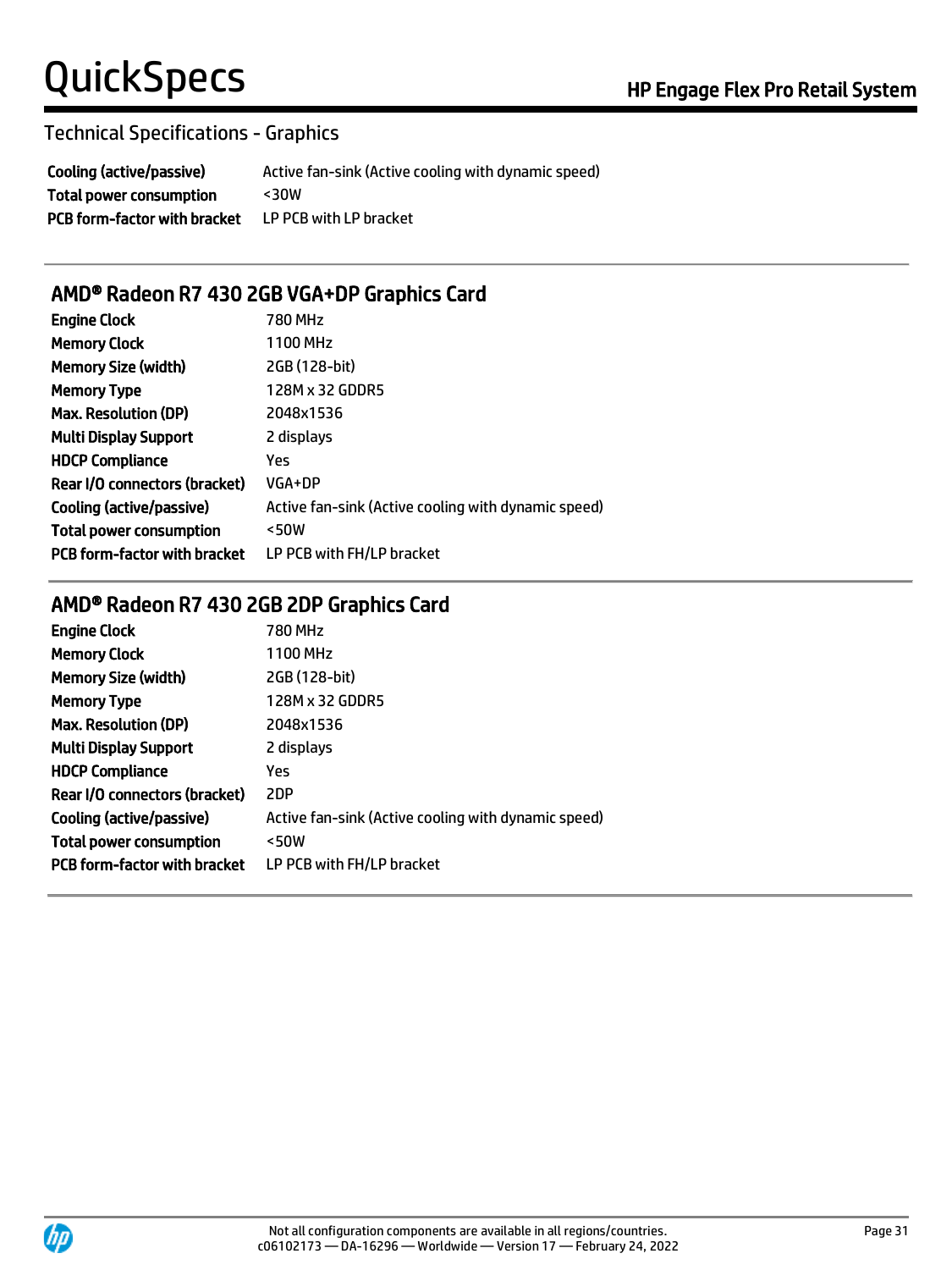#### Technical Specifications - Data Storage Drives

### **Storage** 500 GB 7200RPM 3.5in SATA HDD

| Capacity                | 500 GB                         |
|-------------------------|--------------------------------|
| <b>Rotational Speed</b> | 7,200 rpm                      |
| <b>Interface</b>        | <b>SATA 6.0 Gb/s</b>           |
| <b>Buffer Size</b>      | 16 MB                          |
| <b>Logical Blocks</b>   | 976,773,168                    |
| <b>Seek Time</b>        | 11 ms (average)                |
| <b>Height (nominal)</b> | 1 in/2.54 cm                   |
| <b>Width (nominal)</b>  | Media diameter: 3.5 in/8.89 cm |
|                         | Physical size: 4 in/10.2 cm    |
|                         |                                |

Operating Temperature 41° to 131° F (5° to 55° C)

NOTE: For hard drives and solid state drives, GB = 1 billion bytes. TB = 1 trillion bytes. Actual formatted capacity is less. Up to 36 GB (for Windows 10) of system disk is reserved for the system recovery software.

#### 1 TB 7200RPM 3.5in SATA HDD

| <b>Capacity</b>              | 1 TB                           |
|------------------------------|--------------------------------|
| <b>Rotational Speed</b>      | 7,200 rpm                      |
| <b>Interface</b>             | <b>SATA 6.0 Gb/s</b>           |
| <b>Buffer Size</b>           | 32 MB                          |
| <b>Logical Blocks</b>        | 1,953,525,168                  |
| <b>Seek Time</b>             | 11 ms (average)                |
| <b>Height (nominal)</b>      | 1 in/2.54 cm                   |
| <b>Width (nominal)</b>       | Media diameter: 3.5 in/8.89 cm |
|                              | Physical size: 4 in/10.2 cm    |
| <b>Operating Temperature</b> | 41° to 131° F (5° to 55° C)    |

NOTE: For hard drives and solid state drives, GB = 1 billion bytes. TB = 1 trillion bytes. Actual formatted capacity is less. Up to 36 GB (for Windows 10) of system disk is reserved for the system recovery software.

#### 2 TB 7200RPM 3.5in SATA HDD

| Capacity                     | 2 TB                           |
|------------------------------|--------------------------------|
| <b>Rotational Speed</b>      | 7,200 rpm                      |
| <b>Interface</b>             | <b>SATA 6.0 Gb/s</b>           |
| <b>Buffer Size</b>           | 64 MB                          |
| <b>Logical Blocks</b>        | 976,773,168                    |
| <b>Seek Time</b>             | 11 ms (average)                |
| <b>Height</b> (nominal)      | 1 in/2.54 cm                   |
| <b>Width (nominal)</b>       | Media diameter: 3.5 in/8.89 cm |
|                              | Physical size: 4 in/10.2 cm    |
| <b>Operating Temperature</b> | 41° to 131° F (5° to 55° C)    |

NOTE: For hard drives and solid state drives, GB = 1 billion bytes. TB = 1 trillion bytes. Actual formatted capacity is less. Up to 36 GB (for Windows 10) of system disk is reserved for the system recovery software.

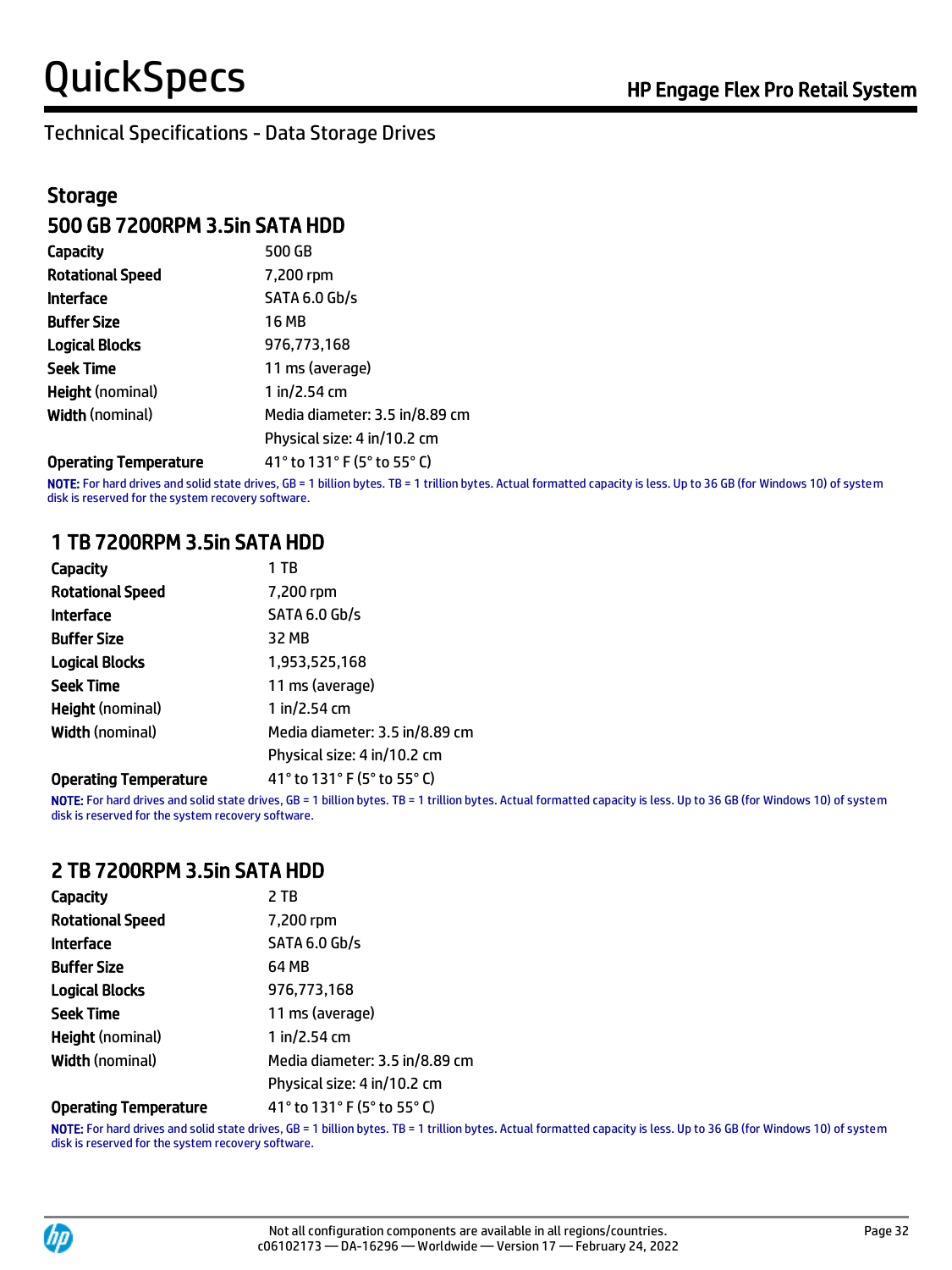#### Technical Specifications - Data Storage Drives

#### 500 GB 7200RPM 2.5in SATA HDD

| <b>Capacity</b>              | 500 GB                        |
|------------------------------|-------------------------------|
| <b>Rotational Speed</b>      | 7,200 rpm                     |
| <b>Interface</b>             | <b>SATA 6.0 Gb/s</b>          |
| <b>Buffer Size</b>           | <b>16 MB</b>                  |
| <b>Logical Blocks</b>        | 976,773,168                   |
| <b>Seek Time</b>             | 12 ms (average)               |
| <b>Height (nominal)</b>      | $0.267$ in/6.8 mm             |
| <b>Width (nominal)</b>       | Media diameter: 2.75 in/70 mm |
| <b>Operating Temperature</b> | 41° to 131° F (5° to 55° C)   |

NOTE: For hard drives and solid state drives, GB = 1 billion bytes. TB = 1 trillion bytes. Actual formatted capacity is less. Up to 36 GB (for Windows 10) of system disk is reserved for the system recovery software.

#### 1 TB 7200RPM 2.5in SATA HDD

| Capacity                     | 1 TB                        |
|------------------------------|-----------------------------|
| <b>Rotational Speed</b>      | 7,200 rpm                   |
| <b>Interface</b>             | SATA 6.0 Gb/s               |
| <b>Buffer Size</b>           | 32 MB                       |
| <b>Logical Blocks</b>        | 1,953,525,168               |
| <b>Seek Time</b>             | 12 ms (average)             |
| <b>Height</b> (nominal)      | $0.374$ in/9.5 mm           |
| <b>Width (nominal)</b>       | $2.75$ in/70 mm             |
| <b>Operating Temperature</b> | 41° to 131° F (5° to 55° C) |

NOTE: For hard drives and solid state drives, GB = 1 billion bytes. TB = 1 trillion bytes. Actual formatted capacity is less. Up to 36 GB (for Windows 10) of system disk is reserved for the system recovery software.

#### 500 GB 7200RPM 2.5in Self Encrypted OPAL2 SATA HDD

| 500 GB                                                      |
|-------------------------------------------------------------|
| Self-Encrypting (SED) Solid State Drive with SATA interface |
| 7,200 rpm                                                   |
| SATA 6.0 Gb/s                                               |
| 32 MB                                                       |
| 976,773,168                                                 |
| 12 ms (average)                                             |
| $0.267$ in/6.8 mm                                           |
| 2.75 in/70 mm                                               |
| 41° to 131° F (5° to 55° C)                                 |
|                                                             |

NOTE: For hard drives and solid state drives, GB = 1 billion bytes. TB = 1 trillion bytes. Actual formatted capacity is less. Up to 36 GB (for Windows 10) of system disk is reserved for the system recovery software.

#### 1 TB 5400RPM 2.5in SATA SSHD

| Capacity                | 1 TR      |
|-------------------------|-----------|
| <b>Rotational Speed</b> | 5,400 rpm |

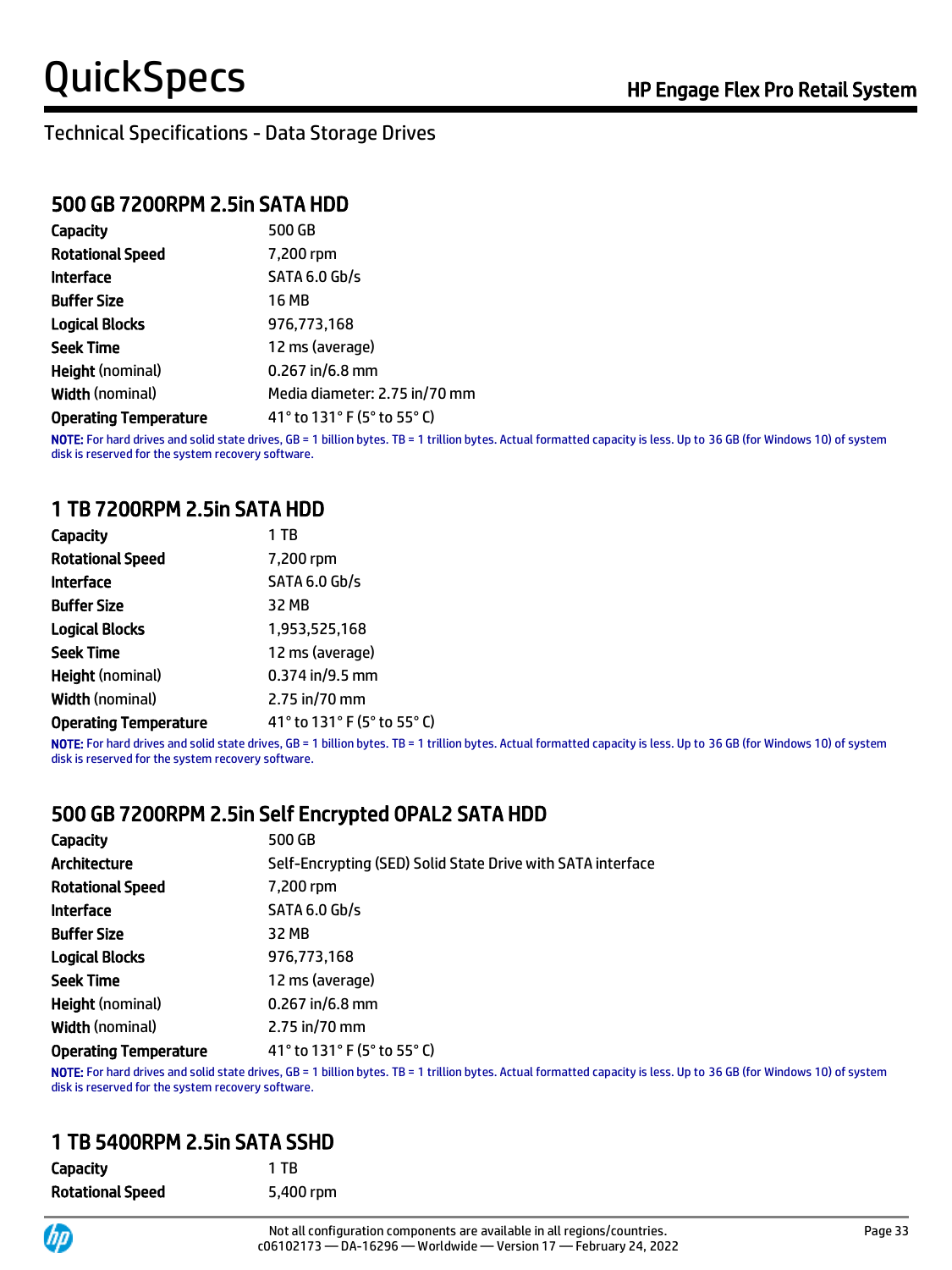### Technical Specifications - Data Storage Drives

| <b>Drive Type</b>            | Solid State Hybrid Drive (SSHD) technology with NAND Flash |
|------------------------------|------------------------------------------------------------|
| <b>Interface</b>             | <b>SATA 6.0 Gb/s</b>                                       |
| <b>Buffer Size</b>           | 64 MB                                                      |
| <b>NAND Flash</b>            | 8 GB                                                       |
| <b>Seek Time</b>             | 12 ms (average)                                            |
| <b>Height (nominal)</b>      | $0.374$ in/9.5 mm                                          |
| <b>Width (nominal)</b>       | 2.75 in/70 mm                                              |
| <b>Operating Temperature</b> | 41° to 131° F (5° to 55° C)                                |
|                              |                                                            |

NOTE: For hard drives and solid state drives, GB = 1 billion bytes. TB = 1 trillion bytes. Actual formatted capacity is less. Up to 36 GB (for Windows 10) of system disk is reserved for the system recovery software.

### 128GB M.2 2280 PCIe NVMe Three Layer Cell SSD

| <b>Drive Weight</b>             | < 10a                                    |
|---------------------------------|------------------------------------------|
| Capacity                        | 128 GB                                   |
| <b>Height</b>                   | $2.38$ mm                                |
| Length                          | 80 mm                                    |
| Width                           | $22 \text{ mm}$                          |
| <b>Interface</b>                | PCIE Gen3x4                              |
| Performance                     | Up to Random Read/Write = 140K/40K IOPS  |
| <b>Maximum Sequential Read</b>  | Up to 2800MB/s                           |
| <b>Maximum Sequential Write</b> | Up to 600MB/s                            |
| <b>Logical Blocks</b>           | 250.069.680                              |
| <b>Operating Temperature</b>    | 0° to 70°C (32° to 158°F) [ambient temp] |
| <b>Features</b>                 | APST; ASPM L1.2; NVME spec 1.2           |

NOTE: For hard drives and solid state drives, GB = 1 billion bytes. TB = 1 trillion bytes. Actual formatted capacity is less. Up to 36 GB (for Windows 10) of system disk is reserved for the system recovery software.

#### 256GB M.2 2280 PCIe NVMe Three Layer Cell SSD

| < 10a                                    |
|------------------------------------------|
| 256 GB                                   |
| $2.38$ mm                                |
| 80 mm                                    |
| 22 mm                                    |
| PCIE Gen3x4                              |
| Up to Random Read/Write = 150K/180K IOPS |
| Up to 2700MB/s                           |
| Up to 1000MB/s                           |
| 500,118,192                              |
| 0° to 70°C (32° to 158°F) [ambient temp] |
| APST; ASPM L1.2; NVME spec 1.2           |
|                                          |

NOTE: For hard drives and solid state drives, GB = 1 billion bytes. TB = 1 trillion bytes. Actual formatted capacity is less. Up to 36 GB (for Windows 10) of system disk is reserved for the system recovery software.

### 512GB M.2 2280 PCIe NVMe Three Layer Cell SSD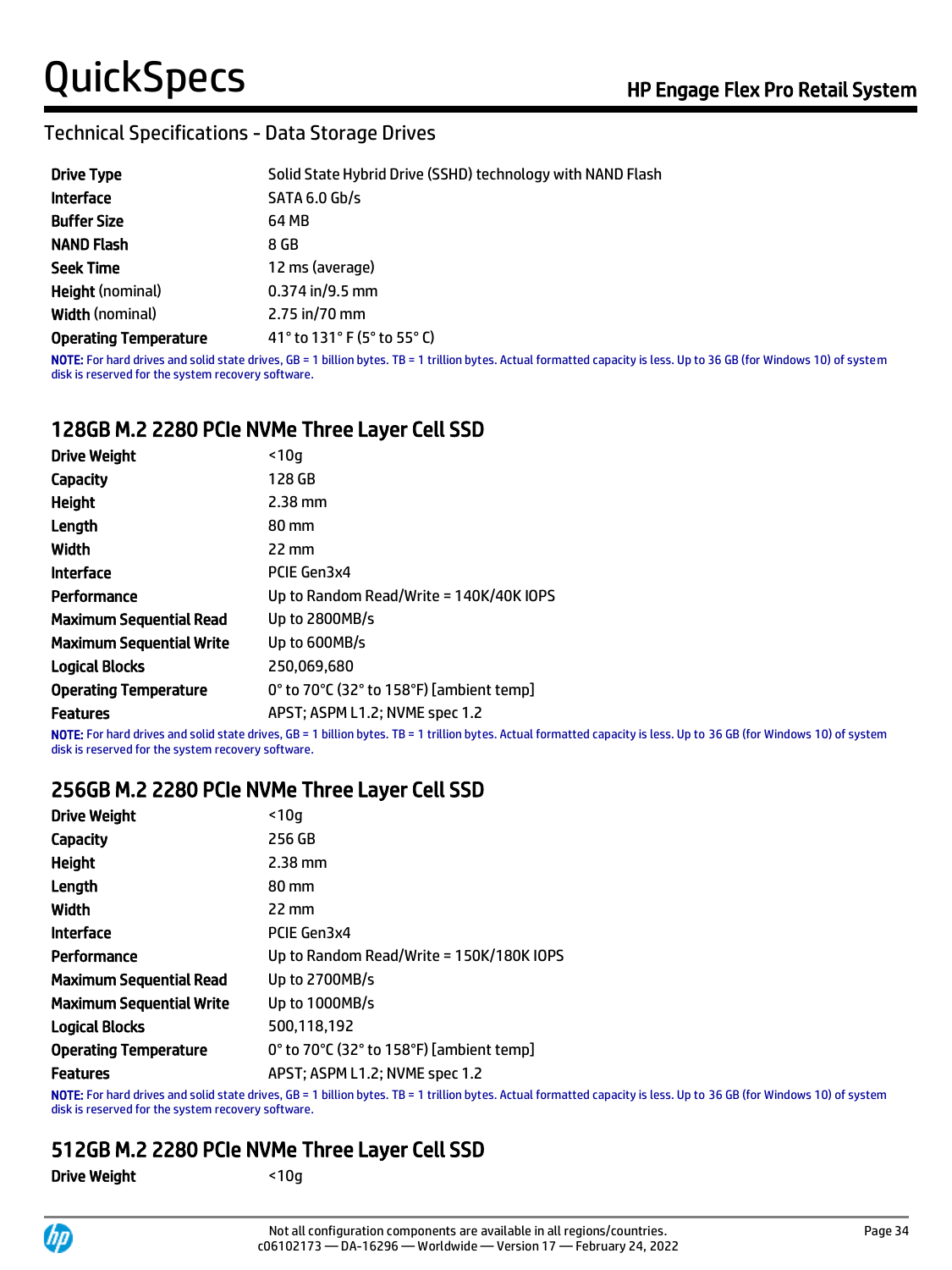### Technical Specifications - Data Storage Drives

| Capacity                        | 512 GB                                   |
|---------------------------------|------------------------------------------|
| Height                          | $2.38$ mm                                |
| Length                          | 80 mm                                    |
| Width                           | 22 mm                                    |
| <b>Interface</b>                | PCIE Gen3x4                              |
| Performance                     | Up to Random Read/Write = 270K/235K IOPS |
| <b>Maximum Sequential Read</b>  | Up to 2900MB/s                           |
| <b>Maximum Sequential Write</b> | Up to 1100MB/s                           |
| <b>Logical Blocks</b>           | 1,000,215,216                            |
| <b>Operating Temperature</b>    | 0° to 70°C (32° to 158°F) [ambient temp] |
| <b>Features</b>                 | APST; ASPM L1.2; NVME spec 1.2           |

NOTE: For hard drives and solid state drives, GB = 1 billion bytes. TB = 1 trillion bytes. Actual formatted capacity is less. Up to 36 GB (for Windows 10) of system disk is reserved for the system recovery software.

#### 1TB M.2 2280 PCIe NVMe Three Layer Cell SSD

| <b>Drive Weight</b>          | $10q$                                                                                                                              |
|------------------------------|------------------------------------------------------------------------------------------------------------------------------------|
| Capacity                     | 1 TB                                                                                                                               |
| Height                       | $2.38$ mm                                                                                                                          |
| Length                       | 80 mm                                                                                                                              |
| Width                        | $22 \text{ mm}$                                                                                                                    |
| Interface                    | PCIE Gen3x4                                                                                                                        |
| Performance                  | Up to Random Read/Write = 290K/240K IOPS                                                                                           |
| Maximum Sequential Read      | Up to 2900MB/s                                                                                                                     |
| Maximum Sequential Write     | Up to 2100MB/s                                                                                                                     |
| Logical Blocks               | 2.000.409.264                                                                                                                      |
| <b>Operating Temperature</b> | 0° to 70°C (32° to 158°F) [ambient temp]                                                                                           |
| Features                     | APST; ASPM L1.2; NVME spec 1.2                                                                                                     |
|                              | NATE, Esclosia actividad della serie actividad CD - 4 ENNes Estre TD - 4 ECNIS Estre - Astrol focuential serie dell'Enne Nero Nero |

NOTE: For hard drives and solid state drives, GB = 1 billion bytes. TB = 1 trillion bytes. Actual formatted capacity is less. Up to 36 GB (for Windows 10) of system disk is reserved for the system recovery software.

#### HP 9.5mm Slim DVD-ROM Drive

| <b>Height</b>                                      | 9.5 mm height                                                                                                                                          |
|----------------------------------------------------|--------------------------------------------------------------------------------------------------------------------------------------------------------|
| <b>Orientation</b>                                 | Either horizontal or vertical                                                                                                                          |
| Interface type                                     | SATA/ATAPI                                                                                                                                             |
| Dimensions ( $W \times H \times D$ )               | 5.04 x 0.37 x 5.0 in (128 x 9.5 x 127 mm) without bezel                                                                                                |
| Weight (max)                                       | Up to 0.31 lb (140q) without bezel                                                                                                                     |
| <b>Read Speeds</b>                                 | $DVD+R/-R/+RW/$<br>-RW/+R DL /-R DL Up to 8X<br>DVD-ROM Up to 8X<br>CD-ROM, CD-R Up to 24X<br>CD-RW Up to 24X                                          |
| Access time (typical reads,<br>including settling) | Random: DVD-ROM: 170 ms (typical), CD-ROM: 170 ms (typical)<br>Full stroke: DVD-ROM: 320 ms (typical), CD-ROM: 320 ms (typical)                        |
| <b>Power</b>                                       | Source Slimline SATA DC power receptacle<br>DC Power Requirement 5 VDC ± 5%-100 mV ripple p-p<br>DC Current 5 VDC (< 1000 mA typical, 1600 mA maximum) |

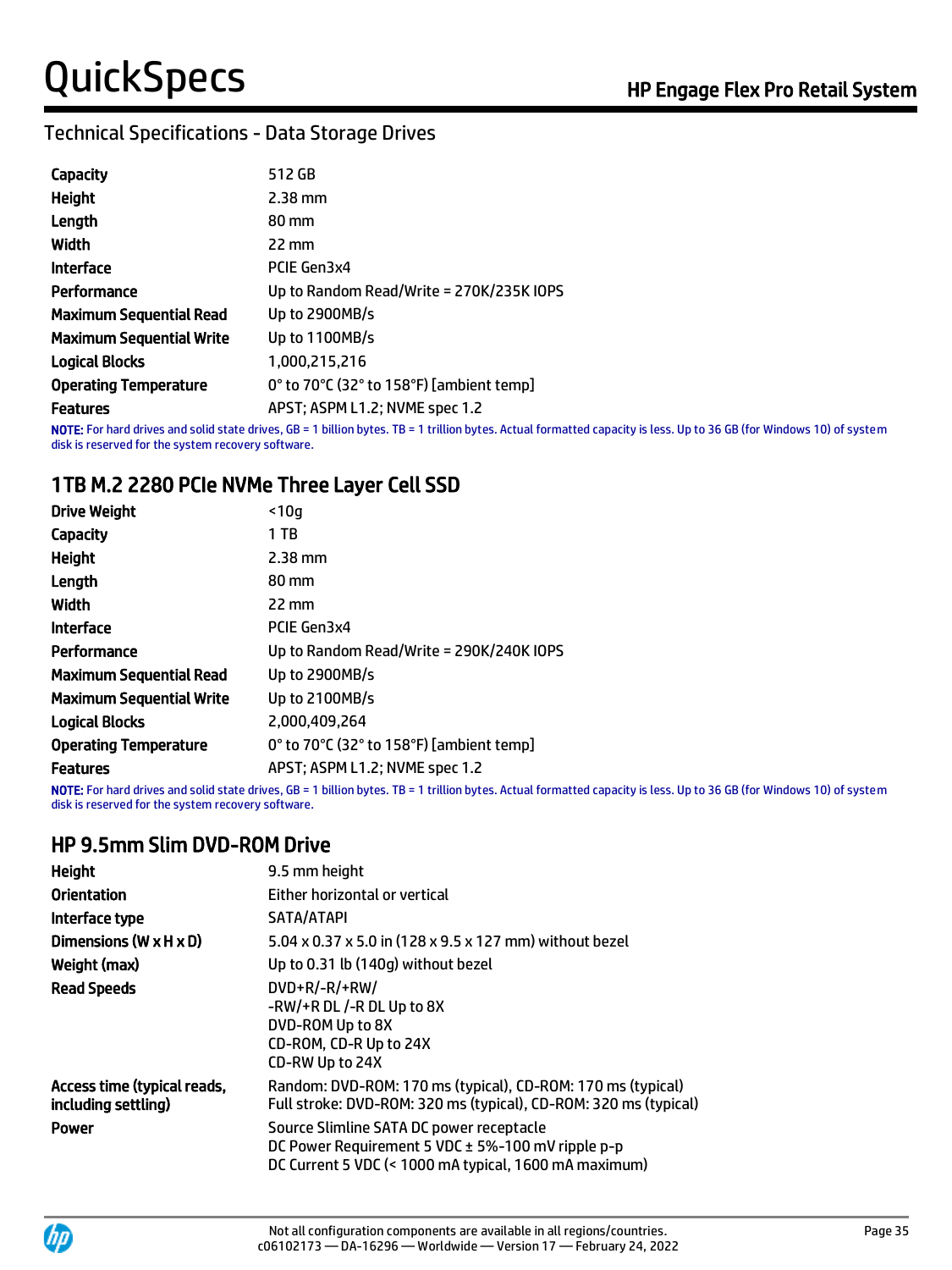#### Technical Specifications - Data Storage Drives

| <b>Envrionmental conditions</b> | Temperature 41° to 122° F (5° to 50° C)  |
|---------------------------------|------------------------------------------|
| (operating – non-condensing)    | Relative Humidity 10% to 80%             |
|                                 | Maximum Wet Bulb Temperature 84°F (29°C) |

#### HP 9.5mm Slim DVD Writer Drive

| <b>Height</b>                                                   | 9.5 mm height                                                                                                                                                                                                                                                                                                                                     |
|-----------------------------------------------------------------|---------------------------------------------------------------------------------------------------------------------------------------------------------------------------------------------------------------------------------------------------------------------------------------------------------------------------------------------------|
| <b>Orientation</b>                                              | Either horizontal or vertical                                                                                                                                                                                                                                                                                                                     |
| Interface type                                                  | SATA/ATAPI                                                                                                                                                                                                                                                                                                                                        |
| <b>Disc recording capacity</b>                                  | Up to 8.5 GB DL or 4.7 GB standard                                                                                                                                                                                                                                                                                                                |
| Dimensions (W $\times$ H $\times$ D)                            | 5.04 x 0.37 x 5.0 in (128 x 9.5 x 127 mm) without bezel                                                                                                                                                                                                                                                                                           |
| Weight (max)                                                    | Up to 0.31 lb (140g) without bezel                                                                                                                                                                                                                                                                                                                |
| <b>Read Speeds</b>                                              | DVD-R DL - Up to 6X<br>DVD+R - Up to 8X<br>DVD+RW - Up to 8X<br>DVD+R DL - Up to 6X<br>DVD-R - Up to 8X<br>DVD-RW - Up to 6X<br>CD-R - Up to 24X<br>CD-RW - Up to 10X<br>DVD-RW, DVD+RW - Up to 8X<br>DVD-R DL, DVD+R DL - Up to 8X<br>DVD+R, DVD-R - Up to 8X<br>DVD-ROM DL, DVD-ROM - Up to 8X<br>CD-ROM, CD-R - Up to 24X<br>CD-RW - Up to 24X |
| Access time (typical reads,<br>including settling)              | Random DVD-ROM: 170 ms (typical), CD-ROM: 170 ms (typical)<br>Full Stroke DVD-ROM: 320 ms (typical), CD-ROM: 320 ms (typical)<br>Stop Time 6 seconds (typical)                                                                                                                                                                                    |
| Power                                                           | Source Slimline SATA DC power receptacle<br>DC Power Requirement 5 VDC ± 5%-100 mV ripple p-p<br>DC Current 5 VDC (< 1000 mA typical, 1600 mA maximum)                                                                                                                                                                                            |
| <b>Envrionmental conditions</b><br>(operating – non-condensing) | Temperature 41° to 122° F (5° to 50° C)<br>Relative Humidity 10% to 80%<br>Maximum Wet Bulb Temperature 84°F (29°C)                                                                                                                                                                                                                               |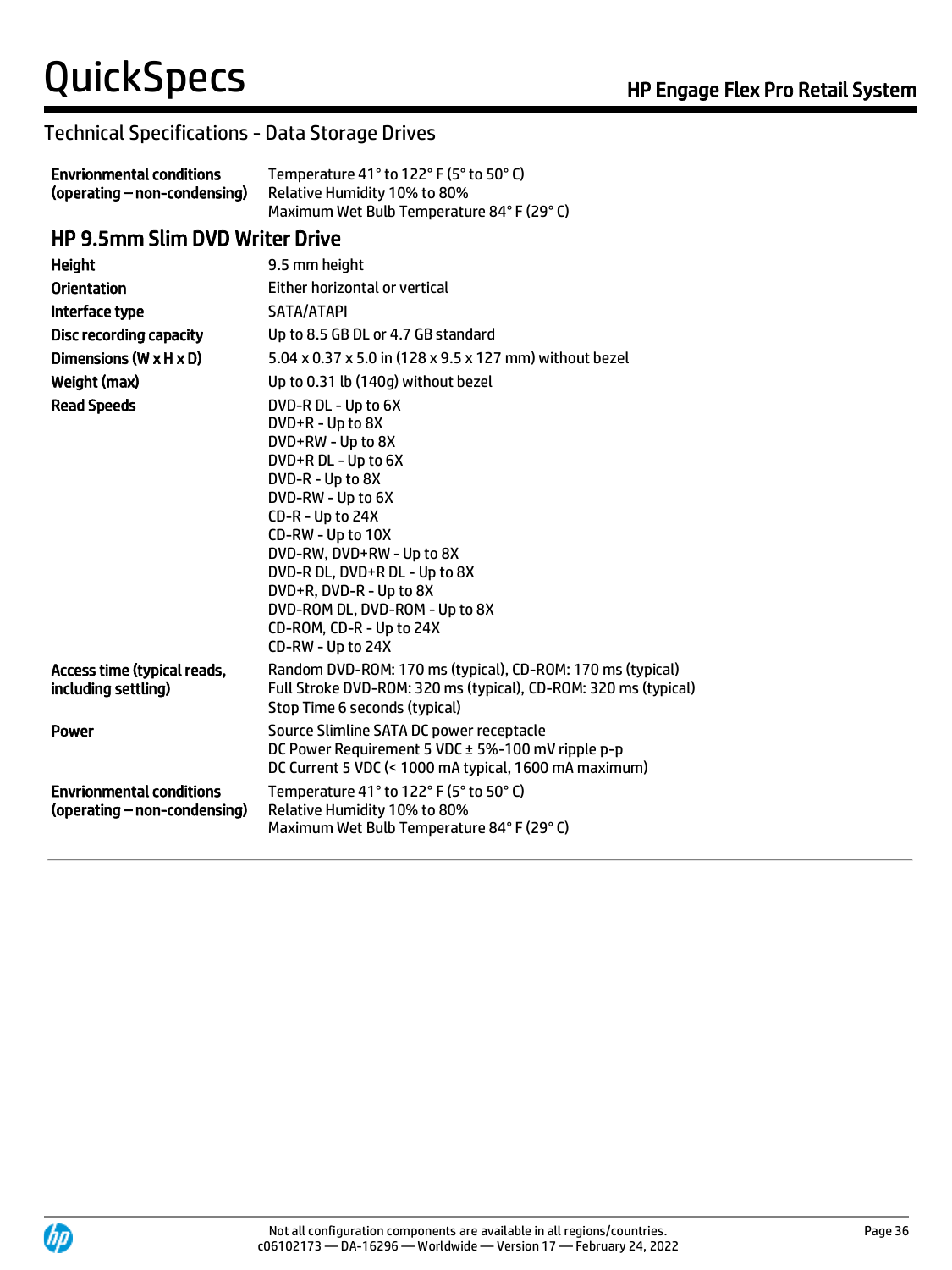### Technical Specifications - Input/Output Devices

# HP USB Keyboard

| <b>Physical characteristics</b> | <b>Keys</b>                                      | 104, 105, 106, 107, 109 layout (depending upon country)                       |
|---------------------------------|--------------------------------------------------|-------------------------------------------------------------------------------|
|                                 | Dimensions (L x W x H)                           | 171.97 x 68.35 x 8.27 in (436.8± 1.5 x 137.6± 1.0 x 21.0±<br>$1.0 \text{ cm}$ |
|                                 | Weight                                           | 1.32 lb. $(0.6 \pm 0.08 \text{ kg})$                                          |
| <b>Electrical</b>               | <b>Operating voltage</b>                         | 4.4-5.25VDC                                                                   |
|                                 | <b>Power consumption</b>                         | 50-mA maximum (with 5 VDC power supplied and three<br>LED <sub>s</sub> ON)    |
|                                 | <b>System interface</b>                          | <b>USB</b>                                                                    |
|                                 | <b>ESD</b>                                       | Contact Discharge: 2, 4,6,8KV<br>Air Discharge: 2, 4, 8, 10, 12.5KV           |
|                                 | <b>EMI-RFI</b>                                   | Conforms to FCC rules for a Class B computing device                          |
| <b>Mechanical</b>               | Languages                                        | 38 available                                                                  |
|                                 | <b>Keycaps</b>                                   | Low-profile design                                                            |
|                                 | <b>Switch actuation</b>                          | 60±10g nominal peak force with tactile feedback                               |
|                                 | <b>Switch life</b>                               | 10 million keystrokes (Life tester)                                           |
|                                 | Switch type                                      | Contamination-resistant switch membrane                                       |
|                                 | <b>Key-leveling mechanisms</b>                   | For all double-wide and greater-length keys                                   |
|                                 | <b>Cable length</b>                              | 6 ft (1.8 m)                                                                  |
|                                 | <b>Microsoft PC 99 - 2001</b>                    | Mechanically compliant                                                        |
|                                 | <b>Acoustics</b>                                 | 43-dBA maximum sound pressure level                                           |
| <b>Environmental</b>            | <b>Operating temperature</b>                     | 50° to 122° F (10° to 50° C)                                                  |
|                                 | Non-operating temperature                        | -22° to 140° F (-30° to 60° C)                                                |
|                                 | <b>Operating humidity</b>                        | 10% to 90% (non-condensing at ambient)                                        |
|                                 | <b>Non-operating humidity</b>                    | 20% to 80% (non-condensing at ambient)                                        |
|                                 | <b>Operating shock</b>                           | 40 g, six surfaces                                                            |
|                                 | <b>Non-operating shock</b>                       | 80 g, six surfaces                                                            |
|                                 | <b>Operating vibration</b>                       | 2-g peak acceleration                                                         |
|                                 | Non-operating vibration                          | 4-g peak acceleration                                                         |
|                                 | Drop (out of box)                                | 26 in (66 cm) on carpet, six-drop sequence                                    |
|                                 | Drop (in box)                                    | 42 in (107 cm) on concrete, 16-drop sequence                                  |
| <b>Approvals</b>                | UL, FCC, CE Mark, TUV GS, VCCI, BSMI, C-Tick, KC |                                                                               |
| <b>Ergonomic compliance</b>     | ANSI HFS 100, ISO 9241-4, and TUVGS              |                                                                               |

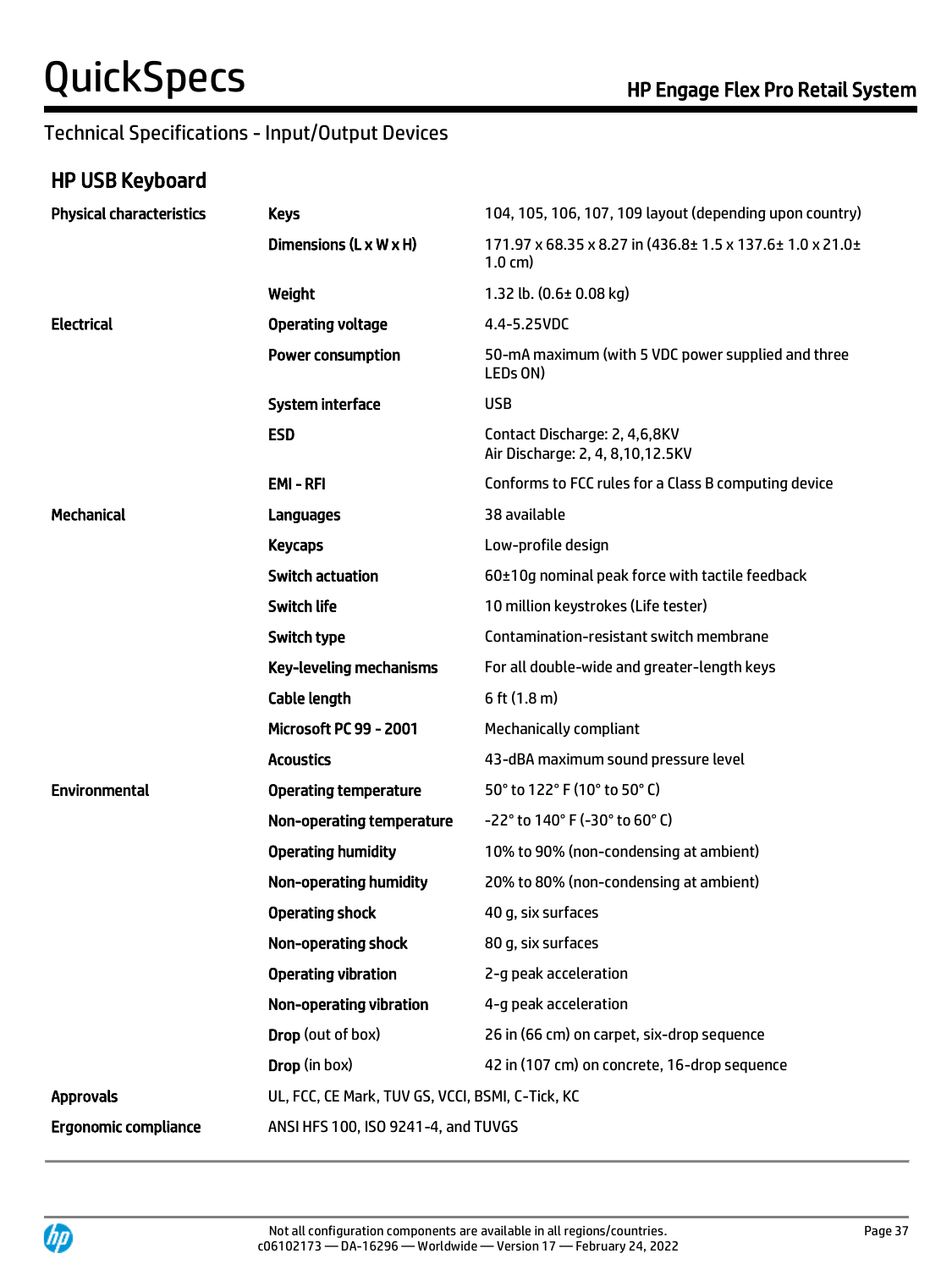### Technical Specifications - Input/Output Devices

#### HP USB Optical Mouse

| Dimensions $(H \times L \times W)$ | 37mm*115mm*62.9mm |                                                |
|------------------------------------|-------------------|------------------------------------------------|
| Weight                             | $90 + 10q - 5q$   |                                                |
| <b>Color</b>                       | Black             |                                                |
| <b>Connector</b>                   | USB               |                                                |
| Mechanical                         | Resolution        | 800 DPI Sensitivity                            |
|                                    | <b>Buttons</b>    | Two primary buttons and clickable scroll wheel |

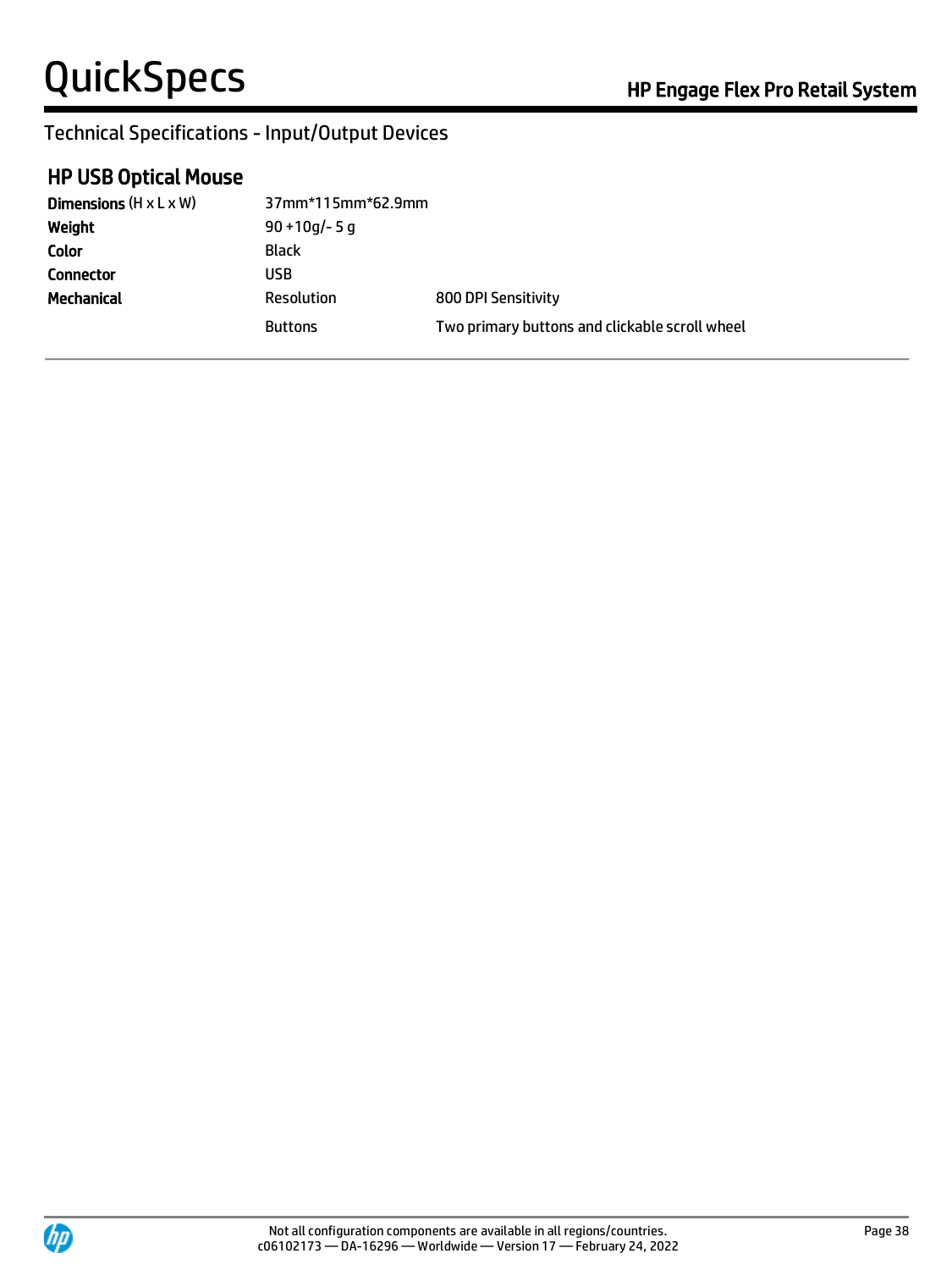#### Environmental Data HP Engage Flex Pro Retail System

Eco-Label Certifications & declarations This product has received or is in the process of being certified to the following approvals and may be labeled with one or more of these marks:

- US ENERGY STAR ® certified configurations available
- IT ECO declaration
- EPEAT Silver registered configurations available in the United States. See [http://www.epeat.net](http://www.epeat.net/) for registration status in your country.

| <b>Energy Consumption</b>             | <b>115 VAC</b> | <b>230 VAC</b> | <b>100 VAC</b> |
|---------------------------------------|----------------|----------------|----------------|
| Normal Operation                      | 38.55W         | 38.62W         | 38.42W         |
| Sleep (Energy Star low<br>power mode) | 2.65W          | 2.90W          | 2.70W          |
| 0ff                                   | 0.93W          | 1.12W          | 0.92W          |

#### NOTE:

Energy efficiency data listed is for an ENERGY STAR® compliant product if offered within the model family. HP computers marked with the ENERGY STAR® Logo are compliant with the applicable U.S. Environmental Protection Agency (EPA) ENERGY STAR® specifications for computers. If a model family does not offer ENERGY STAR® compliant configurations, then energy efficiency data listed is for a typically configured model.

| <b>Heat Dissipation*</b> | <b>115 VAC</b> | <b>230 VAC</b> | <b>100 VAC</b> |
|--------------------------|----------------|----------------|----------------|
| Normal Operation         | 132 BTU/hr     | 132 BTU/hr     | 131 BTU/hr     |
| Sleep                    | 9 BTU/hr       | 10 BTU/hr      | 9 BTU/hr       |
| 0ff                      | 3 BTU/hr       | 4 BTU/hr       | 3 BTU/hr       |

\* Heat dissipation is calculated based on the measured watts, assuming the service level is attained for one hour.

#### Declared Noise Emissions (in accordance with ISO 7779 and ISO 9296)

| System Fan Off                       | <b>Sound Power</b><br>(LWAd, bels) | <b>Sound Pressure</b><br>(LpAm, decibels) |
|--------------------------------------|------------------------------------|-------------------------------------------|
| Idle                                 | 3.7                                | 28                                        |
| <b>Fixed Disk</b><br>(random writes) | 3.8                                | 29                                        |

Batteries This battery(s) in this product comply with EU Directive 2006/66/EC

Batteries used in the product do not contain:

- Mercury greater the 5ppm by weight
- Cadmium greater than 10ppm by weight

Battery size: CR2032 (coin cell) Battery type: Lithium

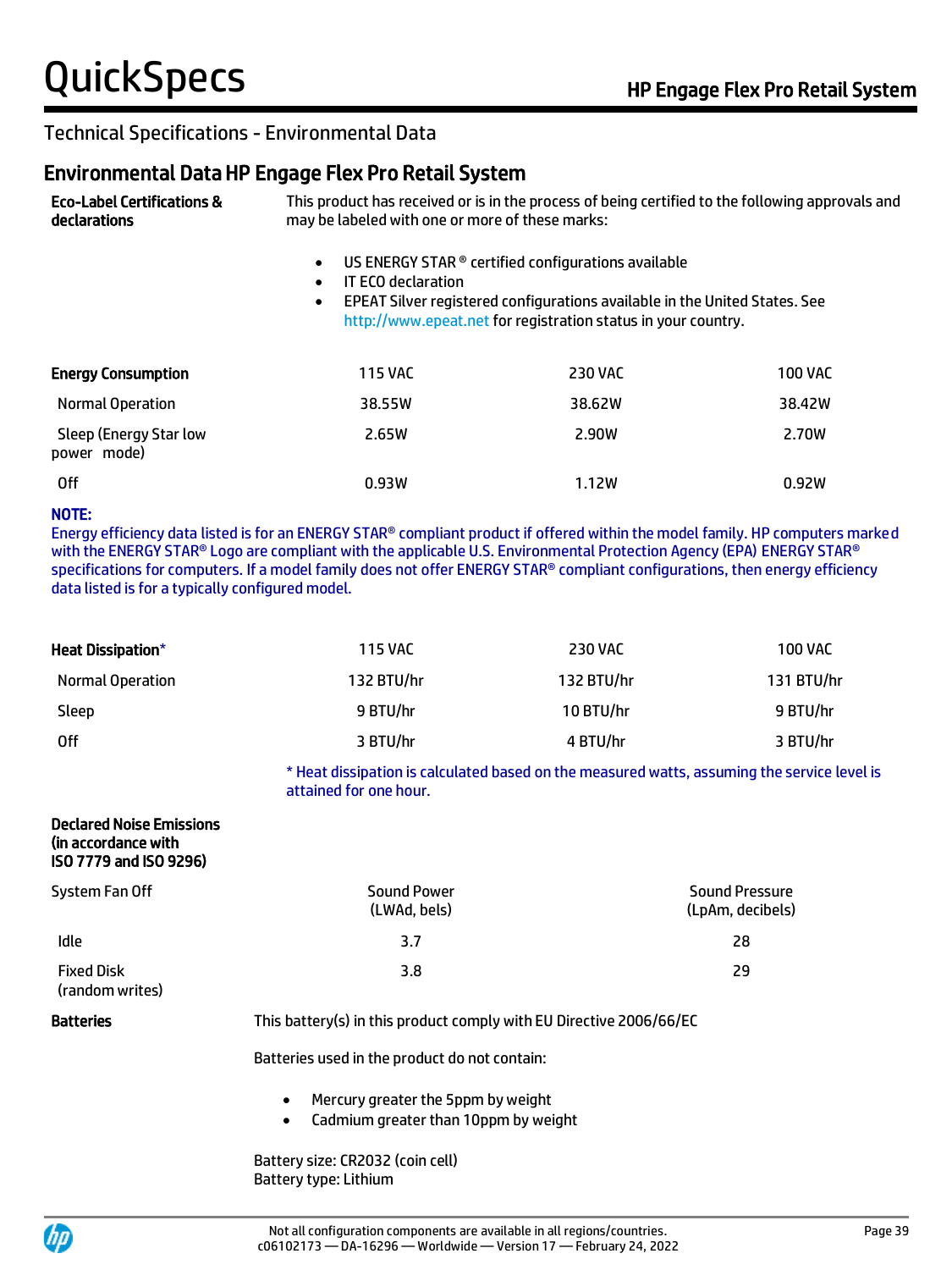- Additional information This product is in compliance with the Restrictions of Hazardous Substances (RoHS) directive – 2002/95/EC.
	- This HP product is designed to comply with the Waste Electrical and Electronic Equipment (WEEE) Directive – 2002/96/EC.
	- This product is in compliance with California Proposition 65 (State of California; Safe Drinking Water and Toxic Enforcement Act of 1986).
	- This product is in compliance with the IEEE 1680 (EPEAT) standard at the Silver where HP registers commercial desktop products. Se[e http://www.epeat.net](http://www.epeat.net/) for registration status in your country.
	- Plastics parts weighing over 25 grams used in the product are marked per ISO 11469 and ISO1043.
	- This product contains 16.22% post consumer recycled plastic (by wt.)
	- This product is 91.3% recyclable when properly disposed of at end of life.
	- EMC Compliant: IEC 60601-1-2

#### Packaging Materials

- External:
	- o Paper/Corrugated
- Internal:
	- o Plastic/EPE (Expanded Polyethylene)
	- o Plastic/Polyethylene low density
- The corrugated packaging material varies in recycled content:
	- o North America at least 25% recycled content
	- o Asia at least 62% recycled content (Singapore at least 80%)
	- o Europe at least 50% recycled content
- The Polyethylene low density Foam packaging material varies in recycled content:
	- o North America 100% (Pre-consumer or Post-industrial)
	- $\circ$  Asia 10%
	- o Europe 7%

#### RoHS Compliance HP Inc. is committed to compliance with all applicable environmental laws and regulations, including the European Union Restriction of Hazardous Substances (RoHS) Directive. HP's goal is to exceed compliance obligations by meeting the requirements of the RoHS Directive on a worldwide basis. By July 1, 2006, RoHS substances will be virtually eliminated (virtually = to levels below legal limits) for all HP electronic products subject to the RoHS Directive, except where it is widely recognized that there is no technically feasible alternative (as indicated by an exemption under the EU RoHS Directive).

Material Usage This product does not contain any of the following substances in excess of regulatory limits (refer to the HP General Specification for the Environment at:

[http://www.hp.com/hpinfo/globalcitizenship/environment/supplychain/gen\\_specifications.html\)](http://www.hp.com/hpinfo/globalcitizenship/environment/supplychain/gen_specifications.html):

- Asbestos
- Certain Azo Colorants
- Certain Brominated Flame Retardants may not be used as flame retardants in plastics
- Cadmium
- Chlorinated Hydrocarbons
- Chlorinated Paraffins
- Formaldehyde
- Halogenated Diphenyl Methanes
- Lead carbonates and sulfates
- Lead and Lead compounds

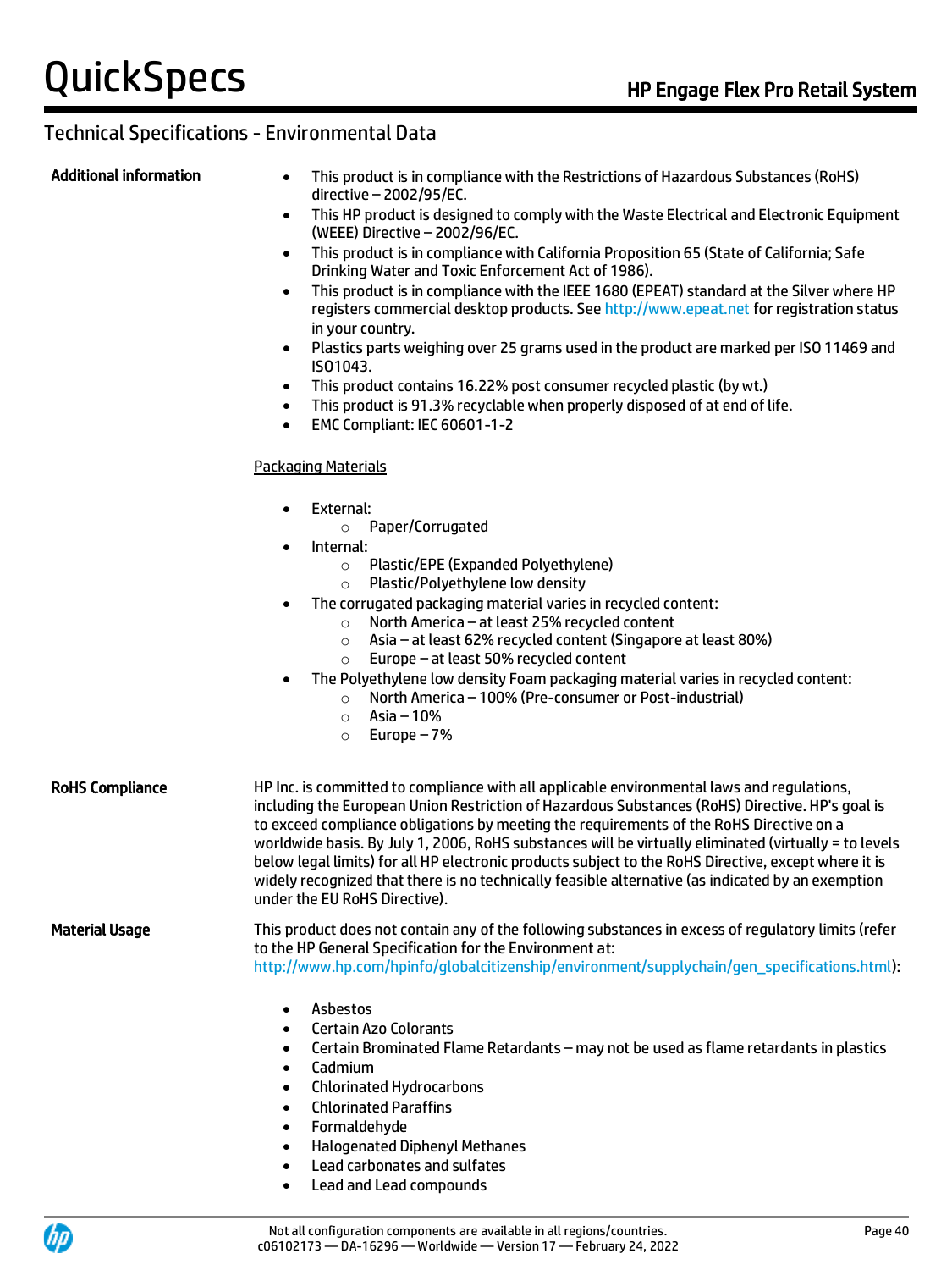### Technical Specifications - Environmental Data

|                                                                      | <b>Mercuric Oxide Batteries</b><br>$\bullet$<br>Nickel - finishes must not be used on the external surface designed to be frequently<br>$\bullet$<br>handled or carried by the user.<br><b>Ozone Depleting Substances</b><br>$\bullet$<br><b>Polybrominated Biphenyls (PBBs)</b><br>$\bullet$<br>Polybrominated Biphenyl Ethers (PBBEs)<br>$\bullet$<br>Polybrominated Biphenyl Oxides (PBBOs)<br>$\bullet$<br>Polychlorinated Biphenyl (PCB)<br>$\bullet$<br>Polychlorinated Terphenyls (PCT)<br>$\bullet$<br>Polyvinyl Chloride (PVC) - except for wires and cables, and certain retail packaging has<br>$\bullet$<br>been<br>voluntarily removed from most applications.<br>$\bullet$<br><b>Radioactive Substances</b><br>$\bullet$<br>Tributyl Tin (TBT), Triphenyl Tin (TPT), Tributyl Tin Oxide (TBTO)<br>$\bullet$ |
|----------------------------------------------------------------------|---------------------------------------------------------------------------------------------------------------------------------------------------------------------------------------------------------------------------------------------------------------------------------------------------------------------------------------------------------------------------------------------------------------------------------------------------------------------------------------------------------------------------------------------------------------------------------------------------------------------------------------------------------------------------------------------------------------------------------------------------------------------------------------------------------------------------|
| Packaging                                                            | HP follows these guidelines to decrease the environmental impact of product packaging:                                                                                                                                                                                                                                                                                                                                                                                                                                                                                                                                                                                                                                                                                                                                    |
|                                                                      | Eliminate the use of heavy metals such as lead, chromium, mercury and cadmium in<br>$\bullet$<br>packaging materials.<br>Eliminate the use of ozone-depleting substances (ODS) in packaging materials.<br>$\bullet$<br>Design packaging materials for ease of disassembly.<br>$\bullet$<br>Maximize the use of post-consumer recycled content materials in packaging materials.<br>$\bullet$<br>Use readily recyclable packaging materials such as paper and corrugated materials.<br>$\bullet$<br>Reduce size and weight of packages to improve transportation fuel efficiency.<br>$\bullet$<br>Plastic packaging materials are marked according to ISO 11469 and DIN 6120 standards.<br>$\bullet$                                                                                                                       |
| <b>End-of-life Management</b><br>and Recycling                       | HP Inc. offers end-of-life HP product return and recycling programs in many geographic areas. To<br>recycle your product, please go to: http://www.hp.com/go/reuse-recycle or contact your nearest<br>HP sales office. Products returned to HP will be recycled, recovered or disposed of in a responsible<br>manner.                                                                                                                                                                                                                                                                                                                                                                                                                                                                                                     |
|                                                                      | The EU WEEE directive (2002/95/EC) requires manufacturers to provide treatment information for<br>each product type for use by treatment facilities. This information (product disassembly<br>instructions) is posted on the Hewlett Packard web site at: http://www.hp.com/go/recyclers.<br>These instructions may be used by recyclers and other WEEE treatment facilities as well as HP<br>OEM customers who integrate and re-sell HP equipment.                                                                                                                                                                                                                                                                                                                                                                       |
| <b>Hewlett-Packard Corporate</b><br><b>Environmental Information</b> | For more information about HP's commitment to the environment:<br><b>Global Citizenship Report</b><br>http://www.hp.com/hpinfo/globalcitizenship/gcreport/index.html<br>Eco-label certifications<br>http://www.hp.com/hpinfo/globalcitizenship/environment/productdesign/ecolabels.html<br>ISO 14001 certificates:                                                                                                                                                                                                                                                                                                                                                                                                                                                                                                        |

<http://www.hp.com/hpinfo/globalcitizenship/environment/operations/envmanagement.html>

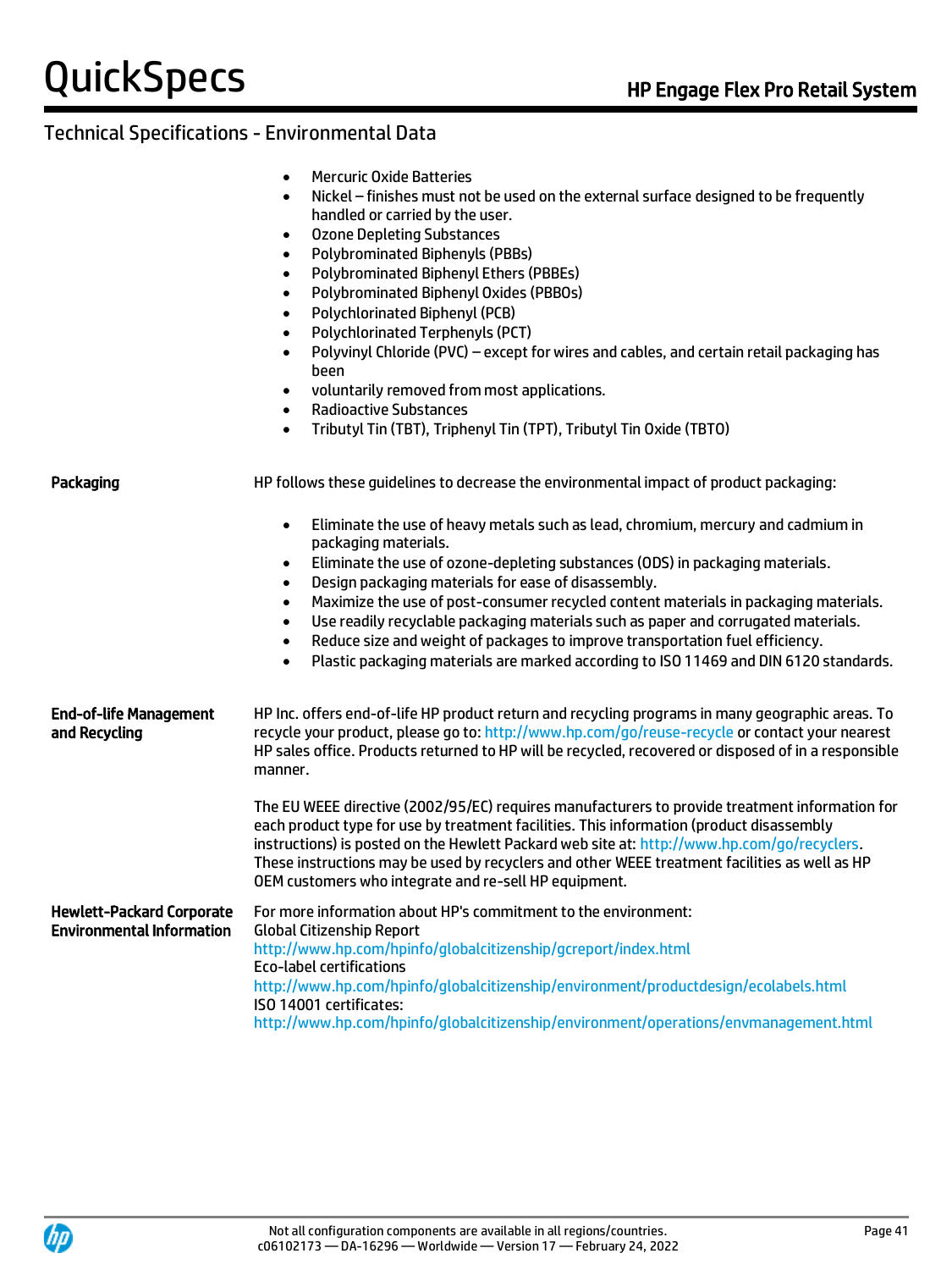#### Environmental Data HP Engage Flex Pro-C Retail System

Eco-Label Certifications & declarations This product has received or is in the process of being certified to the following approvals and may be labeled with one or more of these marks:

- US ENERGY STAR ® certified configurations available
- IT ECO declaration
- EPEAT® Silver registered configurations available in the United States. See [http://www.epeat.net](http://www.epeat.net/) for registration status in your country.

| <b>Energy Consumption</b><br>(in accordance with US ENERGY STAR®<br>test method) | 115VAC, 60Hz | 230VAC, 50Hz | 100VAC, 60Hz |
|----------------------------------------------------------------------------------|--------------|--------------|--------------|
| Normal Operation (Short idle)                                                    | 19.06 W      | N/A          | 19.09 W      |
| Normal Operation (Long idle)                                                     | 17.78W       | N/A          | 17.8 W       |
| Sleep                                                                            | 1.65W        | N/A          | 1.65W        |
| 0ff                                                                              | 0.69W        | N/A          | 0.69W        |

#### NOTE:

Energy efficiency data listed is for an ENERGY STAR® compliant product if offered within the model family. HP computers marked with the ENERGY STAR® Logo are compliant with the applicable U.S. Environmental Protection Agency (EPA) ENERGY STAR® specifications for computers. If a model family does not offer ENERGY STAR® compliant configurations, then energy efficiency data listed is for a typically configured model.

| <b>Heat Dissipation*</b>      | 115VAC, 60Hz | 230VAC, 50Hz | 100VAC, 60Hz |
|-------------------------------|--------------|--------------|--------------|
| Normal Operation (Short idle) | 65 BTU/hr    | N/A          | 65 BTU/hr    |
| Normal Operation (Long idle)  | 61 BTU/hr    | N/A          | 61 BTU/hr    |
| Sleep                         | 6 BTU/hr     | N/A          | 6 BTU/hr     |
| 0ff                           | 2 BTU/hr     | N/A          | 2 BTU/hr     |

\* Heat dissipation is calculated based on the measured watts, assuming the service level is attained for one hour.

#### Declared Noise Emissions (in accordance with ISO 7779 and ISO 9296)

| System Fan Off                       | <b>Sound Power</b><br>(LWAd, bels) | <b>Sound Pressure</b><br>(LpAm, decibels) |
|--------------------------------------|------------------------------------|-------------------------------------------|
| Idle                                 | 3.5                                | 28                                        |
| <b>Fixed Disk</b><br>(random writes) | 3.9                                | 33                                        |

Batteries **This battery(s)** in this product comply with EU Directive 2006/66/EC

Batteries used in the product do not contain:

- Mercury greater the 5ppm by weight
- Cadmium greater than 10ppm by weight

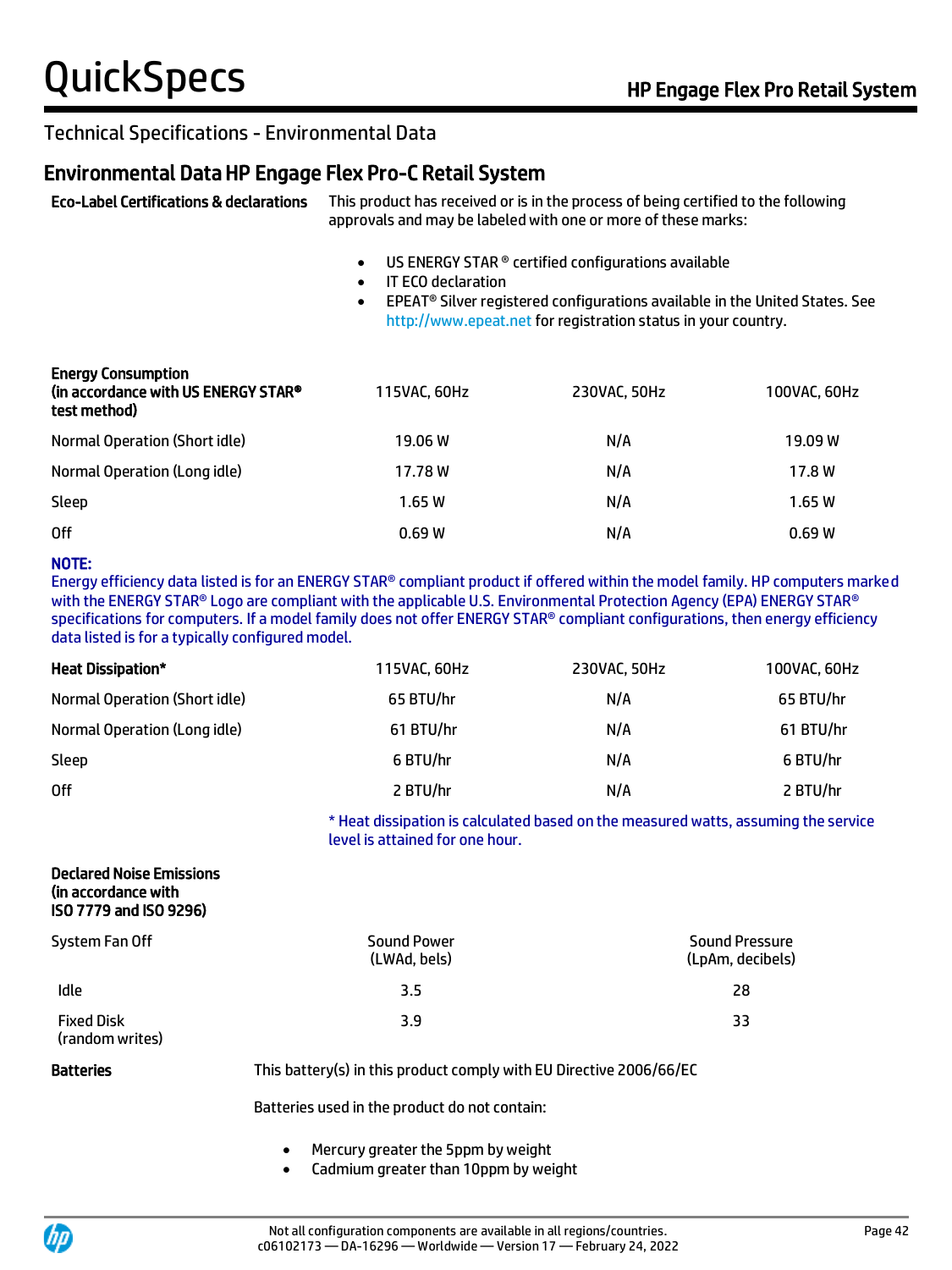|                                                                                                                                                                                                                                                                            | Battery size: CR2032 (coin cell)<br>Battery type: Lithium                                                                                                                                                                                                                                                                                                                                                                                                                                          |                                                                                                                                                                                                                                                                                                                                                                                                                                                                                                                                                                                                                |                                                                                                                                                                                                                                                                                                                                                                                                                                                                                                                                                                                                                                      |  |  |
|----------------------------------------------------------------------------------------------------------------------------------------------------------------------------------------------------------------------------------------------------------------------------|----------------------------------------------------------------------------------------------------------------------------------------------------------------------------------------------------------------------------------------------------------------------------------------------------------------------------------------------------------------------------------------------------------------------------------------------------------------------------------------------------|----------------------------------------------------------------------------------------------------------------------------------------------------------------------------------------------------------------------------------------------------------------------------------------------------------------------------------------------------------------------------------------------------------------------------------------------------------------------------------------------------------------------------------------------------------------------------------------------------------------|--------------------------------------------------------------------------------------------------------------------------------------------------------------------------------------------------------------------------------------------------------------------------------------------------------------------------------------------------------------------------------------------------------------------------------------------------------------------------------------------------------------------------------------------------------------------------------------------------------------------------------------|--|--|
| <b>Additional information</b><br>$\bullet$<br>directive - 2011/65/EC.<br>$\bullet$<br>(WEEE) Directive - 2002/96/EC.<br>$\bullet$<br>$\bullet$<br>see www.epeat.net<br>$\bullet$<br>ISO1043.<br>$\bullet$<br>$\bullet$<br><b>EMC Compliant: IEC 60601-1-2</b><br>$\bullet$ |                                                                                                                                                                                                                                                                                                                                                                                                                                                                                                    | Drinking Water and Toxic Enforcement Act of 1986).                                                                                                                                                                                                                                                                                                                                                                                                                                                                                                                                                             | This product is in compliance with the Restrictions of Hazardous Substances (RoHS)<br>This HP product is designed to comply with the Waste Electrical and Electronic Equipment<br>This product is in compliance with California Proposition 65 (State of California; Safe<br>This product is in compliance with the IEEE 1680.1 (EPEAT) standard at the <silver> level,<br/>Plastics parts weighing over 25 grams used in the product are marked per ISO11469 and<br/>This product contains 16.04% post-consumer recycled plastic (by wt.)<br/>This product is 91.8% recycle-able when properly disposed of at end of life.</silver> |  |  |
| Packaging Materials                                                                                                                                                                                                                                                        | <b>External:</b>                                                                                                                                                                                                                                                                                                                                                                                                                                                                                   | PAPER/Corrugated                                                                                                                                                                                                                                                                                                                                                                                                                                                                                                                                                                                               | 1161 g                                                                                                                                                                                                                                                                                                                                                                                                                                                                                                                                                                                                                               |  |  |
|                                                                                                                                                                                                                                                                            | Internal:                                                                                                                                                                                                                                                                                                                                                                                                                                                                                          | PLASTIC/Polyethylene<br>Expanded - EPE                                                                                                                                                                                                                                                                                                                                                                                                                                                                                                                                                                         | 382 g                                                                                                                                                                                                                                                                                                                                                                                                                                                                                                                                                                                                                                |  |  |
|                                                                                                                                                                                                                                                                            |                                                                                                                                                                                                                                                                                                                                                                                                                                                                                                    | PLASTIC/Polyethylene low<br>density - LDPE                                                                                                                                                                                                                                                                                                                                                                                                                                                                                                                                                                     | 50 <sub>g</sub>                                                                                                                                                                                                                                                                                                                                                                                                                                                                                                                                                                                                                      |  |  |
| <b>RoHS Compliance</b>                                                                                                                                                                                                                                                     | under the EU RoHS Directive).                                                                                                                                                                                                                                                                                                                                                                                                                                                                      | HP Inc. is committed to compliance with all applicable environmental laws and regulations,<br>including the European Union Restriction of Hazardous Substances (RoHS) Directive. HP's goal is<br>to exceed compliance obligations by meeting the requirements of the RoHS Directive on a<br>worldwide basis. By July 1, 2006, RoHS substances will be virtually eliminated (virtually = to levels<br>below legal limits) for all HP electronic products subject to the RoHS Directive, except where it is<br>widely recognized that there is no technically feasible alternative (as indicated by an exemption |                                                                                                                                                                                                                                                                                                                                                                                                                                                                                                                                                                                                                                      |  |  |
| <b>Material Usage</b>                                                                                                                                                                                                                                                      |                                                                                                                                                                                                                                                                                                                                                                                                                                                                                                    | This product does not contain any of the following substances in excess of regulatory limits (refer<br>to the HP General Specification for the Environment at:<br>http://www.hp.com/hpinfo/globalcitizenship/environment/supplychain/gen_specifications.html):                                                                                                                                                                                                                                                                                                                                                 |                                                                                                                                                                                                                                                                                                                                                                                                                                                                                                                                                                                                                                      |  |  |
|                                                                                                                                                                                                                                                                            | Asbestos<br><b>Certain Azo Colorants</b><br>$\bullet$<br>$\bullet$<br>Cadmium<br><b>Chlorinated Hydrocarbons</b><br>$\bullet$<br><b>Chlorinated Paraffins</b><br>$\bullet$<br>Formaldehyde<br>$\bullet$<br>$\bullet$<br>Lead carbonates and sulfates<br>$\bullet$<br>Lead and Lead compounds<br>$\bullet$<br><b>Mercuric Oxide Batteries</b><br>$\bullet$<br>$\bullet$<br>handled or carried by the user.<br><b>Ozone Depleting Substances</b><br>$\bullet$<br>$\bullet$<br>$\bullet$<br>$\bullet$ | Certain Brominated Flame Retardants - may not be used as flame retardants in plastics<br><b>Halogenated Diphenyl Methanes</b><br>Nickel – finishes must not be used on the external surface designed to be frequently<br><b>Polybrominated Biphenyls (PBBs)</b><br><b>Polybrominated Biphenyl Ethers (PBBEs)</b><br>Polybrominated Biphenyl Oxides (PBBOs)                                                                                                                                                                                                                                                     |                                                                                                                                                                                                                                                                                                                                                                                                                                                                                                                                                                                                                                      |  |  |

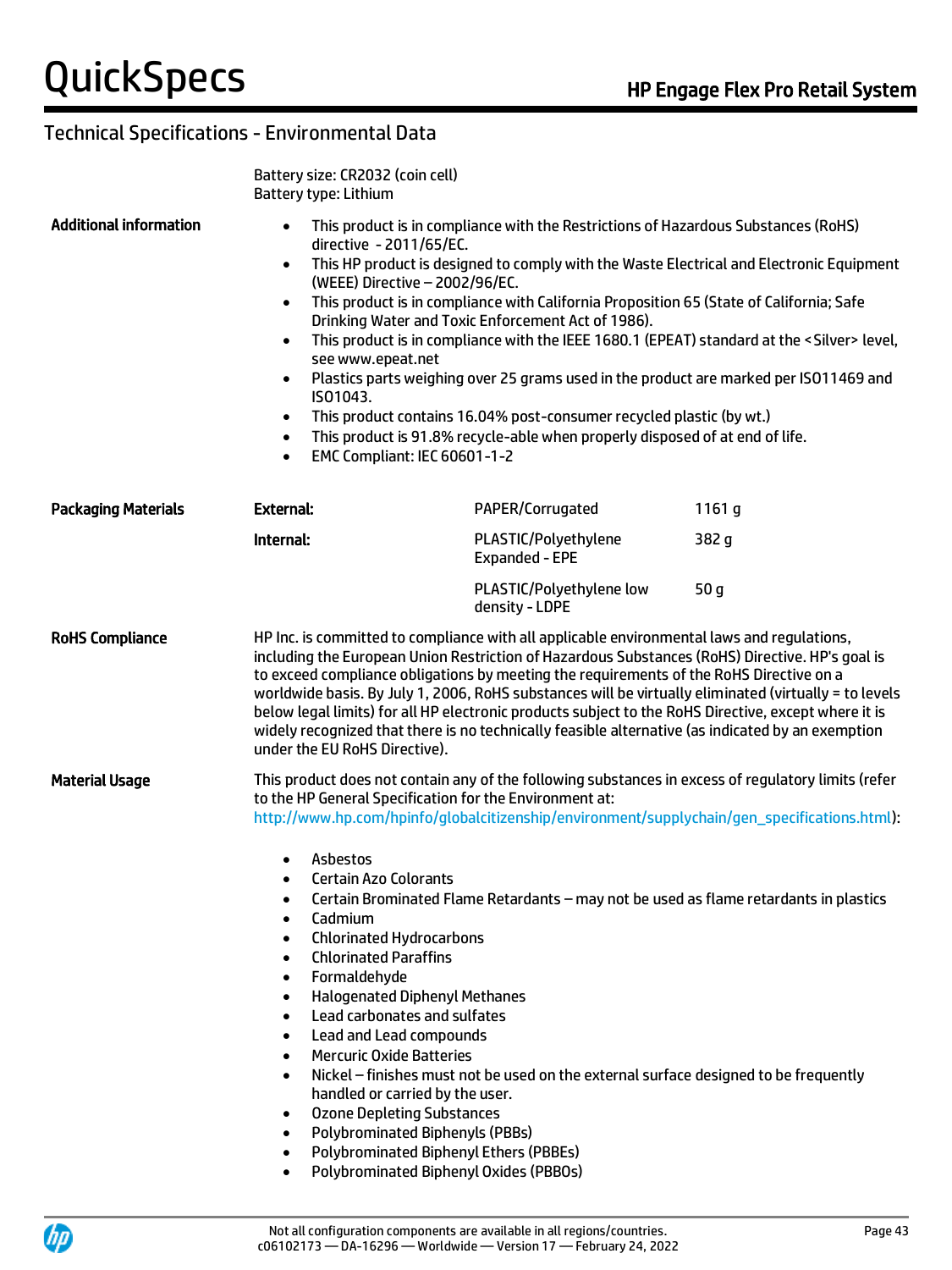| Polychlorinated Biphenyl (PCB) |  |
|--------------------------------|--|
|                                |  |

- Polychlorinated Terphenyls (PCT)
- Polyvinyl Chloride (PVC) except for wires and cables, and certain retail packaging has been
- voluntarily removed from most applications.
- Radioactive Substances
- Tributyl Tin (TBT), Triphenyl Tin (TPT), Tributyl Tin Oxide (TBTO)

| Packaging                                                            | HP follows these quidelines to decrease the environmental impact of product packaging:                                                                                                                                                                                                                                                                                                                                                                                                                                                                                                                                                                                                              |
|----------------------------------------------------------------------|-----------------------------------------------------------------------------------------------------------------------------------------------------------------------------------------------------------------------------------------------------------------------------------------------------------------------------------------------------------------------------------------------------------------------------------------------------------------------------------------------------------------------------------------------------------------------------------------------------------------------------------------------------------------------------------------------------|
|                                                                      | Eliminate the use of heavy metals such as lead, chromium, mercury and cadmium in<br>$\bullet$<br>packaging materials.<br>Eliminate the use of ozone-depleting substances (ODS) in packaging materials.<br>$\bullet$<br>Design packaging materials for ease of disassembly.<br>$\bullet$<br>Maximize the use of post-consumer recycled content materials in packaging materials.<br>$\bullet$<br>Use readily recyclable packaging materials such as paper and corrugated materials.<br>$\bullet$<br>Reduce size and weight of packages to improve transportation fuel efficiency.<br>$\bullet$<br>Plastic packaging materials are marked according to ISO 11469 and DIN 6120 standards.<br>$\bullet$ |
| <b>End-of-life Management</b><br>and Recycling                       | HP Inc. offers end-of-life HP product return and recycling programs in many geographic areas. To<br>recycle your product, please go to: http://www.hp.com/go/reuse-recycle or contact your nearest<br>HP sales office. Products returned to HP will be recycled, recovered or disposed of in a responsible<br>manner.                                                                                                                                                                                                                                                                                                                                                                               |
|                                                                      | The EU WEEE directive (2002/95/EC) requires manufacturers to provide treatment information for<br>each product type for use by treatment facilities. This information (product disassembly<br>instructions) is posted on the Hewlett Packard web site at: http://www.hp.com/go/recyclers.<br>These instructions may be used by recyclers and other WEEE treatment facilities as well as HP<br>OEM customers who integrate and re-sell HP equipment.                                                                                                                                                                                                                                                 |
| <b>Hewlett-Packard Corporate</b><br><b>Environmental Information</b> | For more information about HP's commitment to the environment:<br><b>Global Citizenship Report</b><br>http://www.hp.com/hpinfo/globalcitizenship/gcreport/index.html<br><b>Eco-label certifications</b><br>http://www.hp.com/hpinfo/globalcitizenship/environment/productdesign/ecolabels.html<br>ISO 14001 certificates:<br>http://www.hp.com/hpinfo/globalcitizenship/environment/operations/envmanagement.html                                                                                                                                                                                                                                                                                   |

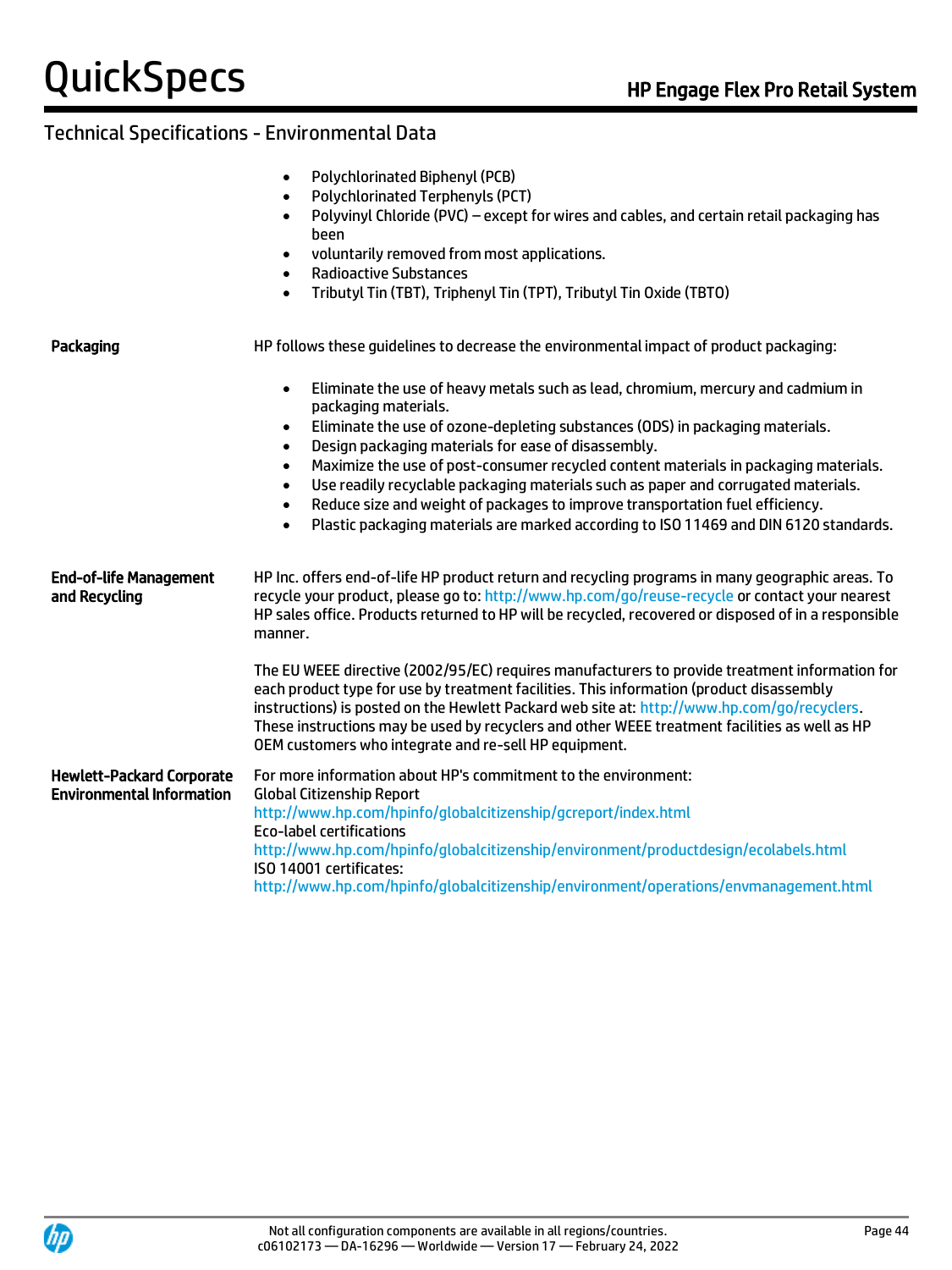# After-Market Options (availability may vary by region)

#### Communication Devices

|                                                                                                                                 | Part #  |
|---------------------------------------------------------------------------------------------------------------------------------|---------|
| Intel® Ethernet I210-T1 GbE NIC                                                                                                 | E0X95AA |
| Intel® 9260 802.11ac PCle x1 WLAN Card                                                                                          | 3TK90AA |
| NOTE:<br>The use of a discrete network interface connection card (wired or wireless) will disable the vPro Technology features. |         |

### Graphics Solutions

|                                         | Part #         |
|-----------------------------------------|----------------|
| AMD Radeon R7 430 2GB 2DP Card          | 3MQ82AA        |
| NVDIA Quadro P400 2GB Graphics          | 1ME43AA        |
| HP DisplayPort™ Cable Kit               | <b>VN567AA</b> |
| HP DisplayPort™ To DVI-D Adapter        | FH973AA        |
| HP DisplayPort™ to VGA Adapter          | AS615AA        |
| <b>HP HDMI Standard Cable Kit</b>       | T6F94AA        |
| <b>HP UHD USB Graphics Adapter</b>      | N2U81AA        |
| HP DisplayPort™ to HDMI True 4k Adapter | 2JA63AA        |

#### Hard Disk Storage Drives

|                                                           | ran f   |
|-----------------------------------------------------------|---------|
| HP 500GB SATA (6.0Gb/s) Hard Disk Drive*                  | L0036AA |
| HP 1TB SATA (6.0Gb/s) Hard Disk Drive*                    | L0037AA |
| HP Removable SATA Hard Drive Enclosure (frame & carrier)* | RY102AA |
| HP Removable SATA Hard Drive Enclosure (carrier only)*    | RY103AA |
|                                                           |         |

\*Not compatible with Engage Flex Pro-C

### Input / Output Devices

|                                              | Part #         |
|----------------------------------------------|----------------|
| HP PS/2 Business Slim Keyboard               | N3R86AA        |
| <b>HP USB Business Slim Keyboard</b>         | J4A11AA        |
| HP Wireless Business Slim Keyboard and Mouse | N3R88AA        |
| HP PS/2 Optical Mouse                        | 0Y775AA        |
| <b>HP USB Optical Mouse</b>                  | <b>QY777AA</b> |
| HP USB 1000dpi Laser Mouse                   |                |
| <b>HP USB Hardened Mouse</b>                 |                |

#### System Memory

|                                                                                                    | Part #  |
|----------------------------------------------------------------------------------------------------|---------|
| HP 4GB DDR4-3200 MHz UDIMM                                                                         | 13L78AA |
| HP 8GB DDR4-3200 MHz UDIMM                                                                         | 13L76AA |
| HP 16GB DDR4-3200 MHz UDIMM                                                                        | 13L74AA |
| NOTE: The Engage Flex Pro and the Engage Flex Pro-C will only allow a data rate of up to 2666 MT/s |         |



Part #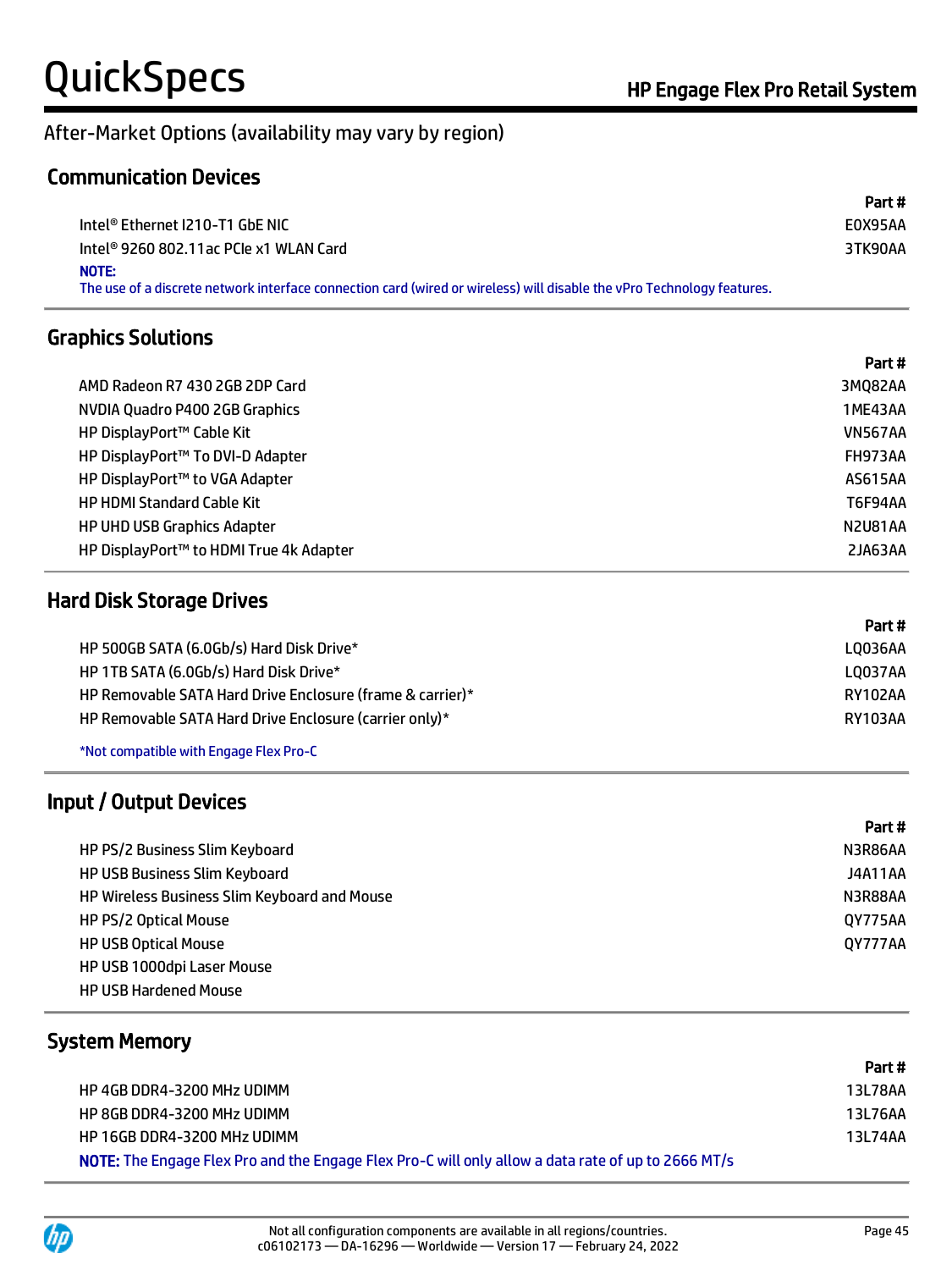#### After-Market Options (availability may vary by region)

### Multimedia Devices

|                                        | Part#          |
|----------------------------------------|----------------|
| HP 9.5mm DVD-ROM Drive*                | <b>N1M41AA</b> |
| HP DVD-Writer Drive*                   | QS208AA        |
| *Not compatible with Engage Flex Pro-C |                |
| <b>Security Devices</b>                |                |
|                                        | Part#          |
| <b>HP Business PC Security Lock</b>    | 3XJ17AA        |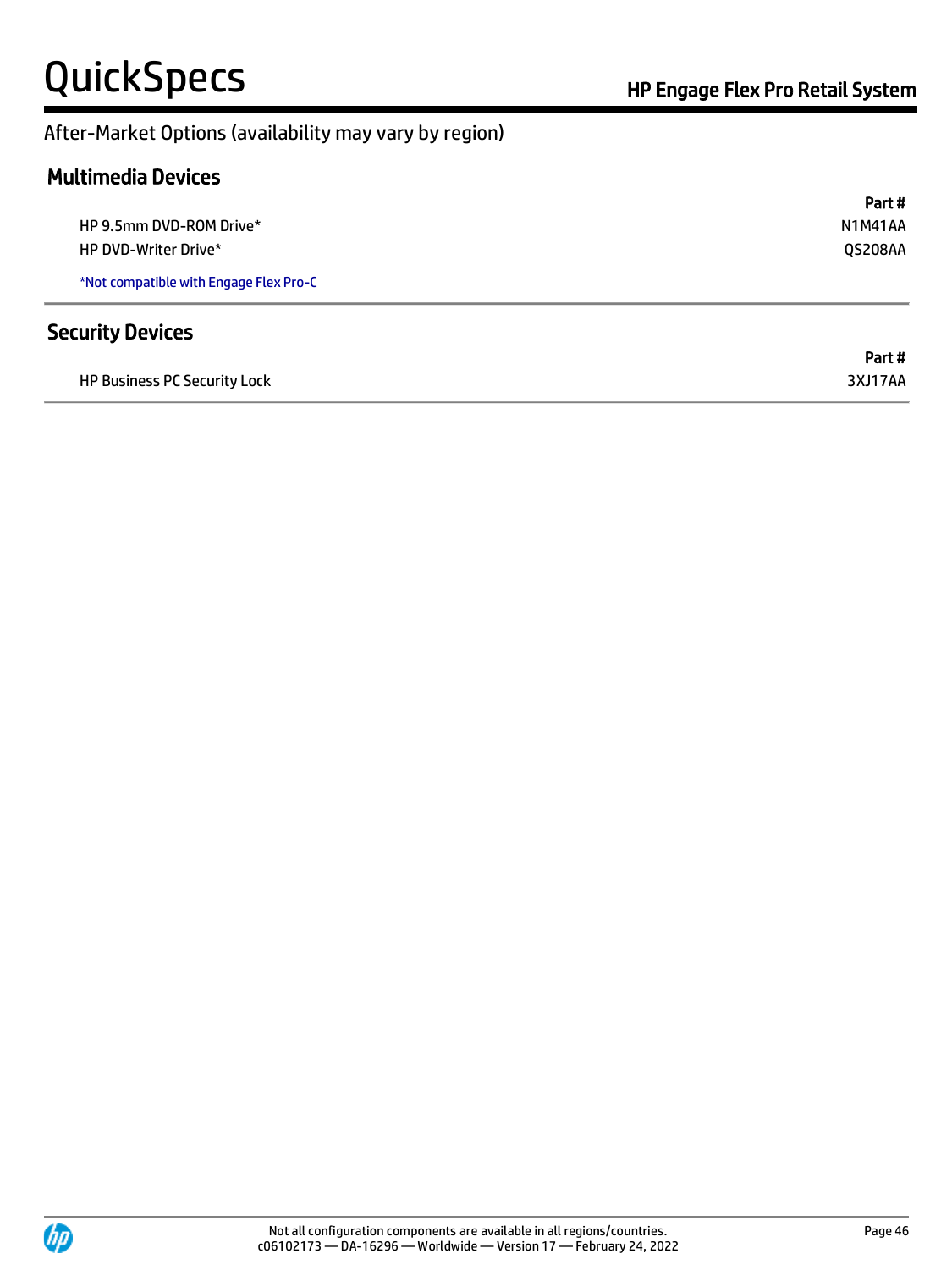#### After-Market Options (availability may vary by region)

### Retail Solutions Specific Accessories

|                                                  | Part#           |
|--------------------------------------------------|-----------------|
| <b>HP L5015tm LCD Touch Monitor</b>              | M1F94AA         |
| HP L1506x 15-inch LED Monitor                    | <b>LL543AA</b>  |
| HP L7014 14" Retail Non-touch Monitor            | <b>T6N31AA</b>  |
| HP L7014t 14" Retail Touch Monitor               | <b>T6N32AA</b>  |
| HP L7010t - 10.1" Retail Touch Monitor           | <b>T6N30AA</b>  |
| <b>HP L6015tm Retail LED Monitor</b>             | A1X78AA         |
| HP L6010 Retail LED Retail Non-touch Monitor     | A1X76AA         |
| HP L6017tm Retail LED Retail Non-touch Monitor   | A1X77AA         |
| HP Engage One 10.1 in Touch Display              | <b>1XD81AA</b>  |
| HP Engage One 10.1 in Non-Touch Display          | 1XD80AA         |
| <b>HP Imaging Barcode Scanner</b>                | <b>BW868AA</b>  |
| <b>HP Linear Barcode Scanner</b>                 | QY405AA         |
| <b>HP Linear Barcode Scanner II</b>              | Z1Z36AA         |
| <b>HP Presentation Barcode Scanner</b>           | QY439AA         |
| <b>HP Wireless Barcode Scanner</b>               | E6P34AA         |
| HP Engage One 2D Barcode Scanner                 | 3GS20AA/1RL97AA |
| HP Engage One Serial USB Thermal Printer         | 1RL96AA/3GS19AA |
| HP PUSB Thermal Receipt Printer                  | <b>FK224AA</b>  |
| HP Serial USB Thermal Receipt Printer            | <b>BM476AA</b>  |
| HP Hybrid POS Printer with MICR                  | <b>FK184AA</b>  |
| <b>HP Value PUSB Receipt Printer</b>             | <b>F7M67AA</b>  |
| <b>HP Ethernet Printer</b>                       | M2D54AA         |
| HP Heavy Duty Cash Drawer                        | <b>FK182AA</b>  |
| HP Flip Top Cash Drawer                          | <b>BW867AA</b>  |
| <b>HP Standard Duty Cash Drawer</b>              | QT457AA         |
| HP Standard Duty Till w/Lockable Lid             | QT458AA         |
| HP Flip Top Till with Locking Cover              | <b>BZ335AA</b>  |
| HP USB Standard Duty Cash Drawer                 | <b>E8E45AA</b>  |
| HP Mini Magnetic Stripe Reader                   | <b>FK186AA</b>  |
| HP POS Keyboard                                  | <b>FK221AA</b>  |
| HP POS Keyboard with Magnetic Stripe Reader      | <b>FK218AA</b>  |
| HP Standard Retail Keyboard                      | <b>J4A11AA</b>  |
| <b>HP Graphical Pole Display</b>                 | QZ704AA         |
| HP 7" LCD Pole Display                           | <b>F7A93AA</b>  |
| HP Engage Flex Pro PCI Riser Assembly*           | 4VW77AA         |
| HP Engage Flex Pro PCIe Riser Assembly*          | 4VW78AA         |
| HP 12V PUSB Standard Card                        | 5KM97AA         |
| HP Powered Serial Port Card (Pin out)            | 4VW70AA         |
| HP Powered Serial Port Card (Pin in)             | 4VW71AA         |
| HP Engage Flex Pro 24V USB/Cash Drawer Module*** | 4VW72AA         |
| HP Engage Flex Pro 3 Pack Dust Filters*          | 4VW73AA         |

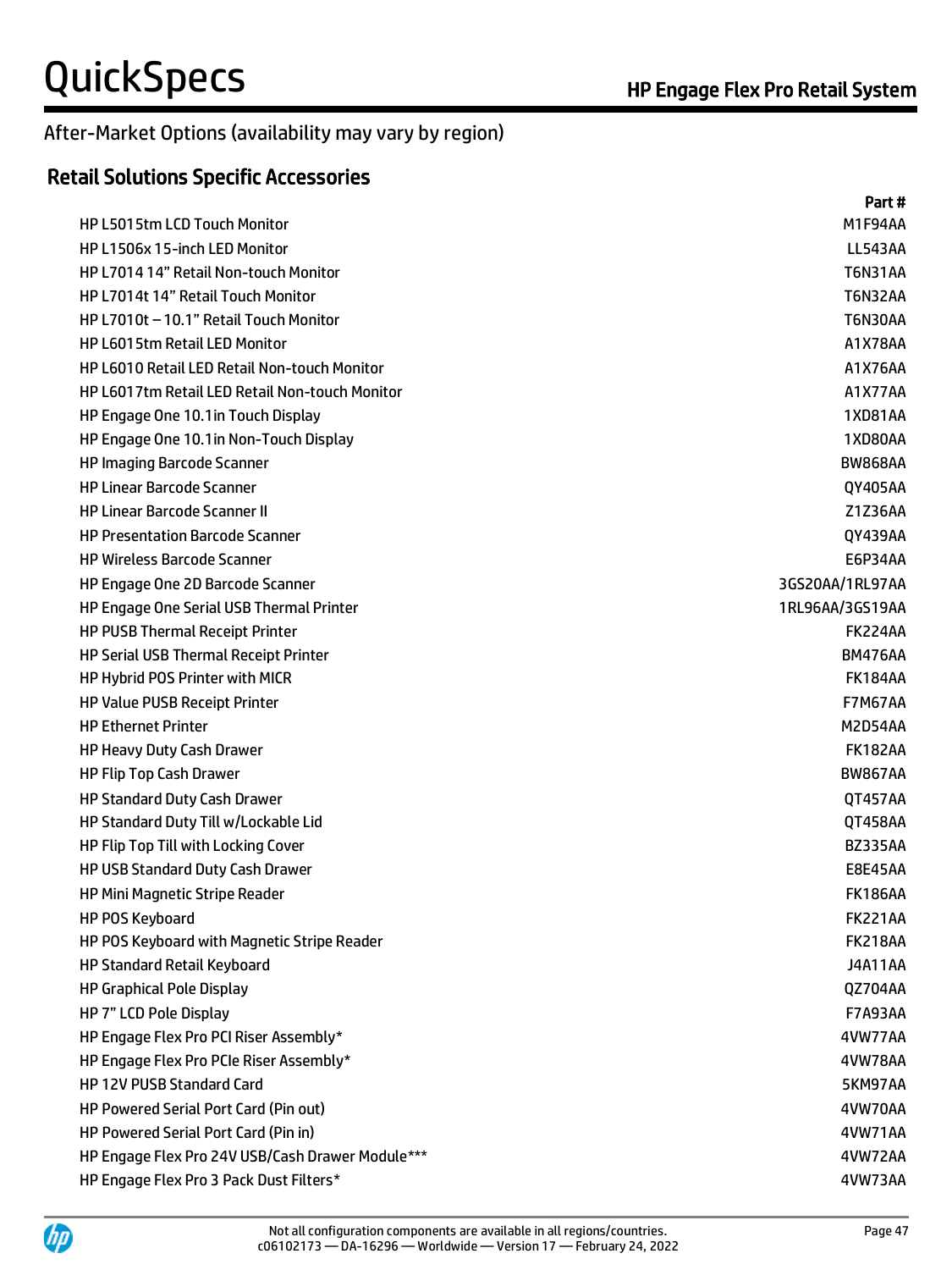Ï

#### After-Market Options (availability may vary by region)

| HP Engage Flex Pro-C 3 Pack Dust Filters**        | 4VW74AA |
|---------------------------------------------------|---------|
| HP Engage Flex Pro Wall Mount/Security Sleeve*    | 4VW75AA |
| HP Engage Flex Pro-C Wall Mount/Security Sleeve** | 4VW76AA |
| *Not compatible with Engage Flex Pro-C            |         |

\*\*Not compatible with Engage Flex Pro

\*\*\*Requires Riser card accessory for compatibility with Engage Flex Pro. Riser not required or available for Engage Flex Pro-C

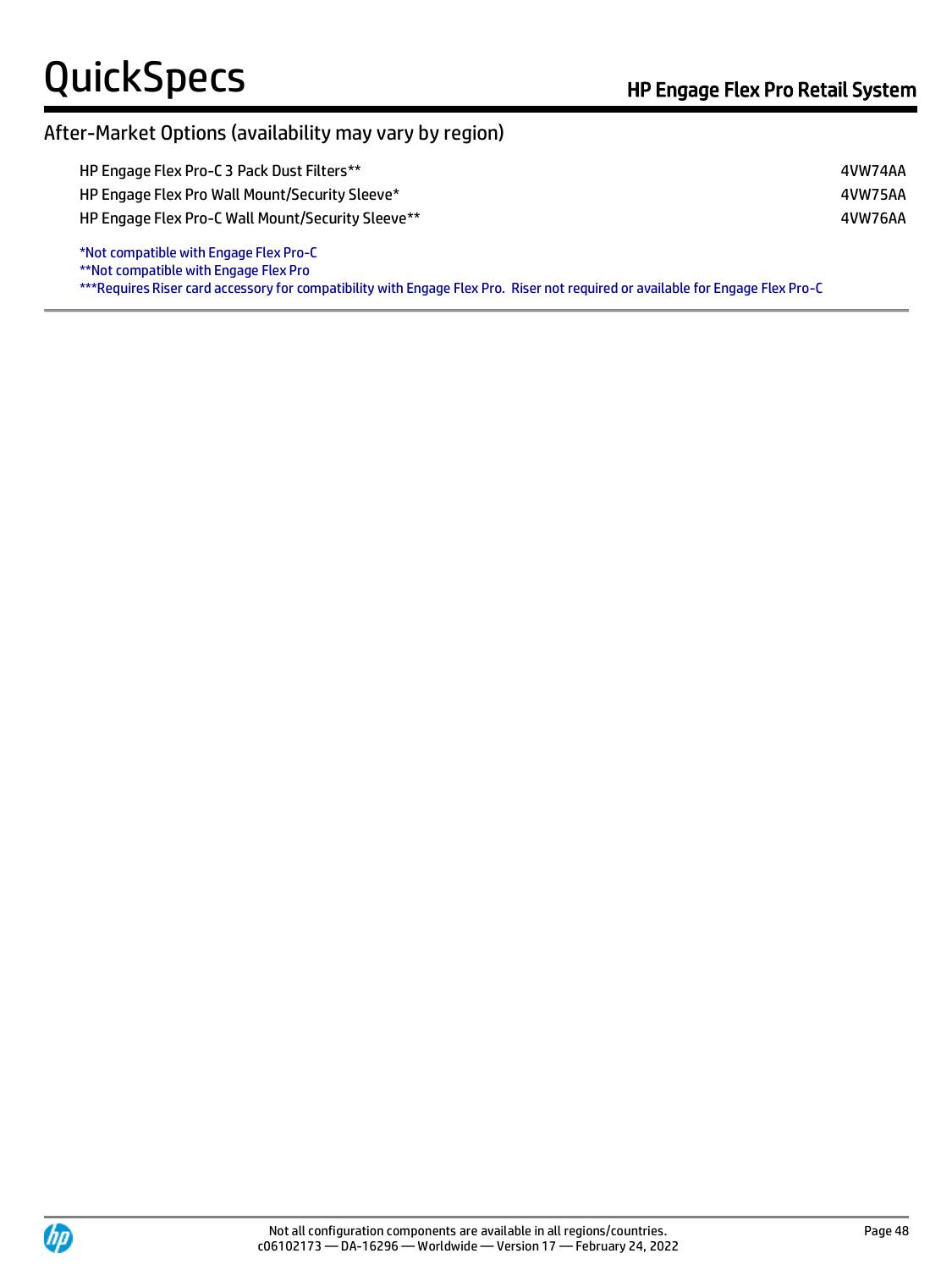# Summary of Changes

| Date of change:        | <b>Version History:</b> |         | <b>Description of change:</b>                                                                                                                                                                                                                  |
|------------------------|-------------------------|---------|------------------------------------------------------------------------------------------------------------------------------------------------------------------------------------------------------------------------------------------------|
| <b>August 20, 2018</b> | From v1 to v2           | Added   | Support for 2.5" drives on Engage Flex Pro-C, specified rear USB<br>port types                                                                                                                                                                 |
| December 3, 2018       | From v2 to v3           | Added   | Environmental Data for HP Engage Flex Pro-C Retail System                                                                                                                                                                                      |
|                        |                         | Changed | HP Engage Flex Pro Retail System rear view section                                                                                                                                                                                             |
|                        |                         | Removed | <b>HP Device Access Manager</b>                                                                                                                                                                                                                |
| February 7, 2019       | From v3 to v4           | Removed | PhoneWise from Software section                                                                                                                                                                                                                |
| March 4, 2019          | From y4 to y5           | Changed | First note on Memory Configurations edited                                                                                                                                                                                                     |
| May 30, 2019           | From v5 to v6           | Added   | NVDIA Quadro P400 2GB Graphics AMO kit                                                                                                                                                                                                         |
| September 13, 2019     | From v6 to v7           | Added   | <b>Footnote to Memory Configurations section</b>                                                                                                                                                                                               |
|                        |                         | Changed | Format page 4 and changed Weights & Dimensions section                                                                                                                                                                                         |
| February 10, 2020      | From v7 to v8           | Added   | Operating Systems section Windows 10 IoT Enterprise 2019<br>LTSC, 64-bit added and 2016 LTSC replaced<br>PCIe x16 mentions in s slots section first table corrected<br>Disclaimers added to AMO and HP Chassis Security Kit AR639AA<br>removed |
| July 15, 2020          | From v8 to v9           | Changed | <b>Environmental Section updated</b>                                                                                                                                                                                                           |
| October 15, 2020       | From v9 to v10          | Changed | Security section and changed Energy Star and EPEAT<br>certifications                                                                                                                                                                           |
| March 1, 2021          | From v10 to v11         | Changed | After-Market Options section                                                                                                                                                                                                                   |
| March 11, 2021         | From v11 to v12         | Changed | Slots section                                                                                                                                                                                                                                  |
| April 14, 2021         | From y12 to y13         | Changed | Environmental Data HP Engage Flex Pro Retail System section                                                                                                                                                                                    |
| September 3, 2021      | From y13 to y14         | Changed | <b>Slots section</b>                                                                                                                                                                                                                           |
| January 18, 2022       | From y14 to y15         | Changed | Format page 2 and 4, Changed Storage section                                                                                                                                                                                                   |
| February 2, 2022       | From y15 to y16         | Changed | Weights & Dimensions and Unit Environment and Operating<br>Conditions sections                                                                                                                                                                 |
| February 24, 2022      | From v16 to v17         | Changed | <b>Memory section</b>                                                                                                                                                                                                                          |